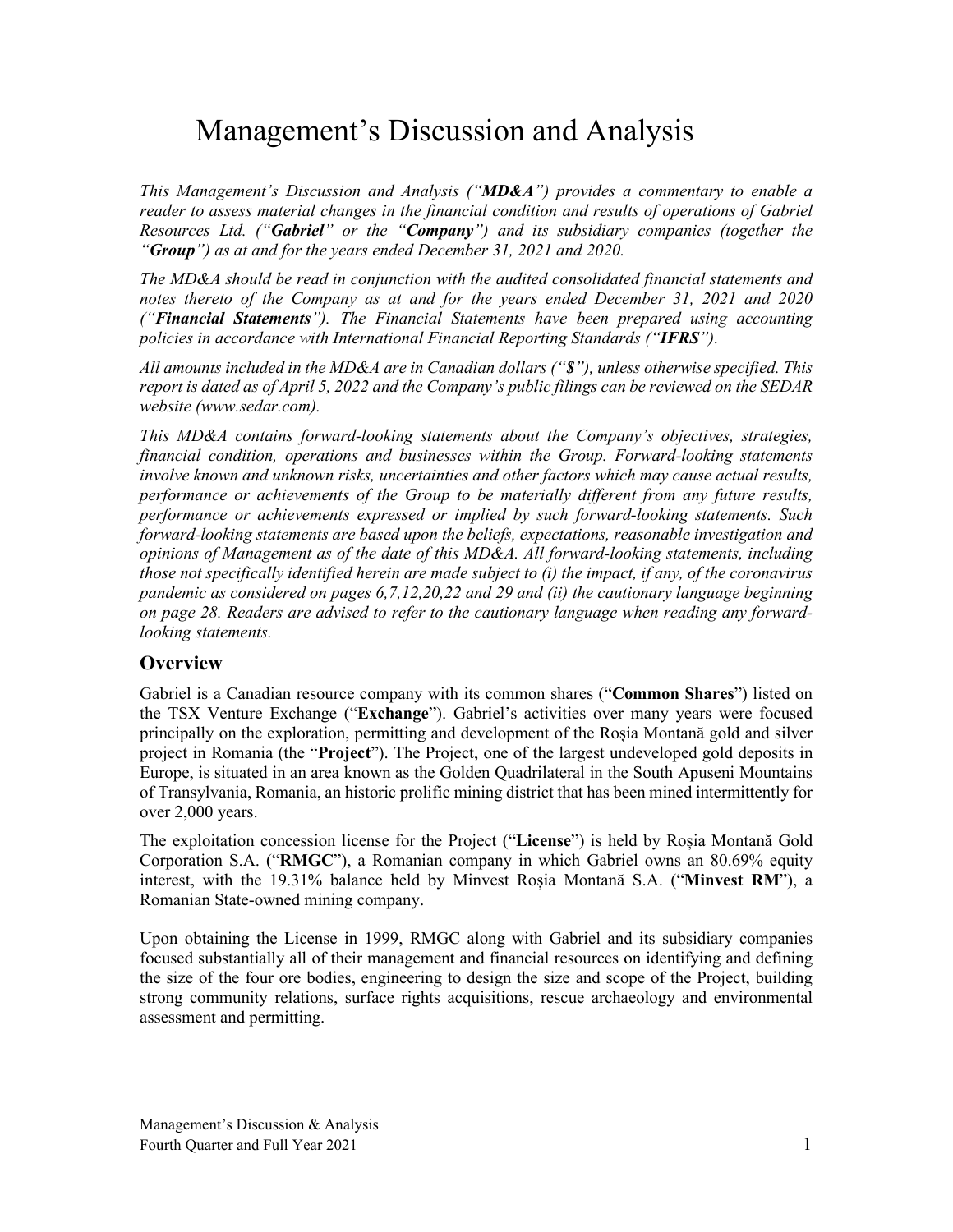In reliance on numerous representations made and actions taken by the Romanian authorities and, in the reasonable expectation that the Company's projects would be evaluated in accordance with the law and reasonable technical standards and, ultimately, on its merits, over US\$700 million was invested to maintain and develop the Project and to define two valuable mineral deposits at the Rodu-Frasin (epithermal gold and silver) site and Tarniţa (porphyry copper-gold) site, both within the Bucium area located in the vicinity of Roşia Montană ("**Bucium Projects**"), in accordance with all applicable laws, regulations, licenses, and permits.

Having encouraged that investment, and despite the Group's fulfilment of its legal obligations and its development of the Project as a high-quality, sustainable and environmentally-responsible mining project, using best available techniques, the Romanian State has frustrated and prevented the implementation of the Project and the Bucium Projects in an unlawful, discriminatory and nontransparent manner by refusing to make permitting and other administrative decisions in accordance with the established procedures required by law.

As a consequence of Romania's acts and inactions, the Project and the Bucium Projects have been blocked politically, depriving the Claimants of the use, benefit and entire value of their property rights associated with the Project and the Bucium Projects, which have effectively been taken without compensation in contravention of the applicable legal and administrative processes and requirements.

Accordingly, any information set out in this MD&A relating to the Project, the License, and the Group's development activities in Romania is for background purposes only and should not be interpreted as being indicative of the Company's expectations as at the date of this document regarding the future development of the Project.

On July 21, 2015, the Company and its wholly-owned subsidiary, Gabriel Resources (Jersey) Ltd. (together "**Claimants**"), filed a request for arbitration ("**Arbitration Request**") before the World Bank's International Centre for Settlement of Investment Disputes ("**ICSID**") against the Romanian State (the "**Respondent**") pursuant to the provisions of international bilateral investment protection treaties which the Romanian Government has entered into with each of the Government of Canada and the Government of the United Kingdom of Great Britain and Northern Ireland for the Promotion and Reciprocal Protection of Investments (together the "**Treaties**") ("I**CSID Arbitration**").

Since the Arbitration Request, the ICSID Arbitration has become the Company's core focus. The ICSID Arbitration seeks compensation for all of the loss and damage resulting from the Romanian State's wrongful conduct and its breaches of the Treaties' protections, including expropriation, unfair and inequitable treatment, discrimination, and other unlawful treatment in respect of the Project, the Bucium Projects and related licenses.

If Gabriel is successful in proving both liability and damages in such compensation claims, the Company will take appropriate steps to enforce and recover such award and to defend any annulment proceedings brought by Romania. The enforcement and recovery of an award may present material challenges and take a number of years.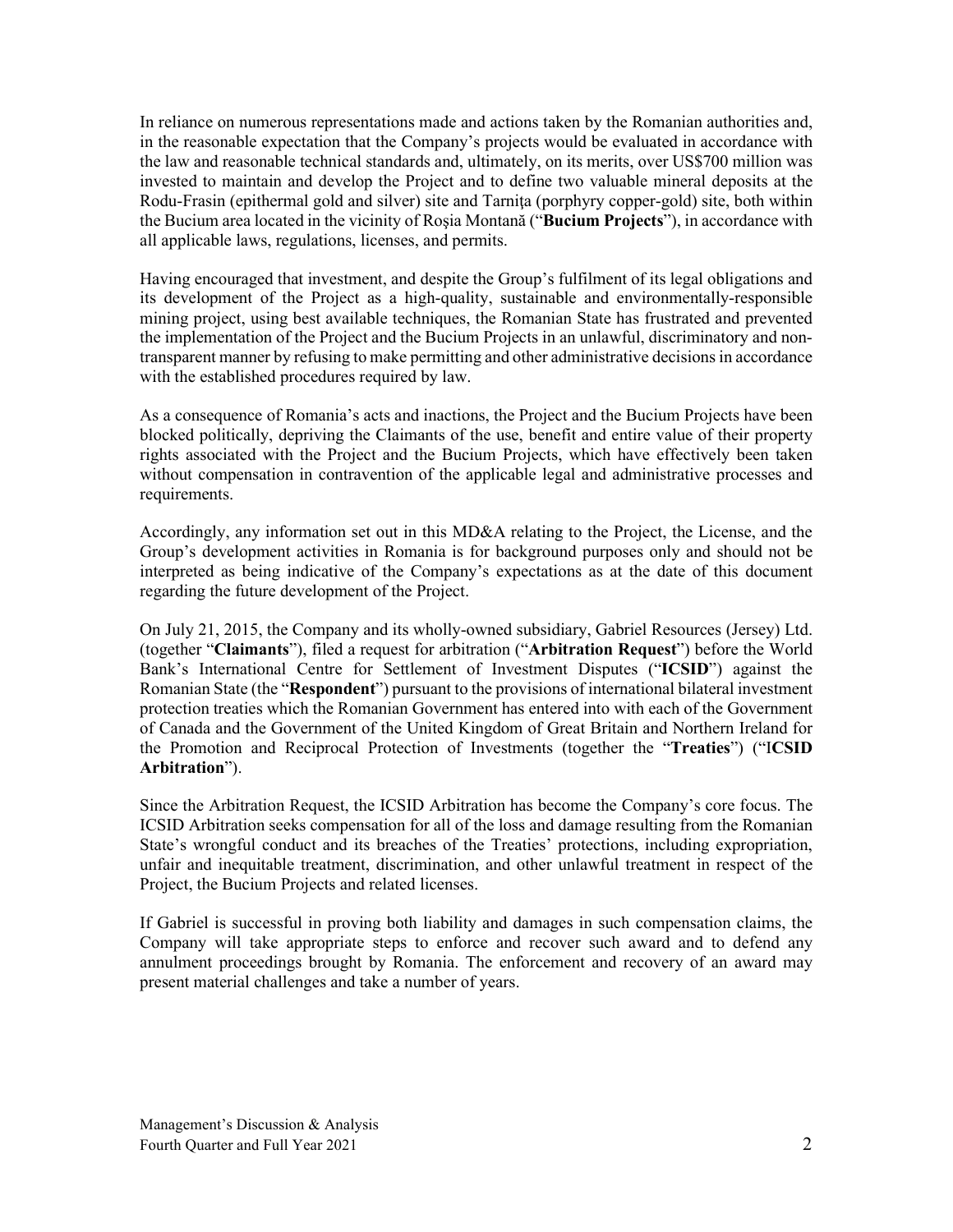# **ICSID Arbitration**

The ICSID Arbitration process is well advanced. To date, and in accordance with the procedural timelines established by the presiding tribunal for the ICSID Arbitration ("**Tribunal**"), the parties have delivered to ICSID a number of substantial written submissions and participated in two hearings on the merits of the claim, each as summarized below:

- On June 30, 2017, the Claimants filed their memorial on the merits of the claim ("**Memorial**") detailing, amongst other things, the factual and legal arguments supporting their claim against Romania and the quantum of the damages sustained;
- On February 22, 2018, the Respondent filed its counter-memorial ("**Counter-Memorial**") in response to the Memorial;
- On May 25, 2018, the Respondent filed a supplementary further preliminary objection with ICSID ("**Jurisdictional Challenge**") challenging the jurisdiction of the Tribunal to hear the claims presented by Gabriel Resources (Jersey) Limited;
- On November 2, 2018, the Claimants submitted their reply in support of the claims ("**Reply**") and responding to the Counter-Memorial and Jurisdictional Challenge;
- On February 28, 2019, the Claimants and the Respondent filed comments on an *amicus curiae* submission to the Tribunal made by certain non-governmental organizations (or 'nondisputing parties') who have opposed the Project for many years;
- On May 24, 2019, the Respondent filed its response to the Reply ("**Rejoinder**") and its reply on the Jurisdictional Challenge, the Respondent's final substantive submission;
- On June 28, 2019, the Claimants filed a surrejoinder on the Jurisdictional Challenge, responding to the reply thereon from the Respondent;
- An oral hearing on the merits of the claim was held in Washington D.C. between December 2 and December 13, 2019 ("Hearing") to address the evidentiary record in the case, issues on liability and jurisdiction and to hear testimony from certain of the parties' fact and expert witnesses;
- On March 10, 2020, the Tribunal issued a list of further questions arising from the evidence presented during the Hearing ("Tribunal Questions");
- On April 10, 2020, the Claimants and the Respondent filed their comments on a written submission to the Tribunal by the European Commission as a 'non-disputing party' in the ICSID Arbitration;
- On May 11, 2020, the Claimants provided their answers to the Tribunal Questions;
- On July 13, 2020, the Respondent provided its answers to the Tribunal Questions;
- A second oral hearing on the merits of the claim was held virtually from September 28 to October 4, 2020 ("Second Hearing") which focused on the technical and feasibility-related aspects of the Project and the Bucium Projects and the quantum of the damages claimed, including testimony from certain of the parties' fact and expert witnesses; and
- On February 18, 2021 and April 23, 2021 the Claimants and Respondent each filed further simultaneous written submissions in order to comment in conclusion on the evidentiary record ("Post-Hearing Briefs").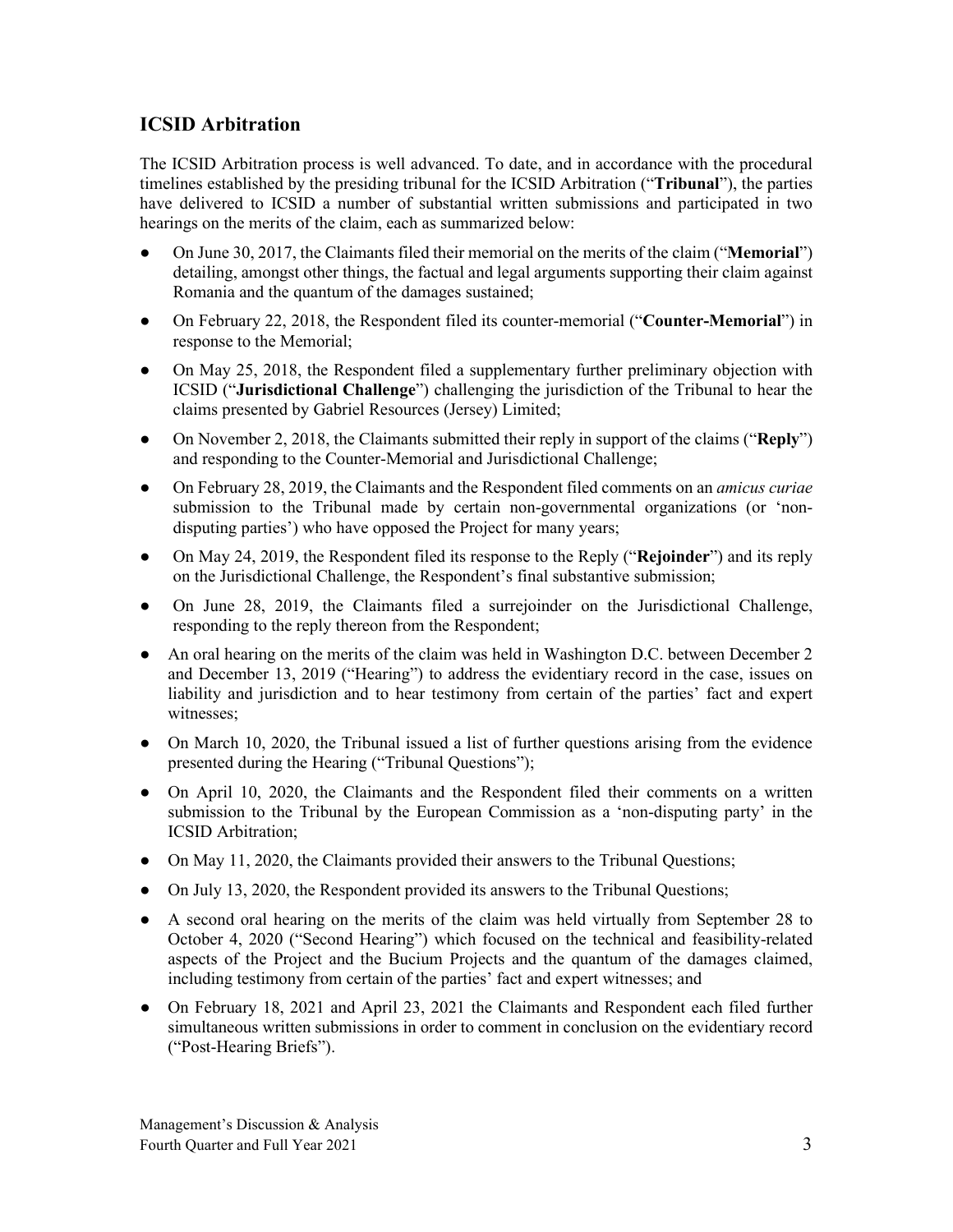• On October 29, 2021 and December 6, 2021 the Claimant and Respondent respectively filed further written submissions in relation to: (i) Romania's reactivation of its nomination of the Roşia Montană Mining Landscape as a UNESCO World Heritage site and the site's inscription by UNESCO on July 27, 2021, as described further below; and (ii) the decision of Romania's Buzău Tribunal dated December 10, 2020 rejecting a legal challenge to the second archaeological discharge certificate issued for the Cârnic massif.

In late December 2021, the President of the Tribunal stated that the Tribunal was currently deliberating and would render an arbitral award ("**Award**") in 2022.

In January 2022, the Tribunal further confirmed to the Parties that the Tribunal had been thoroughly reviewing the case file and deliberating over the past months, and would continue to do so and, in due course, would revert to the Parties about the possibility and timing of any further questions for the Parties to respond to and/or any additional oral hearing.

Notwithstanding the Tribunal's statement that it would render an Award in 2022, there is no specified timeframe in the ICSID Rules applicable to this case in which an Award is to be made by the Tribunal. Furthermore, an additional procedural step may be required by the Tribunal prior to the issuance of an Award and any Award may be subject to a request for annulment (albeit such annulment application can only be made on very limited grounds under the ICSID Rules). There can be no assurances that the ICSID Arbitration will advance in a customary or predictable manner or be completed or settled within any specific or reasonable period of time.

A summary of the procedural aspects of the ICSID Arbitration, together with copies of the procedural orders of the Tribunal and the principal submissions, including the Memorial, the Counter-Memorial, the Reply, the Rejoinder, redacted versions of the transcript of the Hearing and Second Hearing and redacted versions of the Post-Hearing Briefs are available on ICSID's website.

# **UNESCO World Heritage**

On July 27, 2021 the Roşia Montană Mining Cultural Landscape, an area covering the footprint of the Project, was inscribed by the United Nations Educational, Scientific and Cultural Organization ("**UNESCO**") on its World Heritage List ("**Inscription**") and added to its List of World Heritage in Danger.

The Inscription is fundamentally incompatible with the rights the Gabriel group acquired to develop the Project and the continued existence of an exploitation mining license for the Project area. These acts, promoted by the Romanian government, ignore the existing and valid decisions of Romania's Ministry of Culture, including archaeological discharge certificates removing the vast majority of the Project area's status as a protected archaeological site and clearing the area for mining activities.

The Inscription materially undermines the possibility of an amicable resolution of the dispute with Romania that would allow for the development of the Project.

Romania's application to UNESCO in relation to Roşia Montană and the subsequent Inscription are fundamentally at odds with Romania's obligations under its investment treaties in relation to Gabriel's investments and these acts, together with other measures taken by Romania, further evidence Romania's political repudiation of the Project and its joint venture with Gabriel.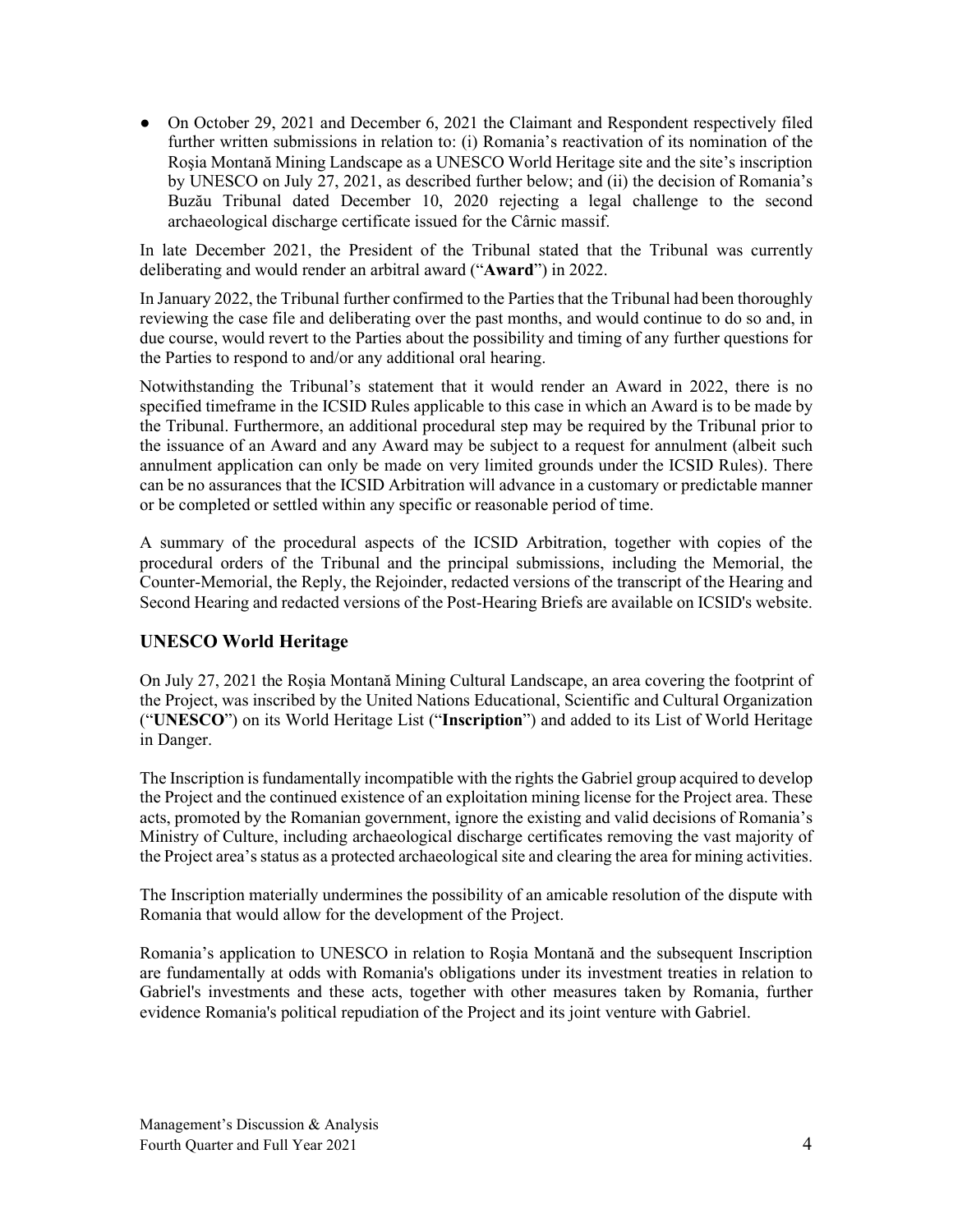# **Liquidity**

Cash and cash equivalents at December 31, 2021 were \$3.3 million.

The Company's average monthly cash usage during Q4 2021 was \$0.5 million (Q3 2021: \$0.8 million), the decrease primarily reflecting the limited ongoing operational activity quarter on quarter, the deferral of payments related to ICSID Arbitration costs and cash receipts from the sale of long lead-time equipment noted below.

At the end of Q4 2021, accruals for costs in respect of the ICSID Arbitration amounted to \$3.7 million (Q3 2021: \$3.6 million), the increase primarily reflecting the continuation of a fee agreement in respect of the deferred payment of certain ICSID Arbitration costs until an Award is issued (see "Contingent Liabilities" below) and the limited costs of submissions in the quarter.

The Group had sufficient funds as at December 31, 2021 to settle all then current liabilities, after taking into account the deferred fee agreement noted above.

Management continues to review the Company's activities in order to identify areas to rationalize expenditures and is pursuing a cost-cutting exercise, in particular in relation to infrastructure and management compensation that are expected to provide short-term savings and long-term alignment.

# **Capital Resources**

# *Private Placement*

In June 2021, the Company completed a non-brokered private placement (the "**2021 Private Placement**") of 30,444,800 common shares of the Company ("**Common Shares**") at a price of \$0.245 each for gross proceeds of US\$6.0 million (approximately \$7.5 million). The Company used the proceeds from the 2021 Private Placement to finance the ongoing costs of the ICSID Arbitration and for general working capital requirements.

# *Sale of Long Lead-Time Equipment*

On November 1, 2021, RMGC concluded an agreement with a buyer for an instalment-based purchase of the remaining long lead-time equipment ("**LLTE**"), comprising predominantly a SAG mill together with a gearless motor drive, and ball mill motors, for aggregate gross proceeds of US\$1.75 million (approx. \$2.2 million). A non-refundable deposit of US\$375,000 (approx. \$475,000) and two instalments amounting to US\$250,000 (approx. \$321,000) were received prior to December 31, 2021. Further instalments have been paid in Q1 2022 and remain due in the period to September 2022. Once final payment is made ownership and title to the assets will pass to the purchaser. Taking into account the costs of sale, including storage and insurance of the LLTE for the instalment period, Gabriel expects to add to treasury net cash receipts of approximately US\$1.6 million (approx. \$2.0 million) in aggregate from the sale. Accordingly, the carrying amount of the remaining LLTE has been written down to its fair value less costs of sale, resulting in an impairment charge of \$0.7 million. The LLTE will remain on the balance sheet of the Company until title passes.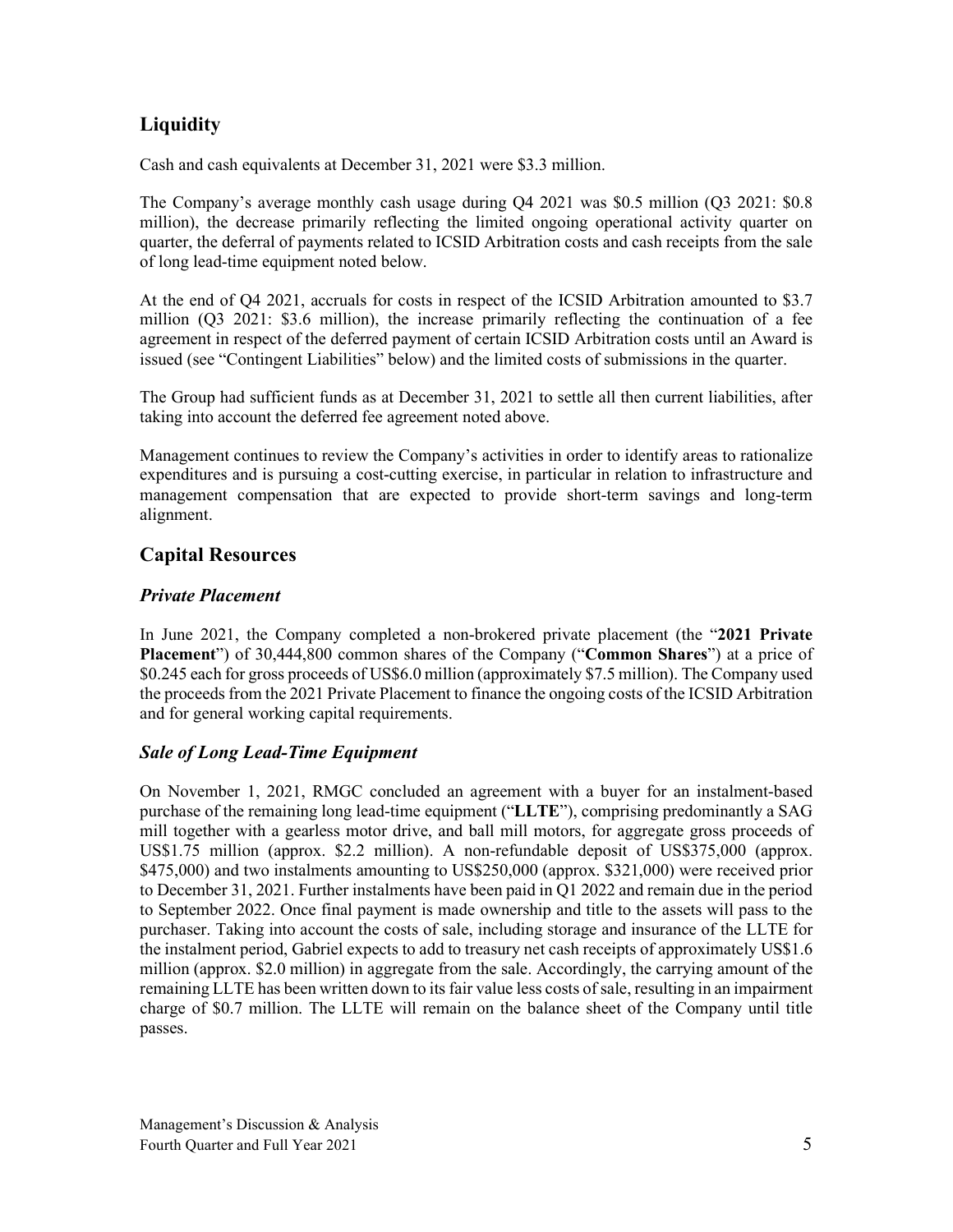# *Sale of Land*

On February 2, 2022, RMGC concluded a conditional pre-sale agreement for the sale of 93 plots of land covering a total area of 68,229 sqm and a small number of buildings owned by RMGC as part of the housing construction undertaken in the Recea resettlement neighborhood of Alba Iulia ("**Recea Land**"). Following the impairment of all Project related assets held as "mineral properties" in the consolidated statement of financial position as at December 2015, the Recea Land is held at nil book value.

The agreed sale price is 1,000,000 EUR (approx. \$1.45 million), to be received by RMGC in RON and a deposit of 200,000 EUR was received by RMGC on February 7, 2022. Following the fulfilment of certain conditions of sale, a definitive sale and purchase agreement was signed by the parties on February 25, 2022. The balance of 800,000 EUR will be paid in three instalments, 550,000 EUR was received by RMGC in March 2022 and a further instalment of 250,000 EUR is to be received on or before April 24, 2022.

# *Future Financing Requirements*

The Company believes that, taking into account the fee agreement in respect of the deferral of payment of certain ICSID Arbitration costs and the proceeds receivable from the sale of (i) the remaining LLTE and (ii) the Recea Land, it has sufficient cash to enable the Group to fund general working capital requirements together with the material estimated costs associated with the Company advancing the ICSID Arbitration through to June 2022.

There can be no assurances that the ICSID Arbitration will advance in a customary or predictable manner or be completed or settled within any specific or reasonable period of time, and, as described above, further procedural steps may be required to be completed prior to the issuance of an Award. Accordingly, Gabriel will need to raise additional financing in Q2 2022 in order to preserve its remaining assets, including its License and associated rights and permits post June 2022. At that time Gabriel may still await an Award from the Tribunal and, thereafter, the Group will also require further funding for general working capital purposes, and to pursue the long-term activities required to see the ICSID Arbitration through to its conclusion, which may include, as appropriate, costs of any potential annulment proceedings and/or costs of enforcement of any Award. Notwithstanding the Company's recent and historic funding, there is a risk that sufficient additional financing may not be available to the Company on acceptable terms, or at all.

# **Other Recent Developments**

# *Impact of Coronavirus*

With respect to the ongoing coronavirus (COVID-19) pandemic, Gabriel continues to consider carefully its impact, noting the continuing disruption to normal activities and the uncertainty over the duration of this disruption. The highest priority of Gabriel's board of directors (the "**Board**") and Management is the health, safety and welfare of the Group's employees and contractors.

Gabriel recognizes that the situation is extremely fluid and is monitoring the relevant recommendations and restrictions on work practices and travel. At this time, these recommendations and restrictions do not significantly impact Gabriel's ability to continue the ICSID Arbitration process or conduct the limited operations in Romania, nor has there been a significant impact on the Group's results or operations through 2021 and 2022 to date.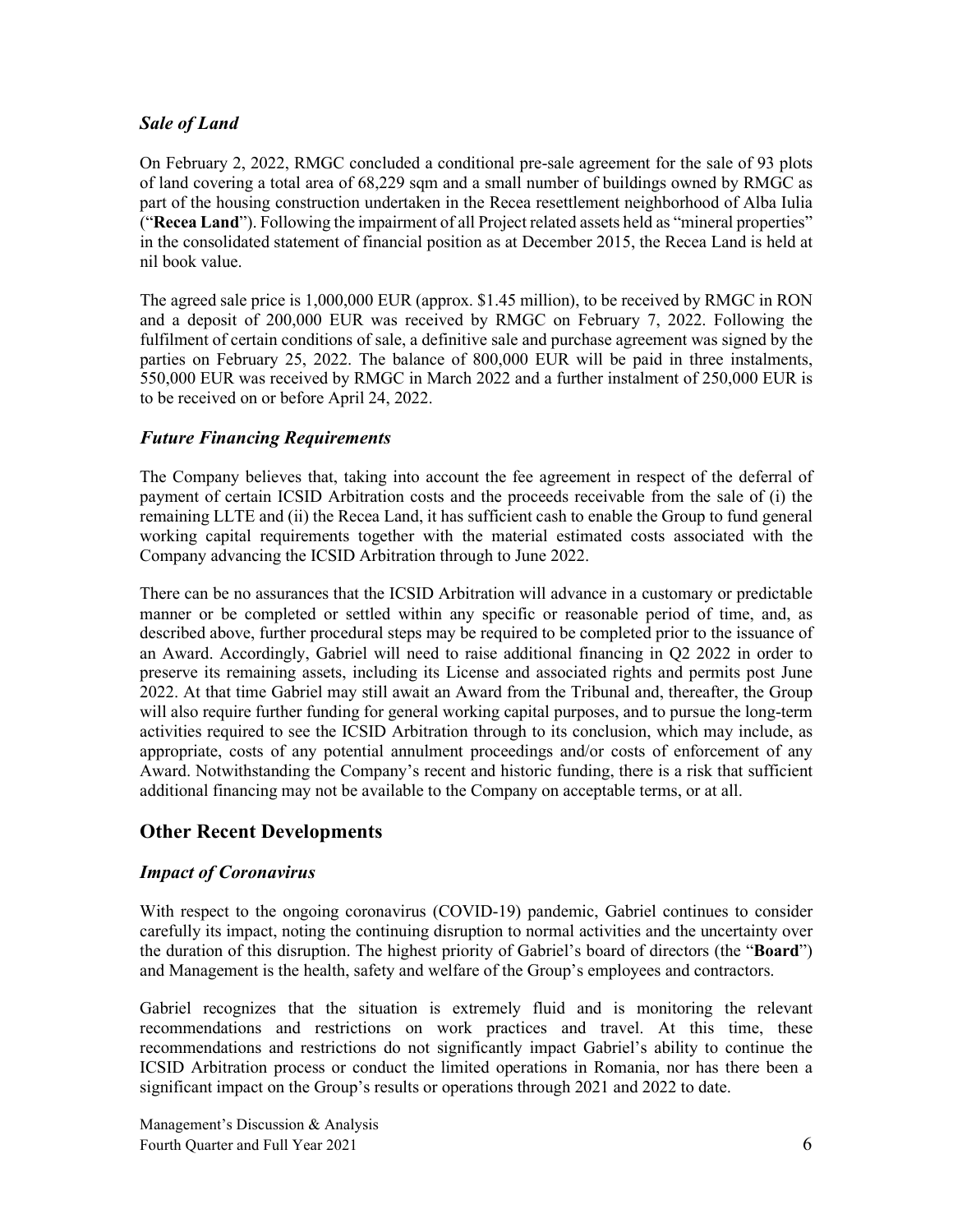As noted above in "Future Financing Requirement", the Group will require further new investment. The market and timing may be adversely affected by the effects of COVID-19. As a result, Gabriel will react to circumstances as they arise and will make the necessary adjustments to the work processes required and, should any material disruption from COVID-19 affect the Group for an extended duration, Gabriel will review certain planned activities in Romania and take remedial actions, if it is determined to be necessary or prudent to do so.

## *Russia-Ukraine Conflict*

Given, amongst other things, the geographical proximity of Romania to Ukraine, Gabriel is closely monitoring the situation in Ukraine with concern for all those who are impacted by the unfolding conflict and humanitarian crisis.

At this time, Gabriel has not experienced any material disruption to its operations, including its limited activities in Romania, as a consequence of the Russia-Ukraine conflict and the Group will continue to operate its business in accordance with the circumstances that arise. However, there is no guarantee that the current geo-political situation and the resulting economic developments will not adversely affect the Group's operations and financial condition in the future – this will depend on future developments that are highly uncertain.

Gabriel will continue to monitor the situation, including any developments that could potentially impact on the Group's business and results of operations and make every effort to minimize any negative impact on those operations.

## *RMGC - Government Audits and Investigations*

#### *Romanian National Agency for Fiscal Administration ("ANAF") Investigations*

Since the filing of the ICSID Arbitration, RMGC has been subjected to several audits and investigations by ANAF, a Romanian Government agency operating under the Ministry of Public Finance, a Romanian Government department, which is also charged with organizing and overseeing Romania's defense of the ICSID Arbitration.

For over six years as of the date of this MD&A, a directorate of ANAF has continued to pursue an ad hoc investigation covering a broad range of operational activities and transactions of RMGC, and several of its suppliers, consultants, and advisors, covering an extensive period spanning 1997 to 2016, then subsequently extended to September 2019 (the "**ANAF Investigation**"). RMGC is co-operating in good faith with ANAF, however as at the date of this MD&A Gabriel and RMGC still awaits formal indication of the grounds for the ANAF Investigation and neither has received any feedback on its status.

#### *Prosecutor Office Investigation*

As previously disclosed, in November 2013, RMGC was informed of an investigation by the Ploiesti Public Prosecutor's Office into the principals/key shareholder(s) of a group of companies including Kadok Interprest LLC ("**Kadok Group**"). In March 2020, RMGC was informed that the authorities had closed the file in relation to the commercial relationship between RMGC and the Kadok Group but the Alba Public Prosecutor's Office is continuing its investigation of the commercial relations between RMGC and a list of service providers. RMGC awaits formal indication of the status of the investigation.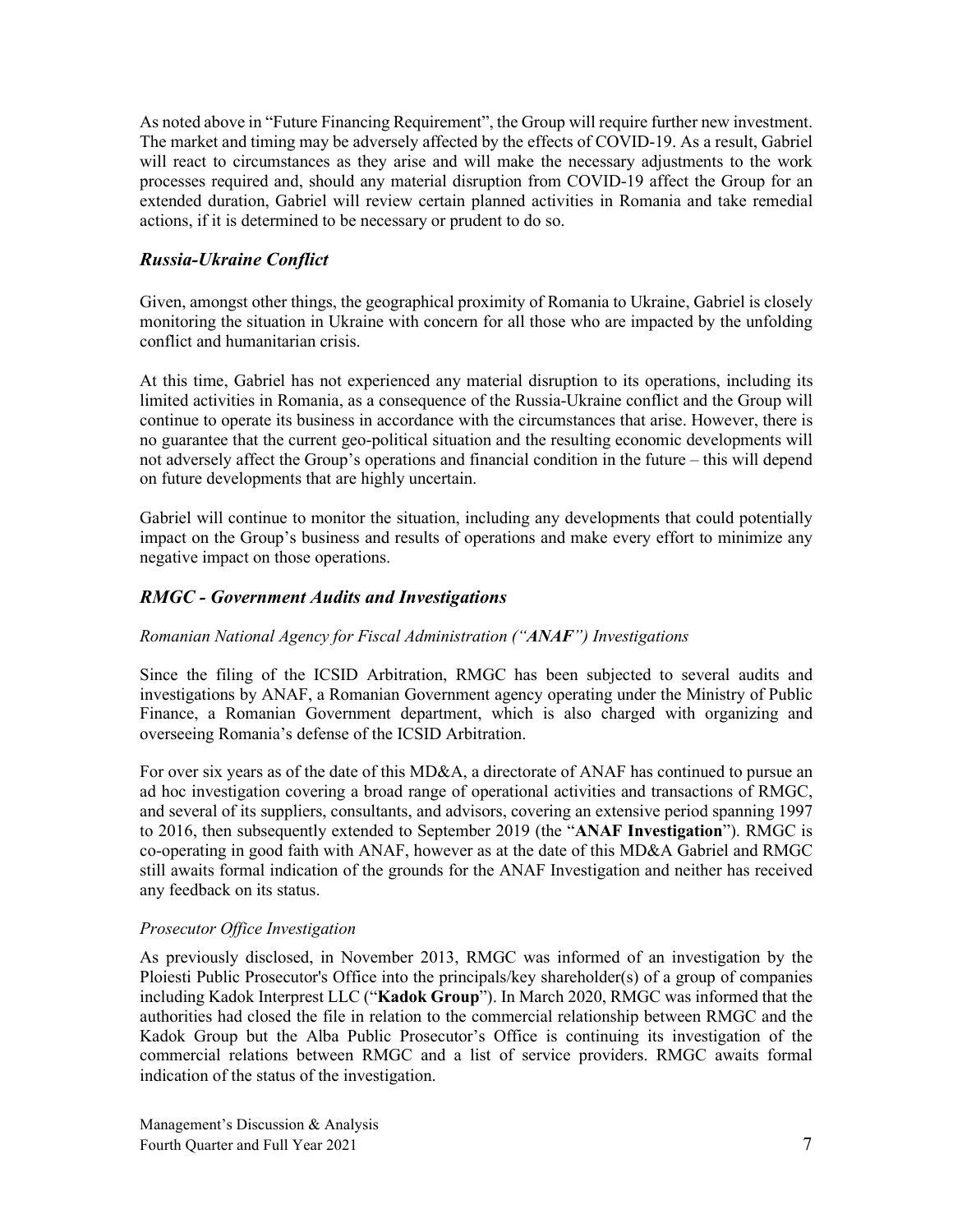# **Outlook**

Notwithstanding the ongoing ICSID Arbitration, the Company remains open to engagement with the Romanian authorities in order to achieve an amicable resolution of the dispute or a settlement enabling the Group to develop the Project and the Bucium Projects. In the meantime, the Company's current plans for the ensuing year are as follows:

- the advancement of the final procedural stages of the ICSID Arbitration prior to the issuance of an Award;
- securing additional funding;
- implementation of cost-cutting measures and carefully managing its cash resources; and
- the protection of its rights and interests in Romania (including, so far as reasonably practical and desirable, ensuring that existing licenses and permits remain in good standing).

# **Annual Summary**

The annual summary is set out in the following table. The amounts are derived from the Financial Statements prepared under IFRS.

| in thousands of Canadian dollars, except per share amounts |    | 2021   | 2020         | 2019        |
|------------------------------------------------------------|----|--------|--------------|-------------|
| Operating loss                                             | \$ | 14,539 | 25,591<br>-S | 36,221<br>S |
| Other expenses                                             |    | 5,360  | 9.091        | 8,310       |
| Loss - attributable to owners of the parent                |    | 19,899 | 34,682       | 44,531      |
| Loss per share (basic and diluted)                         |    | 0.02   | 0.06         | 0.09        |
| Total assets                                               |    | 6,792  | 10.894       | 31,183      |
| Total liabilities                                          |    | 6,691  | 89,339       | 91,417      |
| Net cash-in-flows from financing activities                | S  | 7.210  | 10.180       | 32,953      |

# *Results of Operations*

Operating loss in 2021 was \$14.5 million, \$11.1 million lower than in 2020 (\$25.6 million) with the decrease arising from the following main factors:

- As described in the "Expenses" section below:
	- $2021$  corporate, general and administrative costs of \$13.4 million were \$9.5 million lower than 2020, including \$8.0 million lower costs related to the ongoing ICSID Arbitration, \$0.8 million lower payroll costs, and a further \$0.6m reduction in overall corporate, general and administrative costs.
	- o stock-based compensation was \$0.4 million in 2021 compared to \$1.5 million in 2020
- Certain expenditure arose only in the year ended December 31, 2020 including \$0.7 million of severance costs incurred at RMGC and \$0.1 million in respect of the partial forgiveness of a related party loan (as more fully described in the Financial Statements).
- As noted above, the carrying amount of the remaining LLTE has been written down to reflect its sale value, resulting in an impairment charge of \$0.7 million (2020: \$0.4million).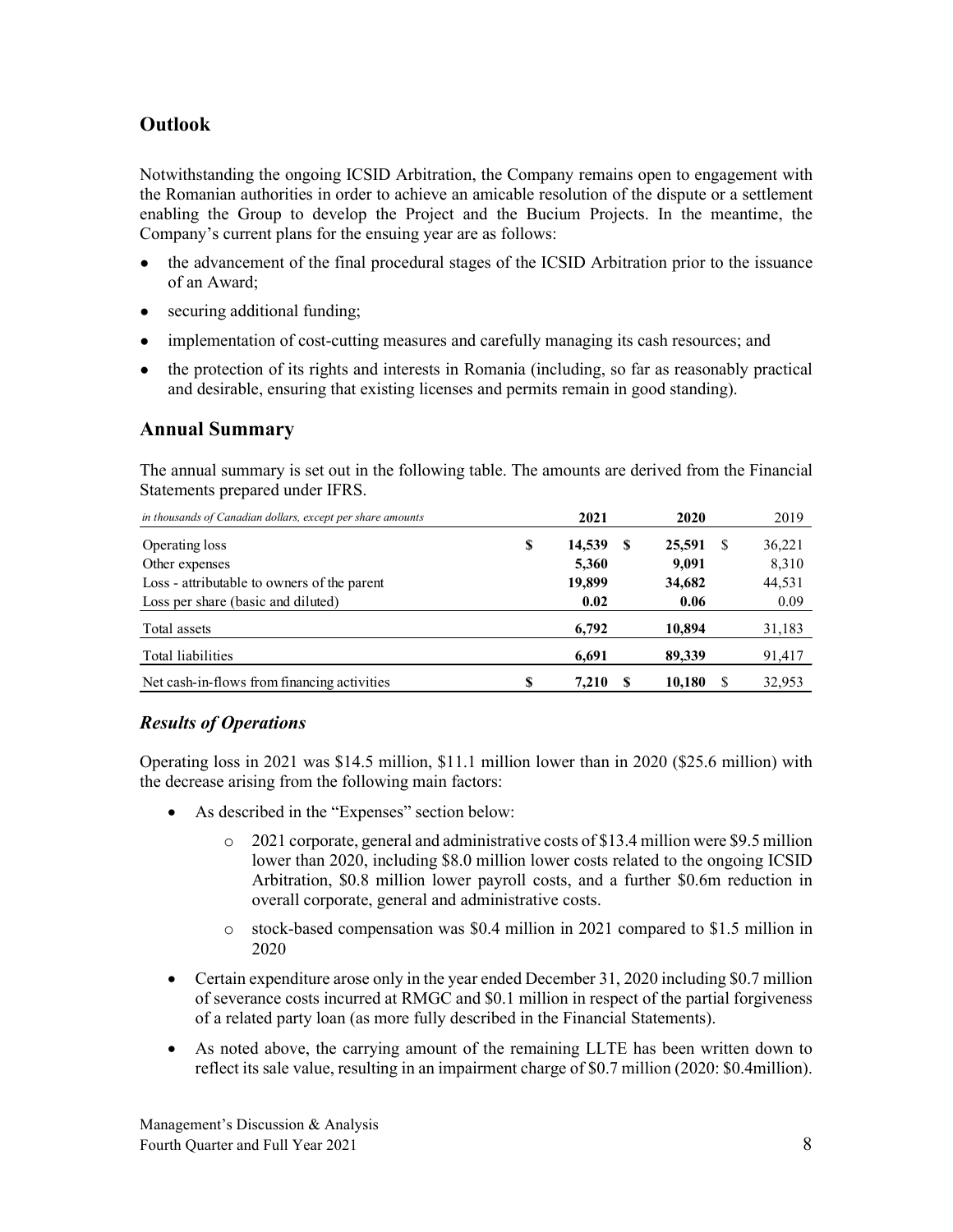Other expenses decreased year-on-year, in aggregate by \$3.7 million, including:

- Finance costs in 2021 of \$5.2 million (2020: \$9.8 million), which reflect the accretion of the debt component of the convertible subordinated unsecured notes ("**Notes**") issued in 2014 and 2016. The decrease year-on-year is due to the maturity and repayment of the notes on June 30, 2021.
- Interest on reducing short-term deposit cash balances through 2021 resulted in lower finance income (less than \$0.1 million) when compared to 2020 (\$0.1 million).
- Exchange losses of \$0.1 million recognized in 2021 (2020: gain of \$0.6 million) reflecting the depreciation of the US dollar against the Canadian dollar in the year when applied to conversion of US dollar cash balances to the presentation currency, the Canadian dollar.

## *Total Assets*

Total assets decreased by \$4.1 million in 2021, primarily reflecting (i) the utilization of \$10.5 million of cash to fund the Group's 2021 activities, offset by net cash inflows after issue costs of \$7.2 million from financing activities described below; (ii) a \$0.2m reduction in other receivables; and (iii) the \$0.7m LLTE impairment.

## *Total Liabilities*

In 2020 total liabilities were \$89.3 million comprised predominantly of the debt components of the Notes (\$85.6 million). As the Notes matured and were repaid on June 30, 2021, these have been removed from the balance sheet as at December 31, 2021. Other liabilities increased by \$3.0 million in 2021 largely due to the accrual of certain ICSID Arbitration costs under a deferred fee agreement.

## *Net Cash In-Flows from Financing Activities*

Cash flows from financing activities in 2021 primarily reflect the net cash inflow after issue costs of \$7.2 million from the 2021 Private Placement. Cash flows from financing activities in 2020 primarily reflect the net cash inflow after issue costs of \$6.5 million from a private placement, \$3.5 million from the exercise of warrants and \$0.2 million from exercise of incentive stock options ("**Options**").

# **Results of Operations**

The results of operations are summarized in the following tables. The amounts are derived from the Financial Statements prepared under IFRS.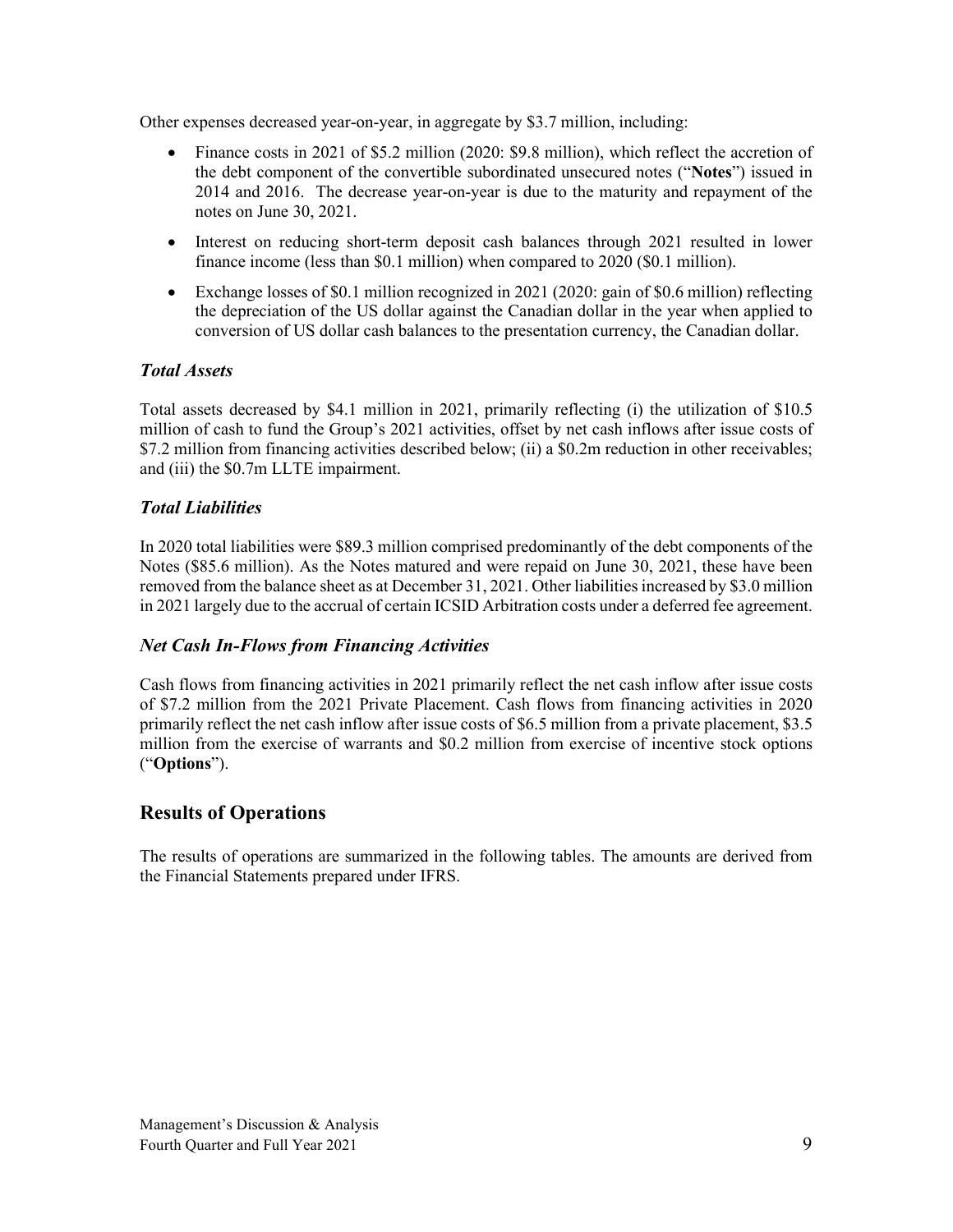| in thousands of Canadian dollars, except per share amounts | 2021 O <sub>4</sub> | 2021 O3 | 2021 O <sub>2</sub> | 2021 O1 |
|------------------------------------------------------------|---------------------|---------|---------------------|---------|
| <b>Income Statement</b>                                    |                     |         |                     |         |
| Loss - attributable to owners of parent                    | 2,252               | 2,987   | 6,060               | 8,600   |
| Loss per share - basic and diluted                         |                     |         | 0.01                | 0.01    |
| <b>Statement of Financial Position</b>                     |                     |         |                     |         |
| Working capital                                            | (2,736)             | (558)   | 1,695               | (2,349) |
| Total assets                                               | 6,792               | 8,230   | 11,534              | 7,281   |
| <b>Statement of Cash Flows</b>                             |                     |         |                     |         |
| Net cash-in-flows from financing activities                |                     |         | 7,210               |         |
|                                                            |                     |         |                     |         |
| in thousands of Canadian dollars, except per share amounts | 2020 O4             | 2020 O3 | 2020 Q2             | 2020 Q1 |
| <b>Income Statement</b>                                    |                     |         |                     |         |
| Loss - attributable to owners of parent                    | 7,257               | 11,742  | 8,820               | 6,756   |
| Loss per share - basic and diluted                         | 0.01                | 0.02    | 0.02                | 0.01    |
| <b>Statement of Financial Position</b>                     |                     |         |                     |         |
| Working capital                                            | 3,506               | 1,162   | 9,936               | 11,981  |
| Total assets                                               | 11,007              | 12,844  | 19,362              | 21,629  |
| <b>Statement of Cash Flows</b>                             |                     |         |                     |         |
| Net cash-in-flows from financing activities                | 6,469               |         | 3,710               |         |

# **Review of Financial Results**

|                                                                |       | 3 months ended<br>December 31 | 12 months ended<br>December 31 |        |  |
|----------------------------------------------------------------|-------|-------------------------------|--------------------------------|--------|--|
| in thousands of Canadian dollars, except per share amounts     | 2021  | 2020                          | 2021                           | 2020   |  |
| Operating loss for the period<br>Loss for the period           | 2.209 | 4.661                         | 14.539                         | 25,591 |  |
| - attributable to owners of parent <sup><math>(1)</math></sup> | 2,252 | 7.364                         | 19,899                         | 34,682 |  |
| Loss per share - basic and diluted                             |       | 0.01                          | 0.02                           | 0.06   |  |

*(1) The transfer by the Company of equity in RMGC to Minvest RM during Q1 2014 resulted in the presentation of a non-controlling interest, as set out in the Financial Statements.*

Operating and overall loss for the 12 months ended December 31 in 2021 and 2020 are described in the Annual Summary section above.

Operating loss for the three-month period ended December 31, 2021 of \$2.2 million was \$2.5 million lower when compared to the corresponding 2020 period (\$4.7 million) primarily reflecting \$2.2 million lower Corporate, General and Administrative costs, analyzed below, a \$0.2 million lower reversal in stock-based compensation and a \$0.4 million impairment charge recognized in the corresponding 2020 period.

Loss for the three-month period ended December 31, 2021 was \$2.3 million, approximately equal to the operating loss in that period. This result compares to an overall loss of \$7.4 million for the 2020 fourth quarter, which was \$2.7 million higher than the operating loss for that period. Principal reasons for the \$2.7 million difference in non-operating expenses between the corresponding threemonth periods include (i) a \$2.5 million finance cost in 2020 not repeated in 2021 due to the maturity and repayment of the Notes in June 2021 and (ii) a \$0.1 million foreign exchange loss in the fourth quarter of 2021 compared to a \$0.2 million loss in 2020.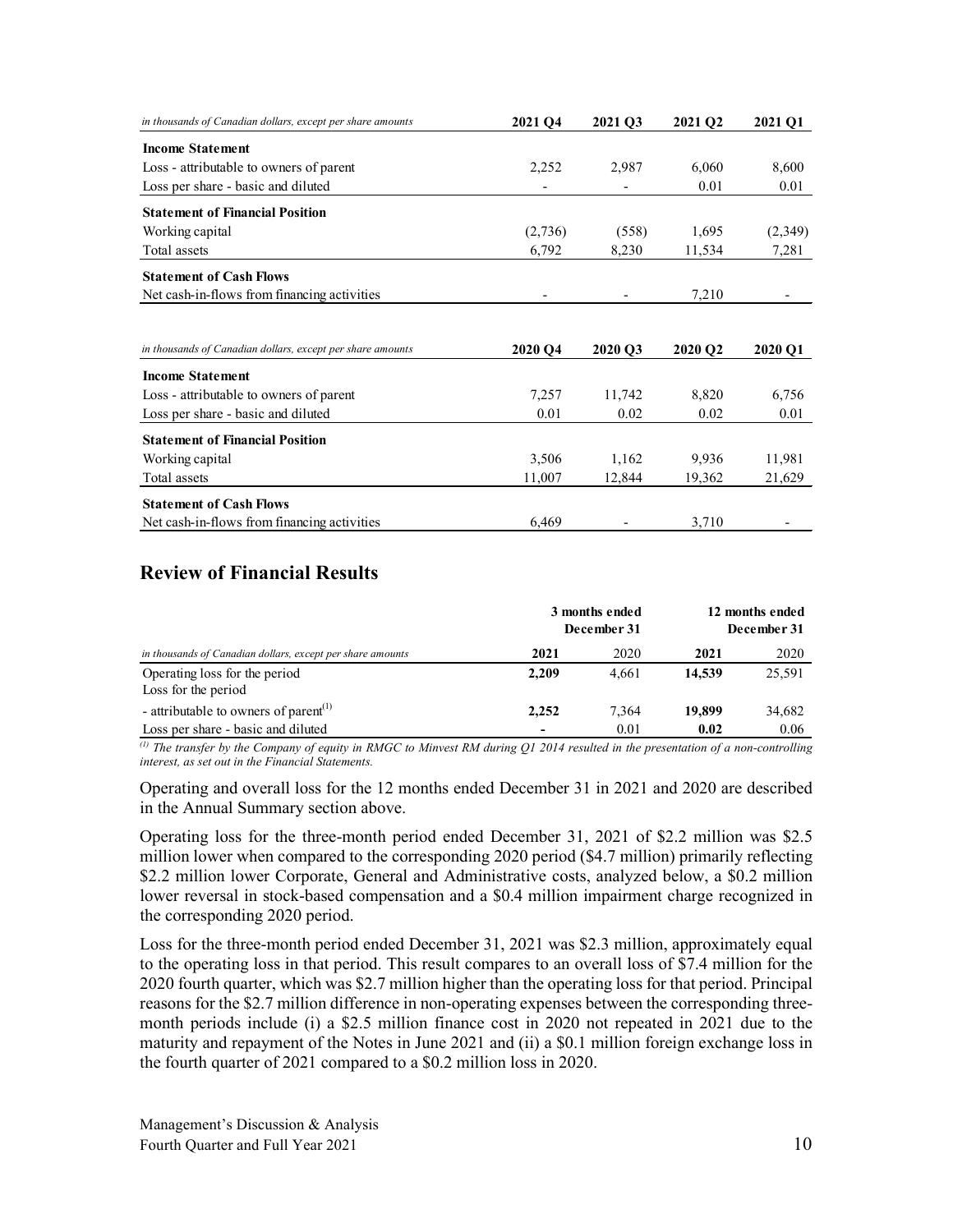# **Expenses**

|                                               | 3 months ended<br>December 31 | 12 months ended<br>December 31 |        |        |
|-----------------------------------------------|-------------------------------|--------------------------------|--------|--------|
| in thousands of Canadian dollars              | 2021                          | 2020                           | 2021   | 2020   |
| <b>ICSID</b> Arbitration related              | 115                           | 1,932                          | 4,120  | 12,158 |
| Payroll                                       | 946                           | 924                            | 3,872  | 4,715  |
| Finance, audit, accounting and compliance     | 305                           | 350                            | 1,183  | 1,101  |
| Project obligations and community relations   | 215                           | 247                            | 905    | 890    |
| Property taxes                                | 166                           | 180                            | 702    | 715    |
| Long lead-time equipment storage costs        | (14)                          | 121                            | 330    | 486    |
| Office rental and utilities                   | 54                            | 113                            | 445    | 476    |
| Travel and transportation                     | 89                            | 95                             | 335    | 504    |
| Information technology                        | 79                            | 94                             | 322    | 379    |
| Legal                                         | 37                            | 44                             | 286    | 365    |
| External communications                       | 23                            | 18                             | 82     | 82     |
| Other                                         | 278                           | 433                            | 779    | 1,025  |
| Corporate, general and administrative expense | 2,293                         | 4,551                          | 13,361 | 22,896 |

### *Corporate, General and Administrative*

All operating expenditures incurred by the Group are included in corporate, general and administrative expenses.

ICSID Arbitration related expenses are for legal and other advisory services provided to the Company in respect of the ICSID Arbitration - summary details of the substantial written submissions and the oral merits hearings which required these services and were principal drivers of related costs in 2020 and 2021 are set out in "ICSID Arbitration" above. For the three-month period ended December 31, 2021, such costs were approximately \$0.1 million, reflecting limited activity in the period. ICSID Arbitration related expenses in the corresponding quarter of 2020 of \$1.9 million primarily reflected certain costs related to the Second Hearing and initial preparation of the Post-Hearing Briefs.

Payroll is the total of salaries and relevant taxes for all Group employees. Payroll costs in the threemonth period ended December 31, 2021 include \$0.4 million related to RMGC employees (2020: \$0.5 million), and are at a similar level as the prior year, whilst full year payroll costs primarily reflect reduced employee numbers following a program of retrenchment in September 2020 and the stability of employee numbers in the period since then.

Finance costs include audit, tax and other accounting fees for the Company and its subsidiaries in each year, together with costs of regulatory compliance such as registrar and Exchange fees.

Project obligations and community relations spend reflects the ongoing costs of maintaining compliance with the License and other obligations in Romania, including real estate maintenance on RMGC owned land and buildings, preservation of historical buildings, document management and other administrative matters. Included in these costs are expenses incurred with related parties (see note 16 of the Financial Statements for detail) and the Board has asked the independent directors to commence a review of the scope of future services to be provided by SC Total Business Land SRL ("TBL"), a Romanian entity controlled by current and former employees of RMGC.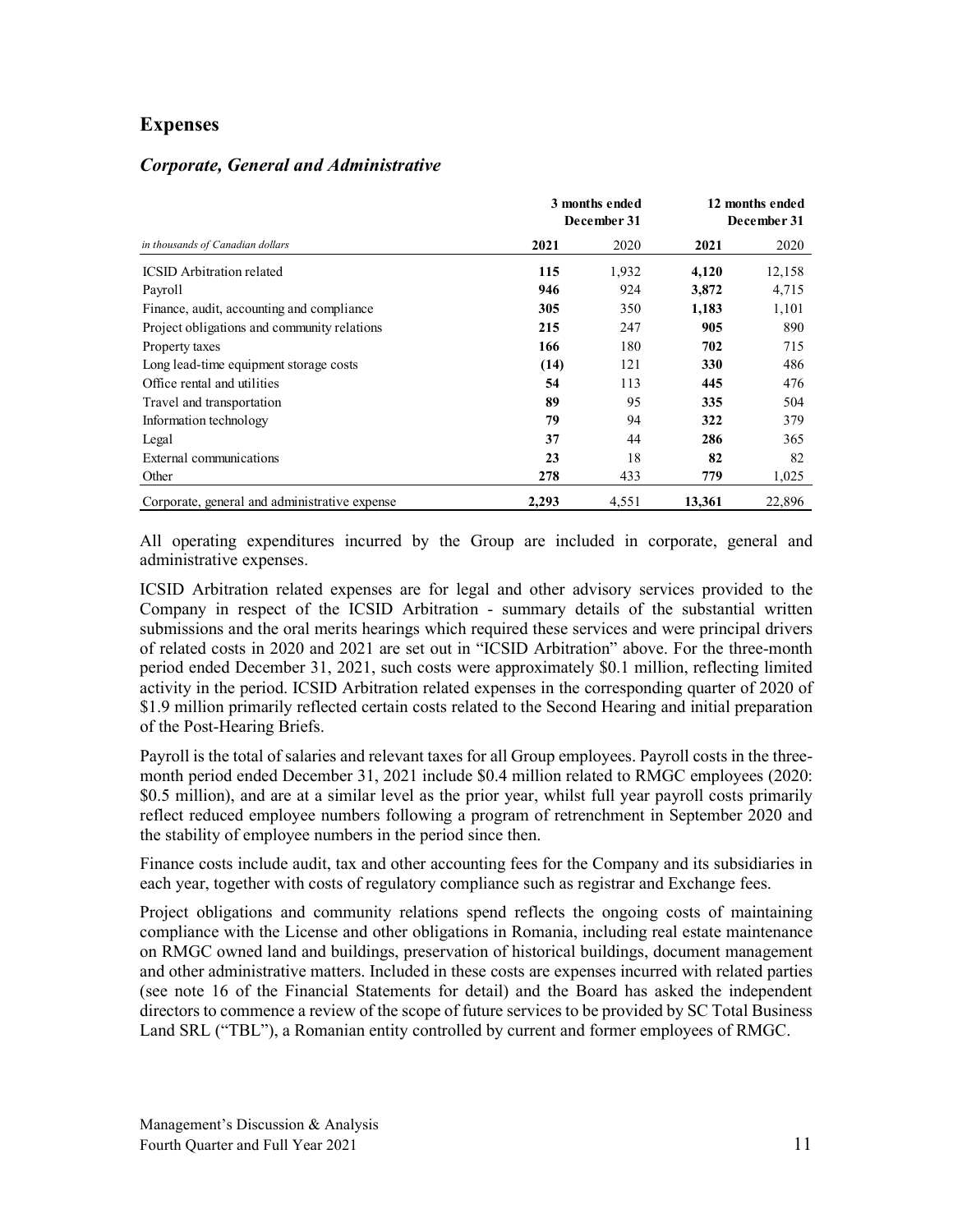LLTE costs for the three-month period and full year ended December 31, 2021 decreased overall as a result of reduced maintenance and other holding costs, and the inclusion of such costs within the impairment charge following the execution of the LLTE sale agreement.

Travel and transportation costs arise primarily in relation to the Romanian operations and are lower in the three-month period and full year ended December 31, 2021 due to the reduced mobility of personnel resulting from the Covid-19 restrictions and precautions taken.

Legal expenses include ongoing corporate legal advice within the Group, in particular in Romania with regard to matters such as the ANAF investigations.

### *Finance Income*

|                                  | 3 months ended |      | 12 months ended |      |  |
|----------------------------------|----------------|------|-----------------|------|--|
|                                  | December 31    |      | December 31     |      |  |
| in thousands of Canadian dollars | 2021           | 2020 | 2021            | 2020 |  |
| Interest income                  |                |      |                 |      |  |

Interest income reflects the average holdings of cash and cash equivalents during the respective periods shown above. Interest income has reduced significantly since the start of the second quarter of 2020, in line with the significant reduction in available cash balances through the 2020 year and continuing through 2021, together with reduced North American treasury yields in the period.

As at December 31, 2021, due to the reduced cash balance and short term cash requirements, none of the Company's cash and cash equivalents were invested in US government guaranteed instruments (December 31, 2020: 29%), with the majority of cash balances held with major Canadian banks.

# *Finance Costs*

|                                              | 3 months ended           |             | 12 months ended |             |  |
|----------------------------------------------|--------------------------|-------------|-----------------|-------------|--|
|                                              |                          | December 31 |                 | December 31 |  |
| in thousands of Canadian dollars             | 2021                     | 2020        | 2021            | 2020        |  |
| Financing costs - convertible note accretion | $\overline{\phantom{a}}$ | 2.503       | 5.234           | 9.784       |  |

Finance costs relate to the accretion of the debt components of the Notes issued in 2014 and 2016, which were measured at amortized cost using the effective interest rate method. As explained above, the Company redeemed all remaining outstanding \$90,862,000 of Notes at maturity on June 30, 2021.

## *Share-Based Compensation*

|                                  |       | 3 months ended<br>December 31 | 12 months ended<br>December 31 |       |  |
|----------------------------------|-------|-------------------------------|--------------------------------|-------|--|
| in thousands of Canadian dollars | 2021  | 2020                          | 2021                           | 2020  |  |
| $DSUs - (reversal) / expense$    | (141) | (584)                         | 51                             | (685) |  |
| Share option - expense           | 52    | 282                           | 358                            | 2,153 |  |
| Share based compensation         | (89)  | (302)                         | 409                            | l.468 |  |

The estimated fair value of Options issued by the Company is calculated using the Black-Scholes method as at the date of grant and amortized over the period during which the Options vest.

With effect from July 1, 2016, non-executive directors receive at least fifty per cent. of their directors' fees payable in deferred share units ("**DSUs**") or, at their election, Options in lieu of cash.

Management's Discussion & Analysis Fourth Quarter and Full Year 2021 12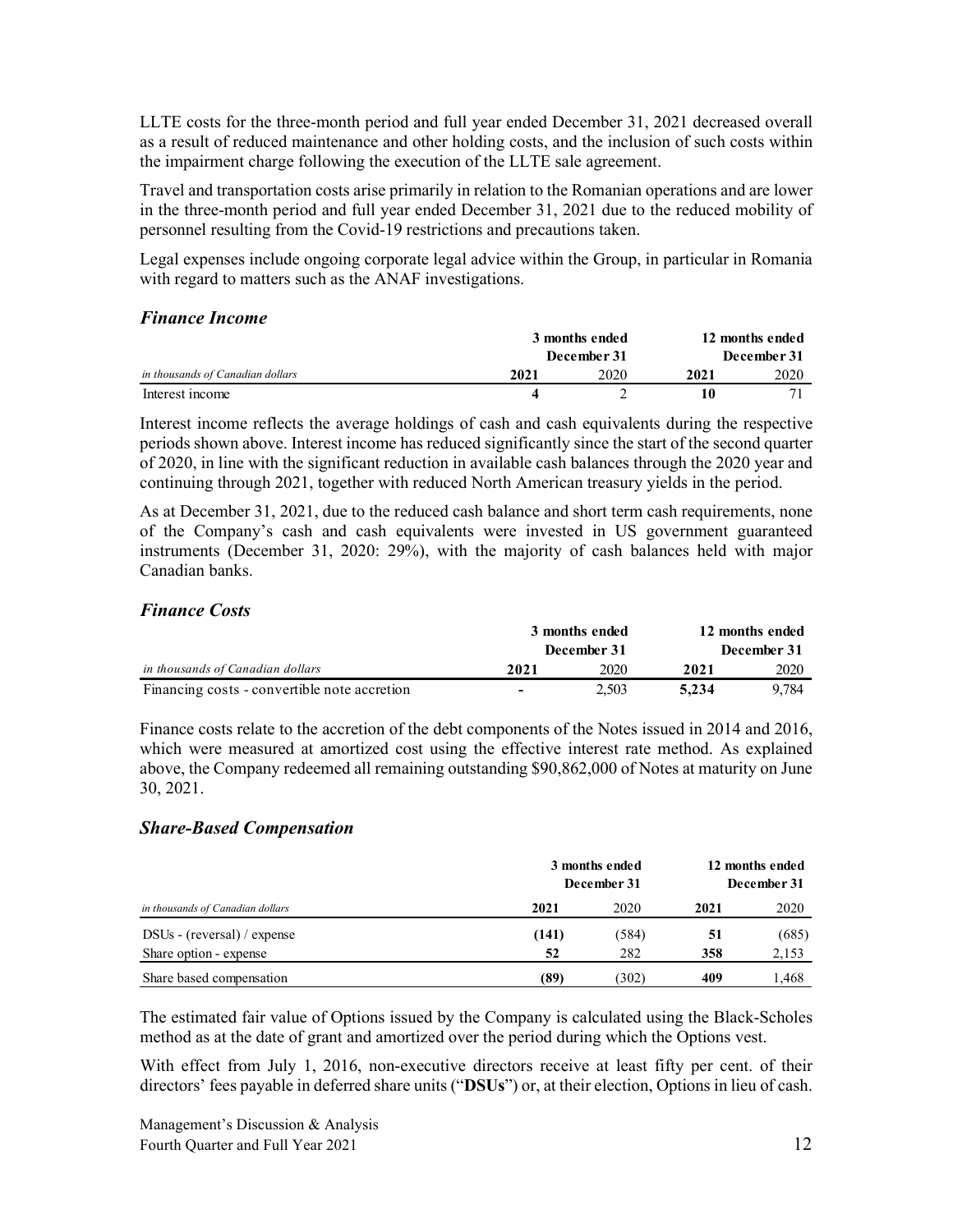Certain non-executive directors have elected to receive all of their directors' fees payable in DSUs or Options.

|                                                         |    | 3 months ended<br>December 31 |    |      | 12 months ended<br>December 31 |           |     |           |
|---------------------------------------------------------|----|-------------------------------|----|------|--------------------------------|-----------|-----|-----------|
|                                                         |    | 2021                          |    | 2020 |                                | 2021      |     | 2020      |
| Share option compensation                               |    |                               |    |      |                                |           |     |           |
| Number of share options granted                         |    | 241,953                       |    |      |                                | 1,888,503 |     | 6,206,536 |
| Average value ascribed to each option granted           | S  | 0.24                          | -S |      | \$                             | 0.25      | -\$ | 0.46      |
| Number of share options exercised                       |    |                               |    |      |                                |           |     | 525,339   |
| Average value ascribed to each option exercised         | \$ |                               | S  |      | S                              |           | \$  | 0.35      |
| Number of share options expired/cancelled               |    |                               |    |      |                                |           |     | 2,081,827 |
| Average value ascribed to each option expired/cancelled | S  |                               | S  |      | S                              |           | \$  | 0.56      |
| <b>DSU</b> compensation                                 |    |                               |    |      |                                |           |     |           |
| Number of DSUs issued                                   |    | 135,219                       |    |      |                                | 878,443   |     | 318,702   |
| Average value ascribed to each DSU issued               | S  | 0.23                          | -S |      | S                              | 0.24      | -S  | 0.47      |
| Number of DSUs cancelled                                |    |                               |    |      |                                |           |     | 115,165   |
| Average value ascribed to each DSU cancelled            | S  |                               | \$ |      |                                |           | S   | 0.41      |
| <b>RSU</b> compensation                                 |    |                               |    |      |                                |           |     |           |
| Number of RSUs redeemed                                 |    |                               |    |      |                                | 400,820   |     |           |
| Average value ascribed to each RSU redeemed             | \$ |                               | S  |      | S                              | 0.23      | -\$ |           |
| Number of RSUs cancelled                                |    |                               |    |      |                                | 138,180   |     |           |
| Average value ascribed to each RSU cancelled            | \$ |                               | \$ |      | \$                             | 0.23      | S   |           |

A total of 241,953 Options (all of which vest immediately) and 135,219 DSUs were granted to certain non-executive directors during the three-month period ended December 31, 2021 in lieu of cash fees for services provided during Q3 2021.

DSUs are revalued each period end based on the period end closing share price. The initial value of the DSUs on grant, and the effect on the valuation of DSUs of the period-on-period change in share price, is expensed. At December 31, 2021, the Company's share price was \$0.195 (September 30, 2021 \$0.235), resulting in a reversal of DSU expense of \$0.1 million for the three-month period ended December 31, 2021.

## *Foreign Exchange*

The Company has experienced a foreign currency loss of \$0.1 million in 2021 (2020: gain \$0.6 million) primarily as a result of exposure to the US dollar. All of the funds raised in private placements since 2018 were received in US dollars and the Company retained these US dollars to fund its subsequent US dollar-denominated working capital expenses, principally costs related to the ICSID Arbitration.

## *Taxes*

All tax assessments received prior to December 31, 2021 have been paid or provided for in the Financial Statements.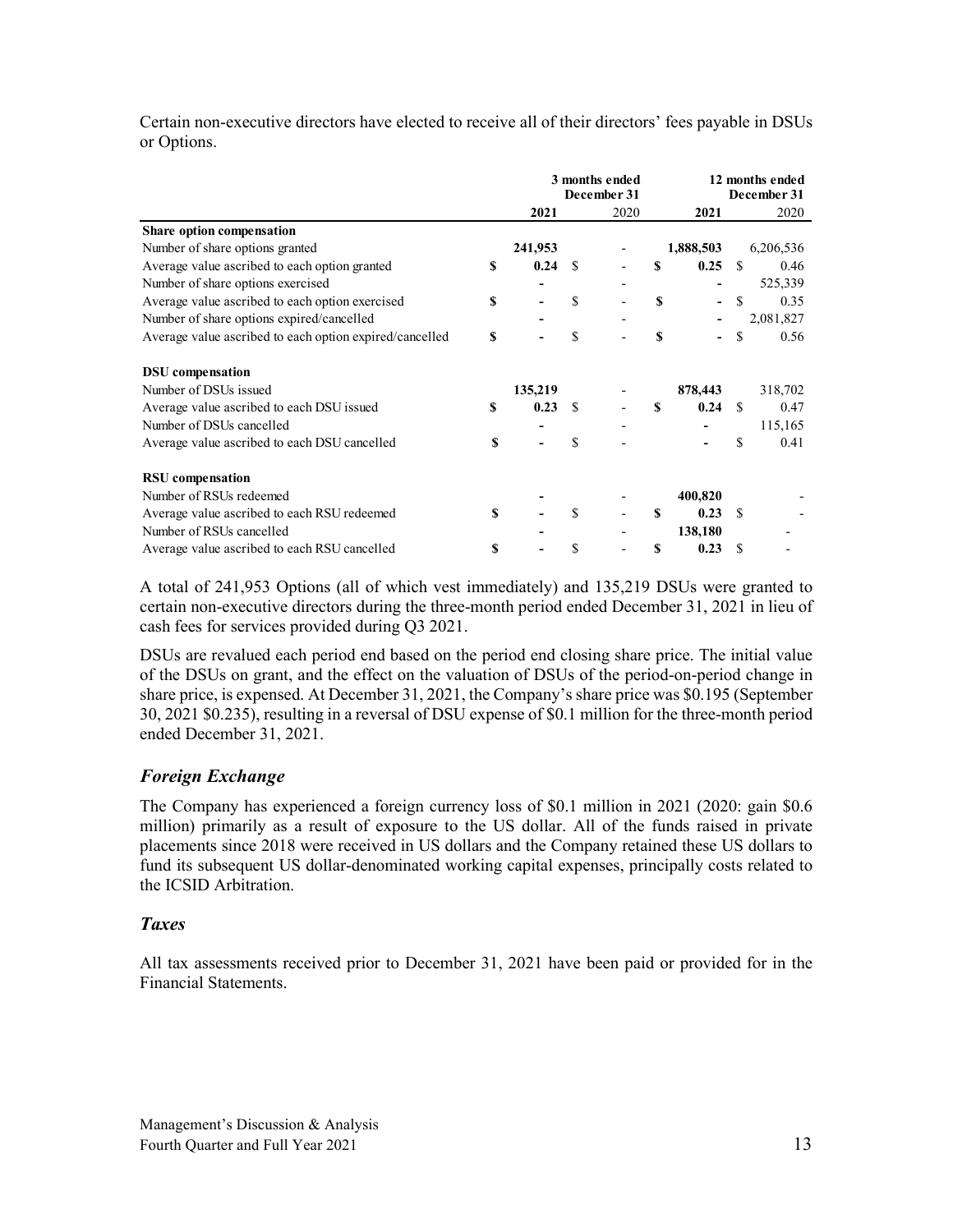# **Investing Activities**

The majority of Group expenditures over the years through December 31, 2015 were for identifying and defining the size of the four ore bodies, for engineering to design the size and scope of the Project, environmental assessment and permitting, social support to local communities, communications and public relations activities to support the permitting process, archeological and rehabilitation work to buildings, as well as surface rights and property acquisition and resettlement housing and infrastructure.

Since January 1, 2016, no significant expenditures apart from building maintenance have been incurred in these areas and any such expenditures are expensed in the income statement.

# *Purchase of Capital Assets*

|                                      | 3 months ended           |             | 12 months ended |             |  |  |
|--------------------------------------|--------------------------|-------------|-----------------|-------------|--|--|
|                                      |                          | December 31 |                 | December 31 |  |  |
| in thousands of Canadian dollars     | 2021                     | 2020        | 2021            | 2020        |  |  |
| Total investment in capital assets   | $\overline{\phantom{0}}$ |             | -               |             |  |  |
| Depreciation and disposal - expensed |                          |             |                 |             |  |  |

The purchase of capital assets remains low, in line with the Company's cost containment strategy.

# **Financing Activities**

The Company has raised funds since 2014 through private placements of Notes, Common Shares and warrants (together "**Private Placements**") amounting to gross aggregate proceeds of \$162.1 million. The Company has used and is continuing to use the proceeds of the Private Placements to finance the costs of the ongoing ICSID Arbitration and for general working capital purposes. Further information on the Private Placements is provided in the Financial Statements.

# **Cash Flow Statement**

# *Liquidity and Capital Resources*

The main sources of liquidity are the Company's cash and cash equivalents, and the equity and debt markets. At December 31, 2021, aggregate cash and cash equivalents were \$3.3 million (December 31, 2020: \$6.5 million). As noted above, further liquidity has been sourced since the 2021 year end through the sale of the Recea Land and through the installments received and yet to be received on the sale of the LLTE. Notwithstanding, the Company is currently planning to raise further funding in Q2 2022.

# *Working Capital*

At December 31, 2021, the Company had working capital, calculated as total current assets (excluding assets held for sale) less total current liabilities of negative \$2.7 million (December 31, 2020: \$3.5 million, excluding the Notes repaid through Common Shares in June 2021). The \$6.2 million deterioration in working capital is primarily due to the ongoing ICSID Arbitration and operating costs of the Company offset by the proceeds of the 2021 Private Placement.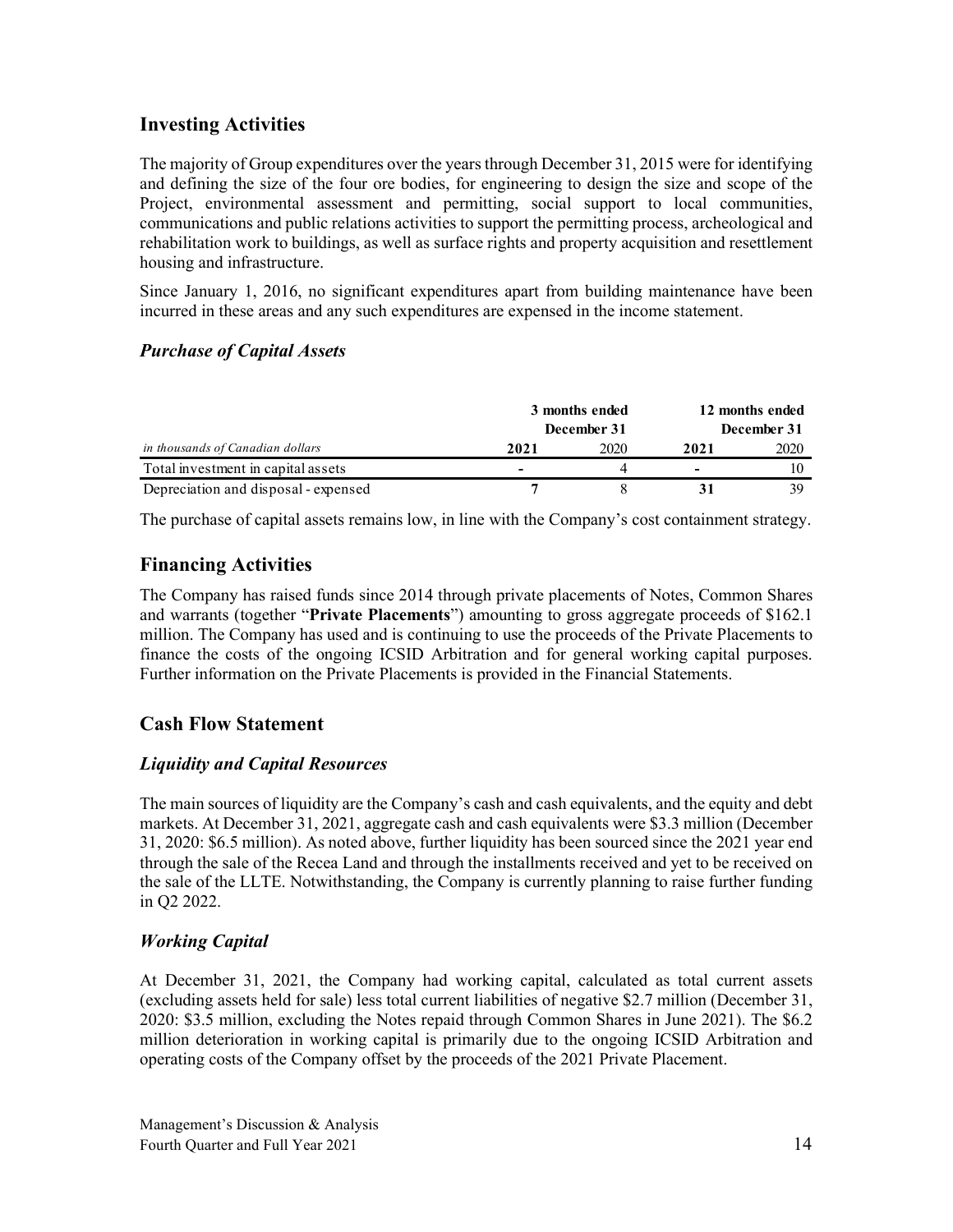At December 31, 2021, the Company had current liabilities of \$6.7 million (December 31, 2020, excluding the Notes: \$3.7 million). This period-on-period increase is predominantly due to the advance payments on the LLTE disposal and the higher ICSID Arbitration cost accruals at December 31, 2021 reflecting work performed in the year which is yet to be paid, in accordance with the deferred fee arrangement.

# **Resettlement Liabilities**

RMGC had a program for purchasing homes in the Project area, which was suspended in February 2008 due to the suspension of the environmental review process in September 2007.

At December 31, 2021 the Company had accrued resettlement liabilities totaling \$0.5 million (December 31, 2020: \$0.6 million).

# **Contractual Obligations**

The Company and its subsidiaries have a number of arm's-length agreements with third parties who provide a range of goods and services. Typically, the service agreements are for a term of not more than one year and permit either party to terminate upon notice periods ranging from 15 to 90 days. At termination, the Company has to pay for services rendered, and costs incurred, to the date of termination.

A summary of the Company's contractual capital and operating lease commitments as of December 31, 2021 is included within the Financial Statements.

# **Contingent Liabilities**

The Company has a number of contingent liabilities which may accrue on the issuance of an Award, namely:

(i) in respect of an agreement to defer certain professional fees incurred and to be incurred in connection with the execution of the ICSID Arbitration. Such fees up to a limit of US\$3 million are to be deferred in full. Any fees incurred under the deferred fee agreement in excess of US\$3 million are required to be settled by the Company 50% as they are incurred, with the balance being added to the deferred amount.

All deferred fees are payable within six months of issuance of an Award and are subject to a multiplier if such Award is made in favour of the Claimants above certain monetary thresholds. The Company accrues fees as incurred within its current liabilities but not the potential additional fees payable under the deferred fee arrangement if the multiplier is applicable, since such fees cannot be determined prior to issuance of an Award. In accordance with the deferred fee agreement, the liability of the Company which would occur under certain Award scenarios wound fall in the range of one to five times the fees actually incurred and deferred.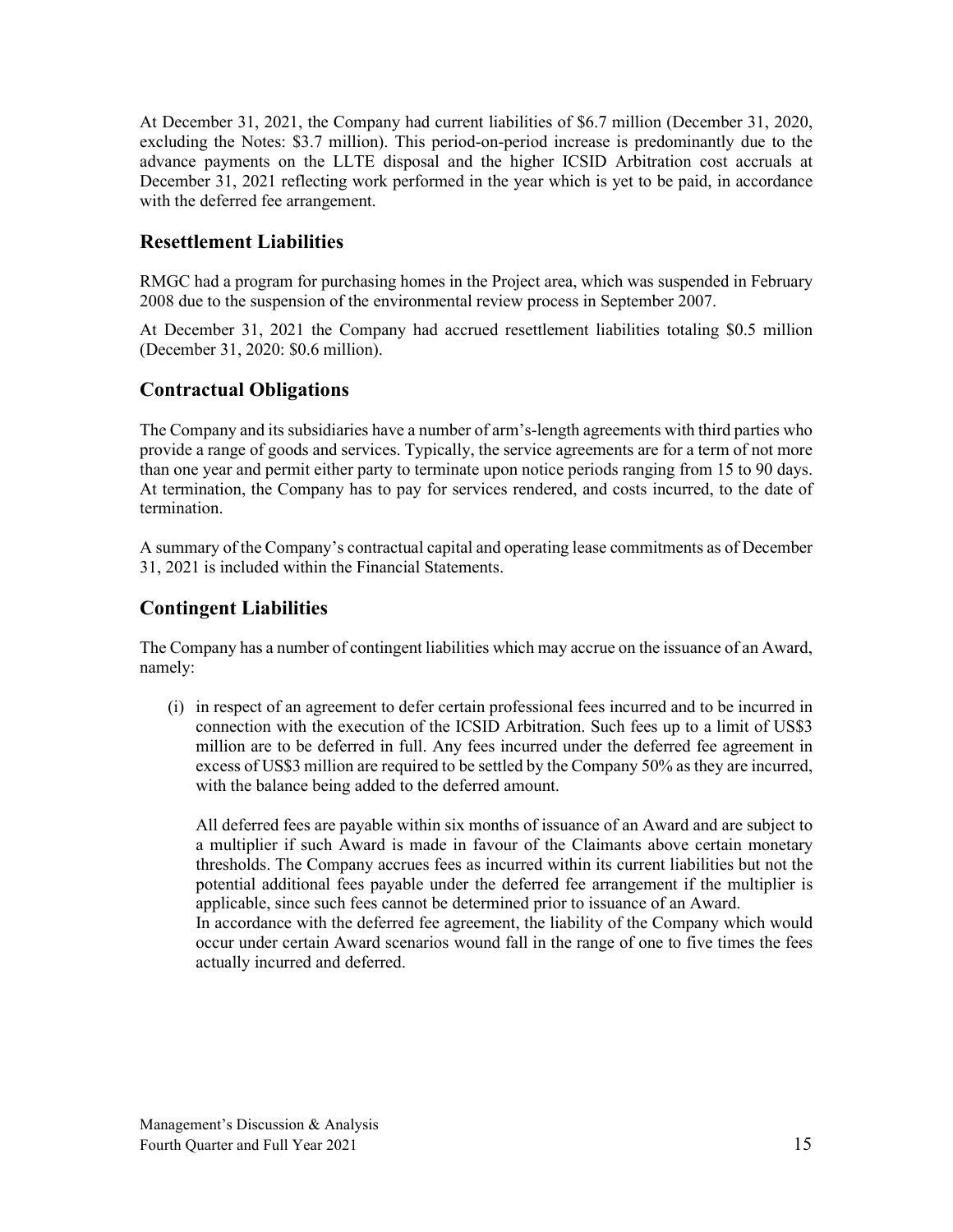- (ii) in respect of 95,625 arbitration value rights ("**AVR**s"), comprising:
	- a. 55,000 AVRs entitling the holders to a pro rata share of 7.5% of any proceeds arising from any monies received by the Company and/or any of its affiliates pursuant to any settlement or Award irrevocably made in its favour, subject to a maximum aggregate entitlement of \$175 million among all holders of such AVRs; and
	- b. 40,625 AVRs entitling the holders to a pro rata share of 5.54% of any proceeds arising from any Award, subject to a maximum aggregate entitlement of \$129.3 million among all holders of such AVRs.
- (iii)in respect of the key employee engagement plan ("**KEEP**"), an arbitration-focused retention and incentive program established by the Company in 2016. Its aim is to ensure the long-term participation and incentivization of the Group's personnel, including its executive management, employees, non-executive directors and other contributors in pursuing the ICSID Arbitration through to a successful conclusion. The KEEP is a trust established by the Claimants, as settlors, pursuant to a trust agreement dated July 2016, as amended. Subject to its terms and conditions, the KEEP provides that in the event that an Award is made in favor of, or a settlement is accepted by, Gabriel in connection with the ICSID Arbitration proceedings, the Claimants will pay, or procure the payment, to the KEEP trust. Such payment will be made following receipt of the proceeds awarded to the Claimants (inclusive of any non-monetary consideration) and subject to the payment of any taxes, payable or required to be withheld by the Claimants or by law, in an amount of cash equal to: (i) 7.5% of the first US\$500 million of the proceeds; and (ii) 2.5% of any amount of proceeds in excess of US\$500 million. The independent directors have commenced a review of the KEEP.
- (iv) in June 2017, Gabriel entered into a settlement and release agreement to resolve a contractual dispute with a third-party agent regarding a contested obligation to pay certain commission to such agent (the "Settlement Agreement"). Pursuant to the terms of the Settlement Agreement, the Company is obligated to pay to the agent a fee based upon the receipt of funds paid by the Respondent to the Company in relation to the ICSID Arbitration claim, if any, up to a maximum amount of US\$1.74m, within 90 days of receipt of such funds.

# **Critical Accounting Estimates**

The preparation of the Financial Statements in conformity with IFRS requires Management to make estimates and assumptions that affect the reported amount of assets and liabilities and disclosure of contingent assets and liabilities at the date of the Financial Statements and the reported amount of expenses and other income during the reporting period.

Significant estimates and assumptions include those related to going concern, the recoverability or impairment of certain assets, benefits of future income tax assets, estimated useful lives of capital assets, valuation of share-based compensation and other benefits, assumptions and determinations as to whether costs are expensed or capitalized, and the valuation and measurement of the components of the Private Placements.

While Management believes that these estimates and assumptions are reasonable, actual results could vary significantly therefrom.

Management's Discussion & Analysis Fourth Quarter and Full Year 2021 16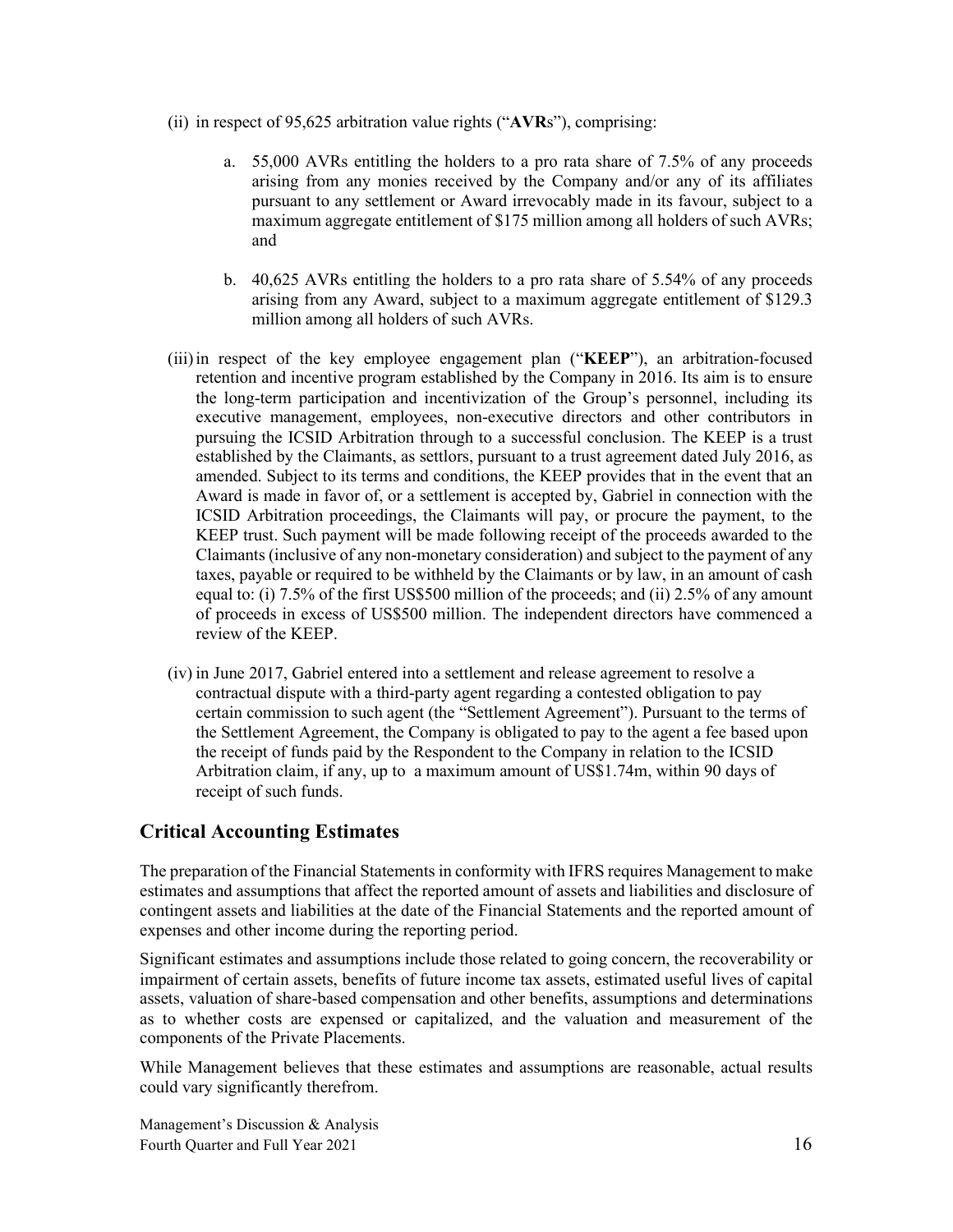# *Going Concern*

On the basis of the Company's balance of cash and cash equivalents as at December 31, 2021, and taking into account (i) the proceeds receivable from an agreement for the sale of the remaining LLTE; (ii) the proceeds receivable from the sale of the Recea Land; and (iii) a fee agreement in respect of the deferral of payment of certain ICSID Arbitration costs,, the Company believes that it has sufficient funding necessary to fund general working capital requirements together with the material estimated costs associated with the Company advancing the ICSID Arbitration through to June 2022. As at December 31, 2021, the Group had no sources of operating cash flows. There can be no assurances that the ICSID Arbitration will advance in a customary or predictable manner or within any specific or reasonable period of time, and further procedural steps may be required to be completed prior to the issuance of an Award. Accordingly, Gabriel will need to raise additional financing in Q2 2022 in order to maintain its remaining assets, including its License and associated rights and permits, post June 2022.

At that time Gabriel may still await an Award from the Tribunal and, thereafter, the Group will also require such further funding for general working capital purposes and to pursue the long-term activities required to see the ICSID Arbitration through to its conclusion, which may include, as appropriate, costs of any potential annulment proceedings and/or costs of enforcement of any Award. Notwithstanding the Company's recent and historic funding, there is a risk that sufficient additional financing may not be available to the Company on acceptable terms, or at all.

## *Future Income Tax Assets*

Income taxes are calculated using the asset and liability method of tax accounting. Under this method, current income taxes are recognized for the estimated income taxes payable for the current period. Future income tax assets and liabilities are determined based on differences between the financial reporting and tax bases of assets and liabilities, and are measured using the substantively enacted tax rates and laws that are expected to be in effect when the differences reverse. Income tax assets are recognized to the extent that the recoverability of future income tax assets is considered probable.

The Company has subsidiaries in countries that have differing tax laws and tax rates, primarily Romania and the United Kingdom. The provision for income taxes is based on a number of estimates and assumptions made by Management, including its understanding of domestic and international tax rules. Advice is also sought from local professional tax advisors in the respective countries where the Group operates.

Tax authorities in Romania have regularly initiated various tax audits to assess the appropriateness of RMGC's tax filing positions. Regulators may interpret tax regulations differently from the Company and its subsidiaries, which may cause changes to the estimates made

## *Valuation of the Private Placements*

The units issued by the Company in the Private Placements in 2014 and 2016 consisted of Notes, warrants and arbitration value rights. As noted above, on June 30, 2021 the outstanding warrants issued in connection with the 2014 and 2016 Private Placements expired and the Notes have been redeemed. A nil value was initially ascribed to the AVRs and, given the current stage of the ICSID Arbitration process, a nil valuation remains applicable as at December 31, 2021.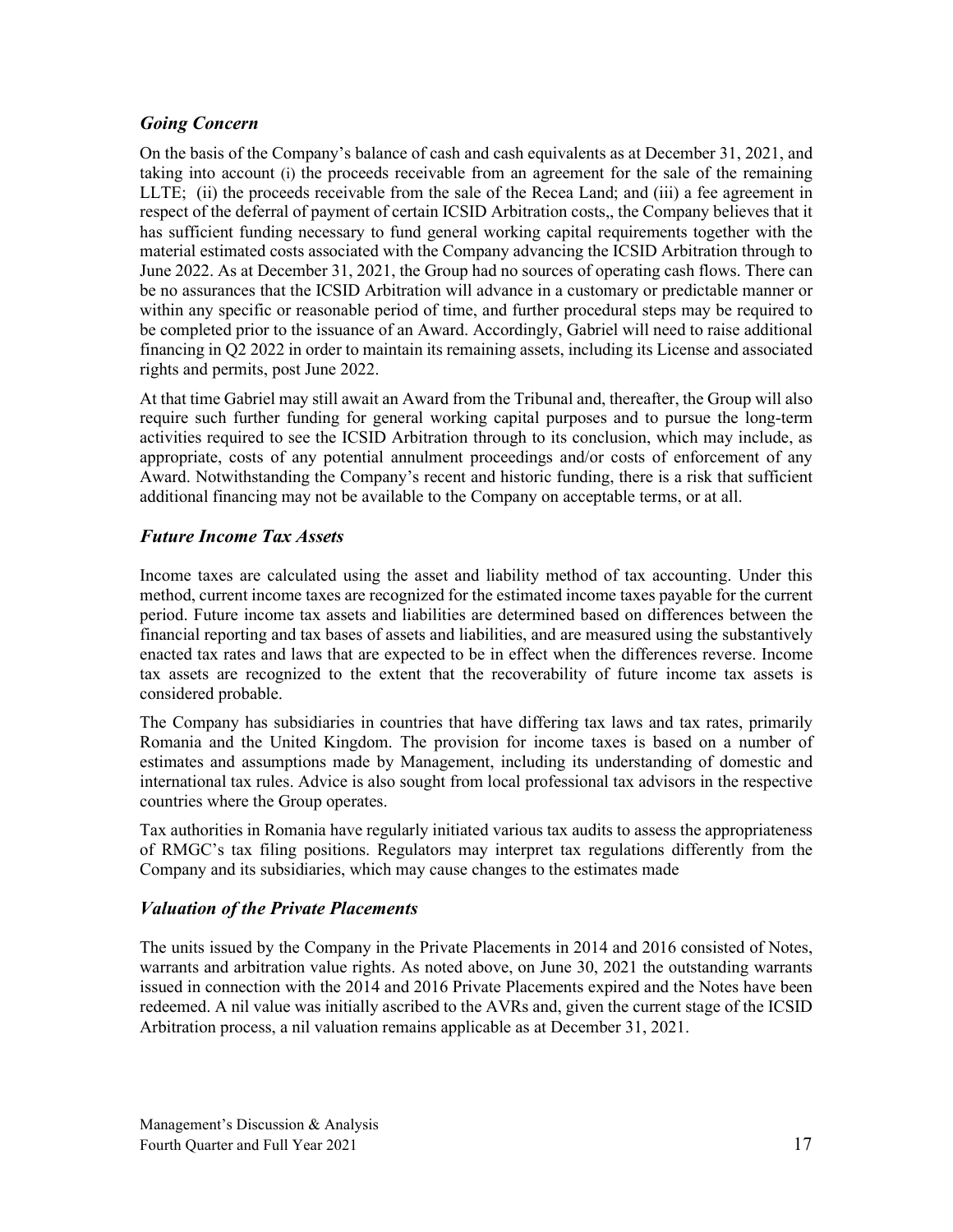The units issued by the Company in the 2018, 2019 and 2020 Private Placements consisted of Common Shares and warrants each of which entitled the holder to acquire one Common Share at an exercise price of \$0.49, \$0.645 and \$0.39 respectively, at any time in the five years following issuance (in the case of the 2018 and 2019 Private Placements) and at any time in the three years following issuance (in the case of the 2020 Private Placement). The Company utilized the Black-Scholes model to value the warrant component of the units and allocated the remainder of the value to the equity component. Any directly attributable transaction costs were allocated to the equity and warrant components in proportion to their initial carrying amounts.

The shares issued by the Company in the 2021 Private Placement were issued at market price and consequently there was no requirement to use a valuation model, the whole of the funds received being directly attributable to the share capital of the Company.

# *Useful Lives of Capital Assets*

The Company's policy is to amortize capital assets over their useful lives once the assets are brought into production. Management assesses useful lives of assets to ensure that they reflect the intended use of those assets.

### *Valuation of Share-Based Compensation*

The Company utilizes Options, DSUs and restricted share units ("RSUs") as means of compensation. Equity settled RSUs and Options are valued using the Black-Scholes model, and are amortized over the expected vesting periods. Management reviews the assumptions used in the Black-Scholes valuation on an annual basis to ensure appropriateness.

DSUs are initially issued at the five-day weighted average market price of the Common Shares at the date of grant, and the value thereof is subsequently recalculated to fair value based on the quoted market value of the Common Shares at the end of each reporting period.

# **Financial Instruments and Management of Financial Risk**

The recorded amounts for cash, cash equivalents, accounts receivable, accounts payable, accrued liabilities and other liabilities approximate fair values based on the nature of those instruments.

The Company's objective is to safeguard its cash and cash equivalents in order to be able to fund ongoing expenditures.

The Company manages its capital structure and makes adjustments to it based on the level of funds on hand and anticipated future expenditures. The long-term costs, including advisors' fees of pursuing the ICSID Arbitration and general corporate working capital, have been material and are estimated to continue to be significant.

To safeguard cash the Company invests its surplus capital in liquid instruments at reputable financial institutions with acceptable credit standings. The Group's risk exposures and the impact on the Group's financial instruments are summarized below: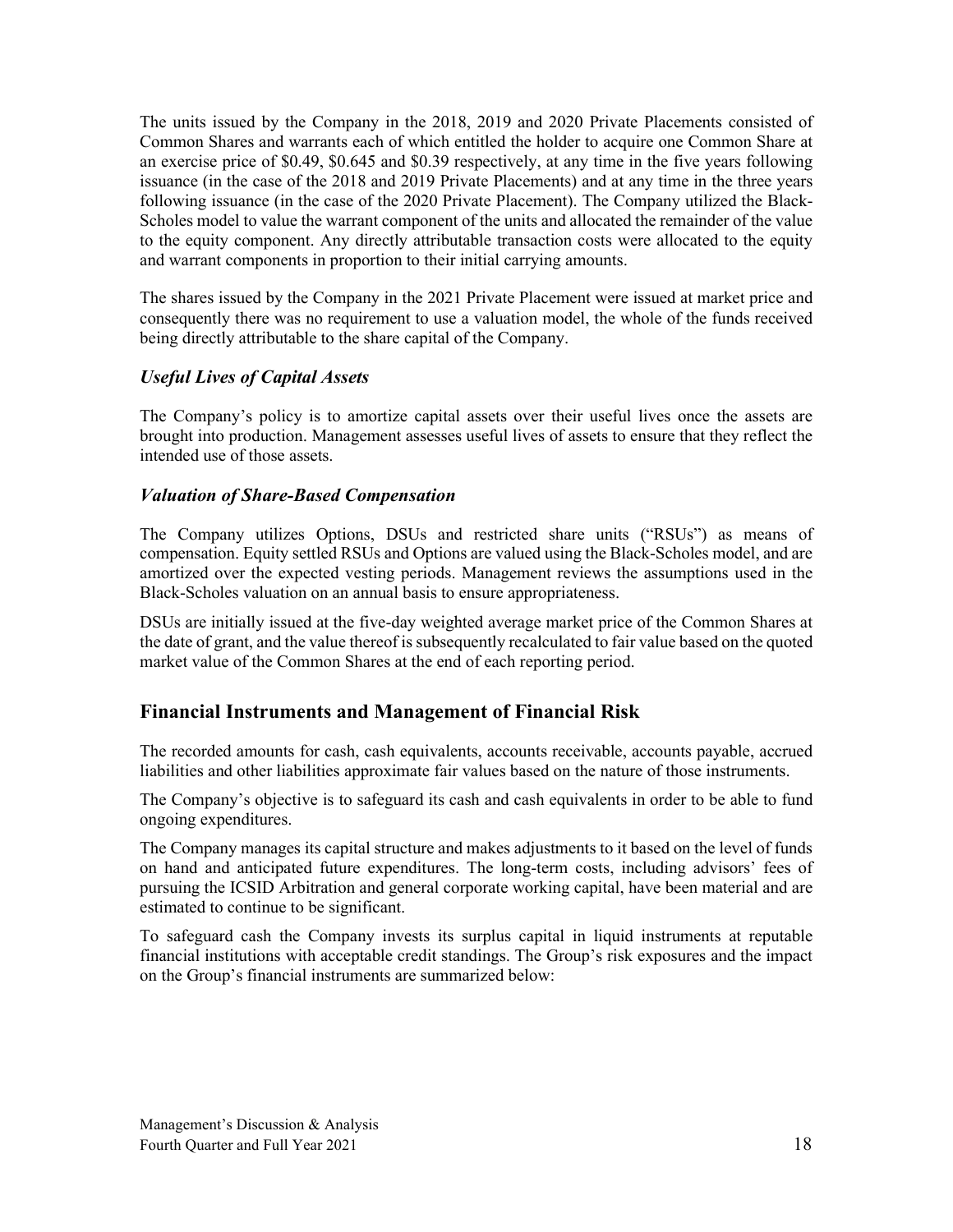# *Credit Risk*

The Group's credit risk is primarily attributable to cash and cash equivalents that are held in investment accounts with Canadian banks and, where appropriate and available to the Group, invested in Canadian and United States sovereign debt. The Group has adopted an investment strategy to minimize its credit risk by investing in sovereign debt (primarily issued by Canada and the United States, subject to availability) with the balance of cash being invested on short-term overnight deposit with major Canadian banks.

The Group is exposed to the credit risk of domestic Romanian banks that hold and disburse cash on behalf of its Romanian subsidiaries. The Group manages its Romanian bank credit risk by centralizing custody, control and management of its surplus cash resources generated outside of Romania at the corporate office and only transferring money to its Romanian subsidiary based on near-term cash requirements, thereby mitigating exposure to domestic Romanian banks.

The Group holds cash balances in the United Kingdom to fund corporate office activities and is therefore exposed to the credit risks of major UK banks.

## *Liquidity Risk*

As of the date of this MD&A, the Group had no sources of operating cash flows and does not have sufficient cash to fund either the development of the Project or all the long-term activities required to see the ICSID Arbitration through to its conclusion, including any annulment proceedings and/or the process of enforcement of any Award. Taking account of the Group's existing treasury balances, and subject to raising additional funding as described above, the Group expects to have sufficient funds to settle all current and existing long-term contractual liabilities as they fall due.

## *Market Risk*

#### *(a) Interest rate risk*

The Group has cash balances which are subject to interest rate changes. The Group maintains a short-term investment horizon, typically less than three months, for its cash and cash equivalents, and therefore minimizes the risk of interest rate volatility at investment maturity.

With a short-term investment horizon and the intent to hold all investments until maturity, the Group is only marginally exposed to capital erosion should interest rates rise and cause fixed-yield investments to devalue.

The Group's primary objective with respect to cash and cash equivalents is to mitigate credit risk. The Group has elected to forego yield in favor of capital preservation.

*(b) Foreign currency risk*

The Group's presentation currency is the Canadian dollar and its activities expose it to fluctuations in foreign exchange rates. The Group has monetary assets and liabilities which are denominated in Romanian Lei (**"RON"**), US dollars ("**USD**"), UK pounds ("**GBP**") and Euros ("**EUR**") and is, therefore, subject to exchange variations against both the functional currency of the entity and presentation currency of the Group.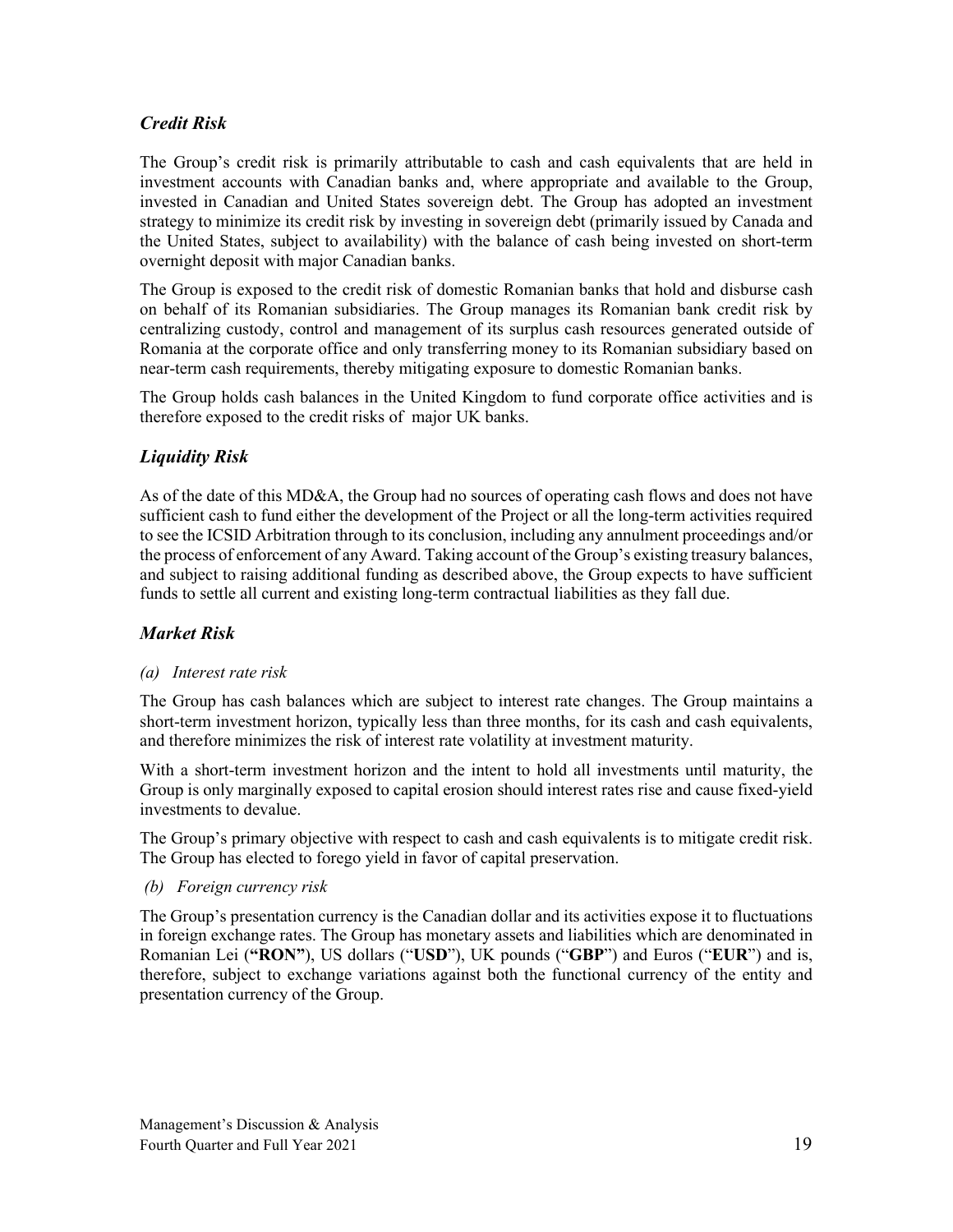The Group maintains cash and cash equivalents in various currencies and is therefore susceptible to market volatility as foreign cash balances are revalued to the functional currency of the entity and thereafter to the presentation currency of the Group. Therefore, the Group may report foreign exchange gains or losses during periods of significant economic and market volatility. At December 31, 2021, the Group held approximately 57% and 17% of its cash and cash equivalents in Canadian dollars and US dollars, respectively.

The Company has not entered into any derivative hedging activities.

### *Sensitivity*

As of December 31, 2021, the carrying amount of the financial instruments equals fair market value. Based on Management's knowledge and experience of the financial markets, in respect of the Company's balance of cash and cash equivalents as at December 31, 2021, the Company believes the following market movements are "reasonably possible" over a twelve-month period and would have the stated effects on net income:

- A plus or minus 1% change in earned interest rates; would affect net interest income by less than \$0.1 million.
- A plus or minus 1% change in foreign exchange rates; would affect net income by less than \$0.1 million.

# **Risks and Uncertainties**

An investment in the Common Shares is subject to a number of risks and uncertainties. This section describes existing and future material risks to the business of the Group. The risks described below are not exhaustive. Additional risks and uncertainties not currently known to the Company, or those that it currently deems to be immaterial, may become material and adversely affect the Group's business. The realization of any of these risks may materially and adversely affect the Group's business, financial condition, results of operations and/or the market price of Gabriel's securities.

## *International Developments and Geopolitical Risk*

Global economic factors, geopolitical actions, political and market conditions and unexpected events, including the ongoing coronavirus (COVID-19) pandemic and conflicts such as the Russia-Ukraine war, may create uncertainty and risk with respect to the prospects of the Group's business.

The extent to which the Russia-Ukraine conflict will directly or indirectly impact the Group's business, results of operations and financial condition will depend on future developments that are highly uncertain. There is no guarantee that the current geo-political situation and the resulting economic developments will not adversely affect the Group's operations and financial condition in the future.

## *The Outbreak of the Coronavirus (COVID‐19)*

The Company faces risks related to health epidemics and other outbreaks of communicable diseases, which could significantly disrupt the Group's operations, including, but not limited to, the advancement of the ICSID Arbitration, and the effects of the coronavirus or other epidemics may materially and adversely affect its business and financial conditions.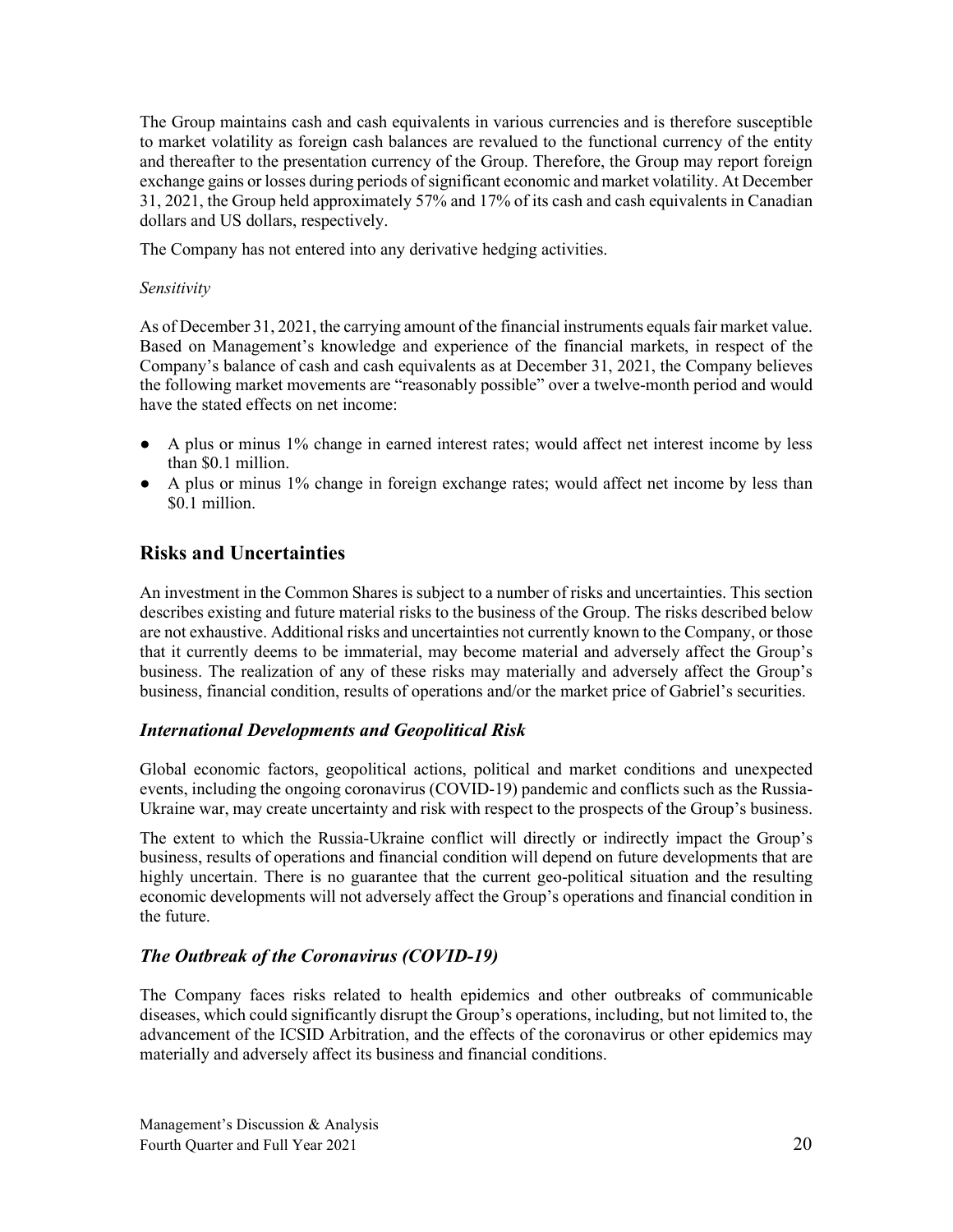The extent to which the coronavirus impacts the Group's business and operations, and the market for its securities, will depend on future developments, which are highly uncertain and cannot be predicted at this time, and include the duration, severity and scope of the outbreak and the actions taken to contain or treat the coronavirus outbreak.

In particular, the continued spread of the coronavirus and travel and other restrictions established to curb the spread of the coronavirus, could materially and adversely impact the Group's business including, without limitation, the progress of the ICSID Arbitration (for example the availability of the Tribunal, legal counsel, industry experts and ICSID personnel), the Project work program, employee health, limitations on travel, and other factors that will depend on future developments beyond the Company's control, which may have a material and adverse effect on the its business, financial condition and results of operations. There can be no assurance that the Group's personnel will not be impacted by these pandemic diseases and ultimately the Group may see its workforce productivity reduced or incur increased medical costs or insurance premiums as a result of these health risks.

# *ICSID Arbitration*

The resources necessary to pursue the ICSID Arbitration are substantial and the costs, fees and other expenses and commitments payable in connection with the ICSID Arbitration may differ materially from Management's expectations. In view of the case-specific nature of arbitration, the inherent uncertainty in the actions of the Respondent and in the process, timing and outcome of the ICSID Arbitration, there can be no assurances that the ICSID Arbitration will advance in a customary or predictable manner or be completed or settled within any specific or reasonable period of time.

There is no assurance that the Claimants will be successful in establishing Romania's liability in the ICSID Arbitration or, if successful, that the Claimants will receive or collect an award of compensation from the Respondent in the amount requested, of significantly reduced value, or at all. Failure to prevail in the ICSID Arbitration, or to obtain adequate compensation for the loss in value of the Group's investment, would materially adversely affect the Group.

The pursuit by the Company of the ICSID Arbitration may lead to the commencement of further abusive fiscal and other investigations and assessments against RMGC or its staff or employees by the Romanian State, the progress and/or conclusion of which may have a material and adverse effect on the its business, financial condition and results of operations.

# *UNESCO World Heritage List*

As described above, on July 27, 2021 the "Roşia Montană Mining Cultural Landscape", an area covering the footprint of the Project, was inscribed by UNESCO on its World Heritage List and added to its List of World Heritage in Danger.

The inclusion of the 'Roşia Montană Mining Landscape' on the UNESCO World Heritage List materially undermines the possibility of an amicable resolution of the dispute with Romania that would allow for the development of the Project.

# *Sources of Additional Funding*

Further funding will be required by the Company to pursue the ICSID Arbitration to its conclusion, including the enforcement of any Award, and for general working capital requirements.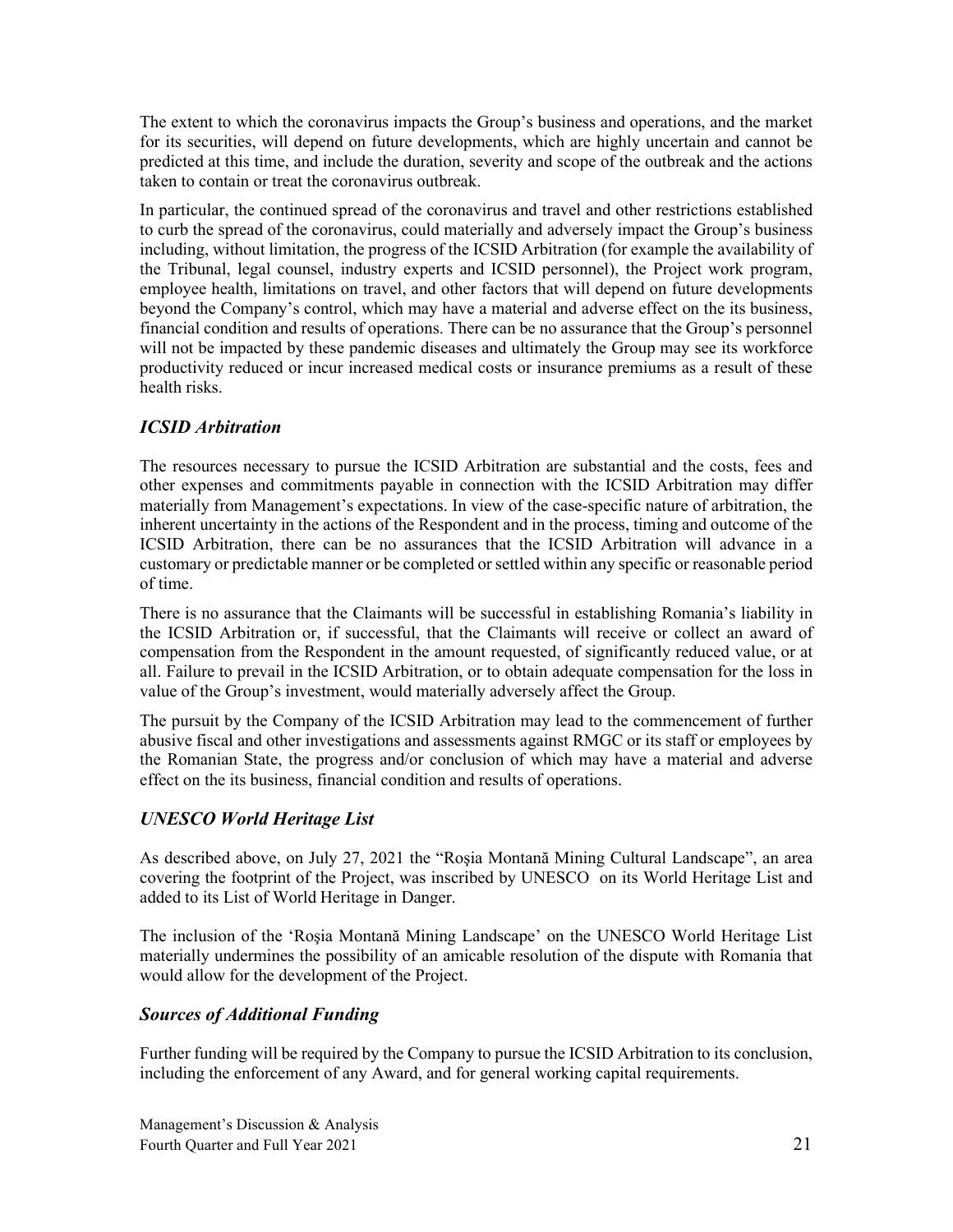Historically, the Company has been financed through the issuance of its Common Shares, Notes and other equity-based securities. Although the Company has been successful in the past in obtaining financing, it has limited access to financial resources as a direct result of the dispute concerning the Project and the core focus of the Company upon the ICSID Arbitration. Notwithstanding the Company's historic funding, there is a risk that sufficient additional financing may not be available to the Company on acceptable terms, or at all. In addition, the current outbreak of COVID-19 has had a negative impact on global economies and financial markets. The continued spread of COVID-19 and any future emergence and spread of similar pathogens could have an adverse impact on global economic conditions, which may adversely impact the Company's ability to obtain financing.

While, as disclosed above, the Company has agreed to sell the Recea Land and its remaining LLTE, which would provide the Company with a reduced cost base and additional working capital, there are no assurances regarding the completion of such divestments or that all proceeds may be realized from the sales. The timing of the receipt of any such sales proceeds is also uncertain.

# *Refinancing of Existing Securities*

The Company may need or desire to refinance all or a portion of the arbitration value rights or warrants issued and outstanding pursuant to the Private Placements. There can be no assurance that the Company will be able to refinance any of its existing securities.

## *Potential Dilution to Existing Shareholders*

The exercise of the Company's outstanding warrants could result in the issuance of a significant number of Common Shares causing significant dilution to the ownership of existing shareholders.

As described above, the Company will require additional financing in order to pursue the ICSID Arbitration to its conclusion and for general working capital requirements. In order to raise such financing, the Company may sell additional equity or equity-related securities including, but not limited to, Common Shares, share purchase warrants or some form of convertible security. The additional issuances of equity securities, if made, will result in dilution to existing shareholders, which could be substantial.

Unless and until the Company successfully permits the Project or collects an Award, if any, or acquires and/or develops other operating properties which provide positive cash flow, the Company's ability to meet its obligations as they fall due will be limited to the Company's cash on hand and/or its ability to issue additional equity or debt securities in the future. Such transactions could potentially cause substantial dilution to the shareholders at that time.

# *Political and Economic Uncertainty in Romania*

Gabriel's material operations, property rights and other interests are located in Romania. As such, the Company's activities are subject to a number of country-specific risks and risks relating to the European Union (such as laws and policies which impact Romania) over which it has no control.

These risks may include social, political, economic, legal and fiscal instability and changes of Romanian or European Union laws and regulations affecting mining, foreign ownership, taxation, working conditions, rates of exchange, exchange control, exploration licensing, and export licensing and export duties.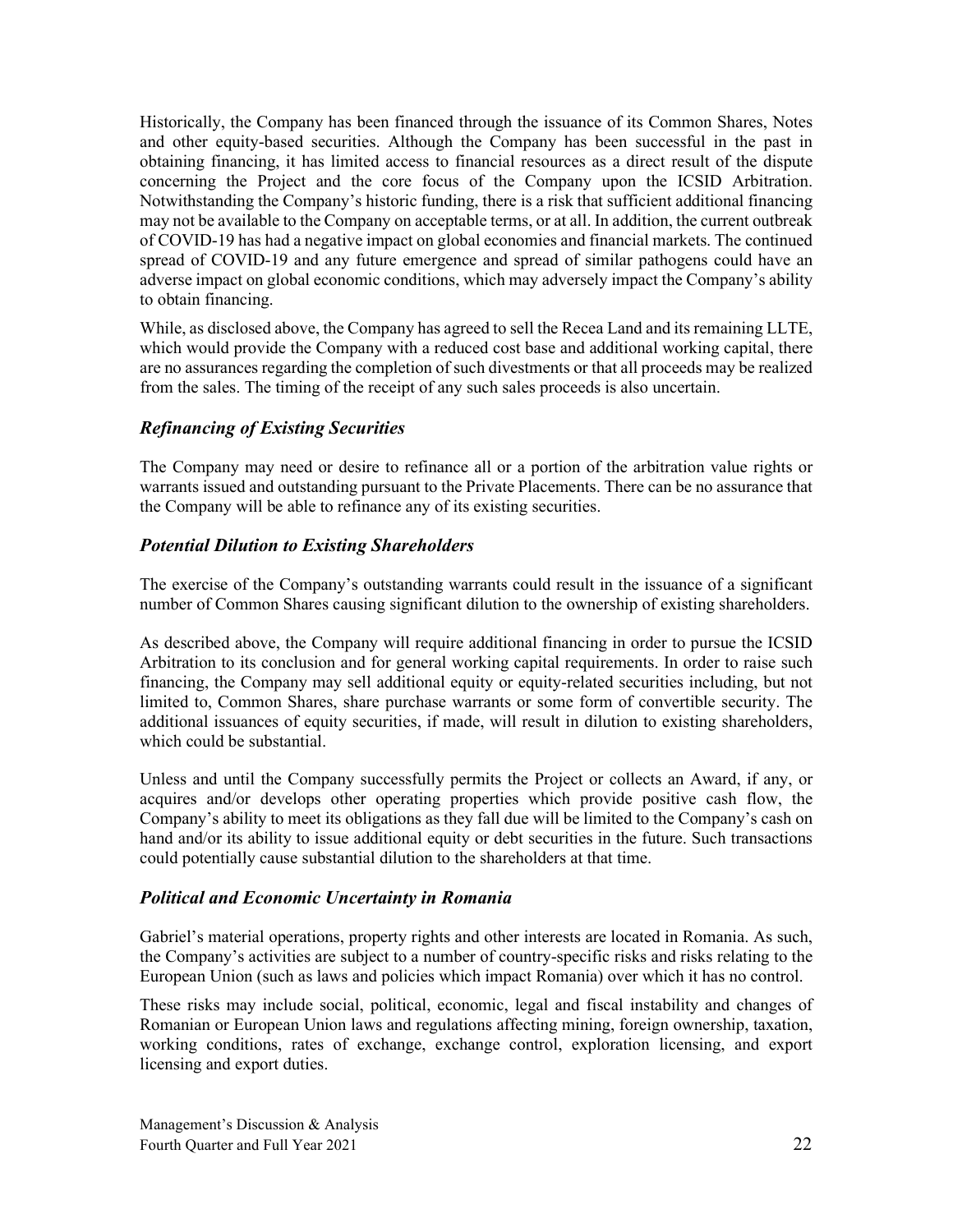In the event of a dispute arising in respect of the Company's activities in Romania (other than the ICSID Arbitration and the UNESCO Inscription), the Company may be subject to the exclusive jurisdiction of foreign courts or may not be successful in subjecting foreign persons to the jurisdiction of courts in Canada or elsewhere. Any adverse or arbitrary decision of a court, arbitrator or other governmental or regulatory body may have a material adverse impact on the Company's business, assets, prospects, financial condition and results of operations and/or the market price of its securities.

## *Mineral Tenure Rights*

RMGC is the titleholder of the License, which had an initial duration of 20 years and was due to expire on June 21, 2019. RMGC has the right to extend the term of the License for successive subsequent five-year periods as may be needed to ensure rational exploitation of the mineral resources and reserves identified and approved by the Romanian National Agency for Mineral Resources ("**NAMR**"). An addendum providing for the extension of the term of the License to June 20, 2024, and including a revised royalty rate to 6% on mineral production value, was concluded on June 18, 2019.

Although RMGC retains 'nominal ownership' of the License, the acts and omissions of the Romanian State have prevented RMGC from realizing any benefits of such ownership and thus have deprived the License entirely of its value.

Pursuant to an exploration concession license issued by the Romanian State in May 1999 relating to the Bucium perimeter located in the vicinity of Roşia Montană, and following the completion of extensive exploration at Bucium which identified two feasible deposits, RMGC acquired a direct and exclusive legal right to obtain exploitation licenses for the Rodu-Frasin and Tarnita deposits. However, in violation of RMGC's legal rights and of Romania's legal obligations, Romania has failed for over 13 years to act on RMGC's applications for exploitation licenses for Rodu-Frasin and Tarnita.

Any adverse or arbitrary decision of NAMR may have a material adverse impact on the Company's business, assets, prospects, financial condition and results of operations and/or the market price of its securities.

# *Legal Proceedings*

As previously disclosed, Gabriel has been party (directly and through RMGC) to a number of legal challenges in Romania. In the course of its business, Gabriel may also from time to time become involved in the defense and initiation of legal claims, arbitration and other legal proceedings.

Due to the inherent uncertainties of the judicial process, the nature and results of any such legal proceedings cannot be predicted with any certainty. In addition, such claims, arbitration and other legal proceedings can be lengthy and involve the incurrence of substantial costs and resources by the Company. The initiation, pursuit and/or outcome of any claim, arbitration or legal proceeding could have a material adverse effect on the Company's financial position and results of operations, and on the Company's business, assets and prospects.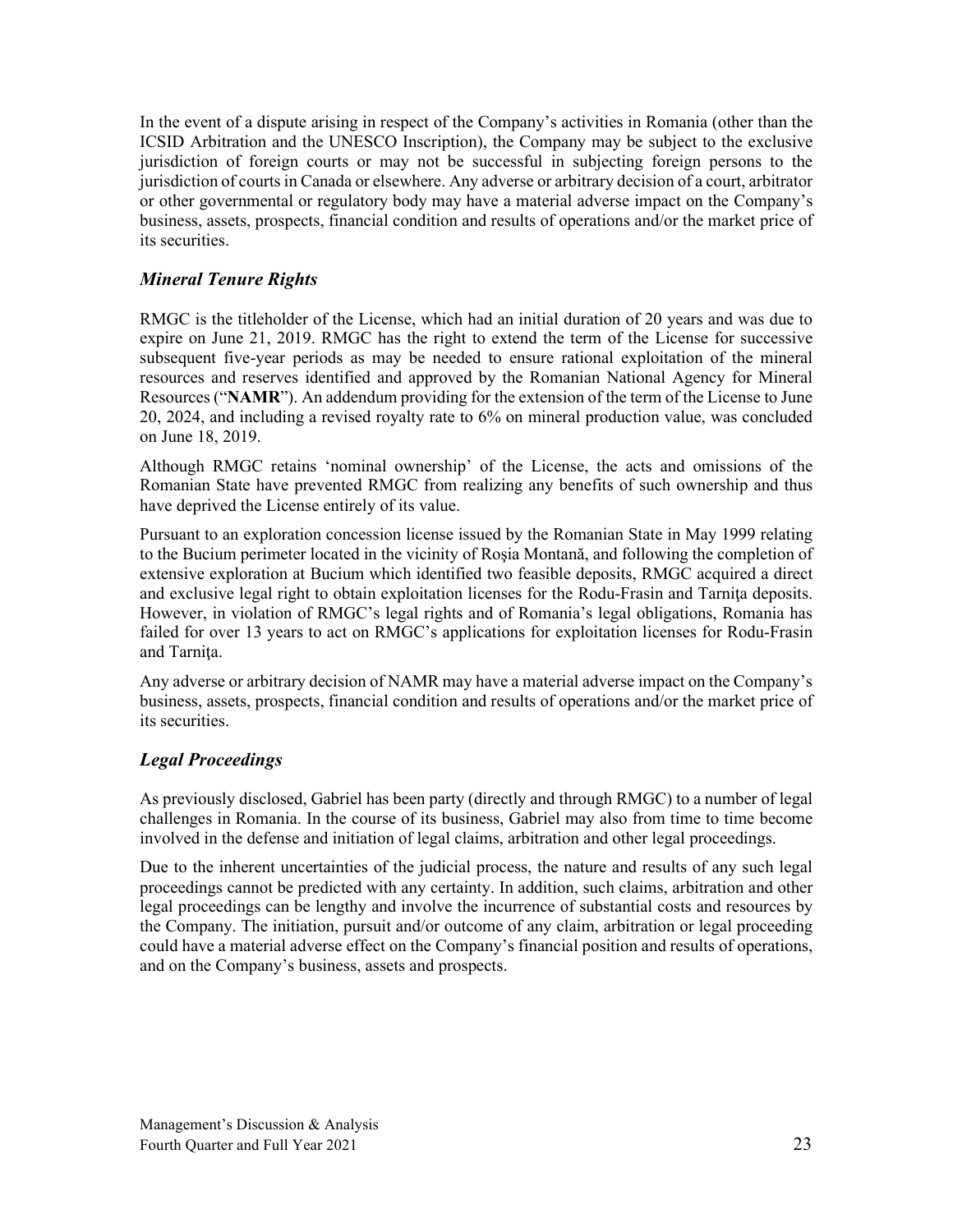## *Dependence on Management and Key Personnel*

The Group is dependent on a relatively small number of key directors, officers and employees. Loss of any one of those persons could have an adverse effect on it. Retaining qualified and experienced personnel is critical to the Company's success. However, there can be no assurance that the Group will be successful in so doing.

Furthermore, the loss of key employees, in particular those who possess important historical knowledge related to the Project which could be relevant to the ICSID Arbitration, could have a material adverse effect on the outcome of the ICSID Arbitration and future operations of the Group.

## *Minvest RM Mine Closure Plan and Environmental Liabilities*

In May 2006, Minvest RM's predecessor permanently ceased all of its mining operations at Roșia Montană. As a result, a mine closure plan was developed, which, Gabriel understands, was approved by the Romanian Ministry of Economy and NAMR. The mine closure plan was developed to integrate into RMGC's development plans for Roșia Montană in order to avoid any conflict between the Romanian State's closure activities and RMGC's development activities. A state-owned company under the coordination of the Ministry of Economy, S.C. CONVERSMIN S.A. ("CONVERSMIN"), has responsibility for the mine closure plan.

There can be no assurance that the activities contemplated by such mine closure plan will be implemented in a timely fashion, and no such action has been undertaken to date within the Roșia Montană license area.

Until the mine closure plan has been fully implemented, there can be no assurance that such activities will not attract liability to RMGC, as the titleholder of the License, under the current or future laws, rules and regulations applicable to mining activities in Romania. Likewise, there can be no assurance that the legally binding assumption by the Romanian State-owned operator of all liabilities associated with its past mining operations or any indemnification of RMGC from such liabilities will be fulfilled by, or be enforceable against, such entity.

Mining exploration activities conducted by RMGC, as titleholder of the License, are also subject to potential environmental risks and liabilities. It is the Company's belief that RMGC has met its obligations under the License and applicable Romanian laws to perform environmental rehabilitation within the areas of the tenement affected by its exploration activities. To the extent that RMGC becomes subject to material unforeseen and uninsured environmental liabilities, the payment of such costs would reduce funds otherwise available to the Company and could have a material adverse effect on the Company.

# *Continued Listing of the Common Shares*

The continued listing of the Common Shares on the Exchange is conditional upon its ability to meet the applicable continued listing requirements of the Exchange. In the event that Gabriel is not able to maintain a listing of its Common Shares on the Exchange or any substitute exchange, it may be extremely difficult or impossible for shareholders to sell their Common Shares. If the Company is delisted from the Exchange but obtains a substitute listing for the Common Shares, the Common Shares may have less liquidity and more price volatility than experienced on the Exchange. Shareholders may not be able to sell their Common Shares on any such substitute exchange in the quantities, at the times, or at the prices that could potentially be available on a more liquid trading market.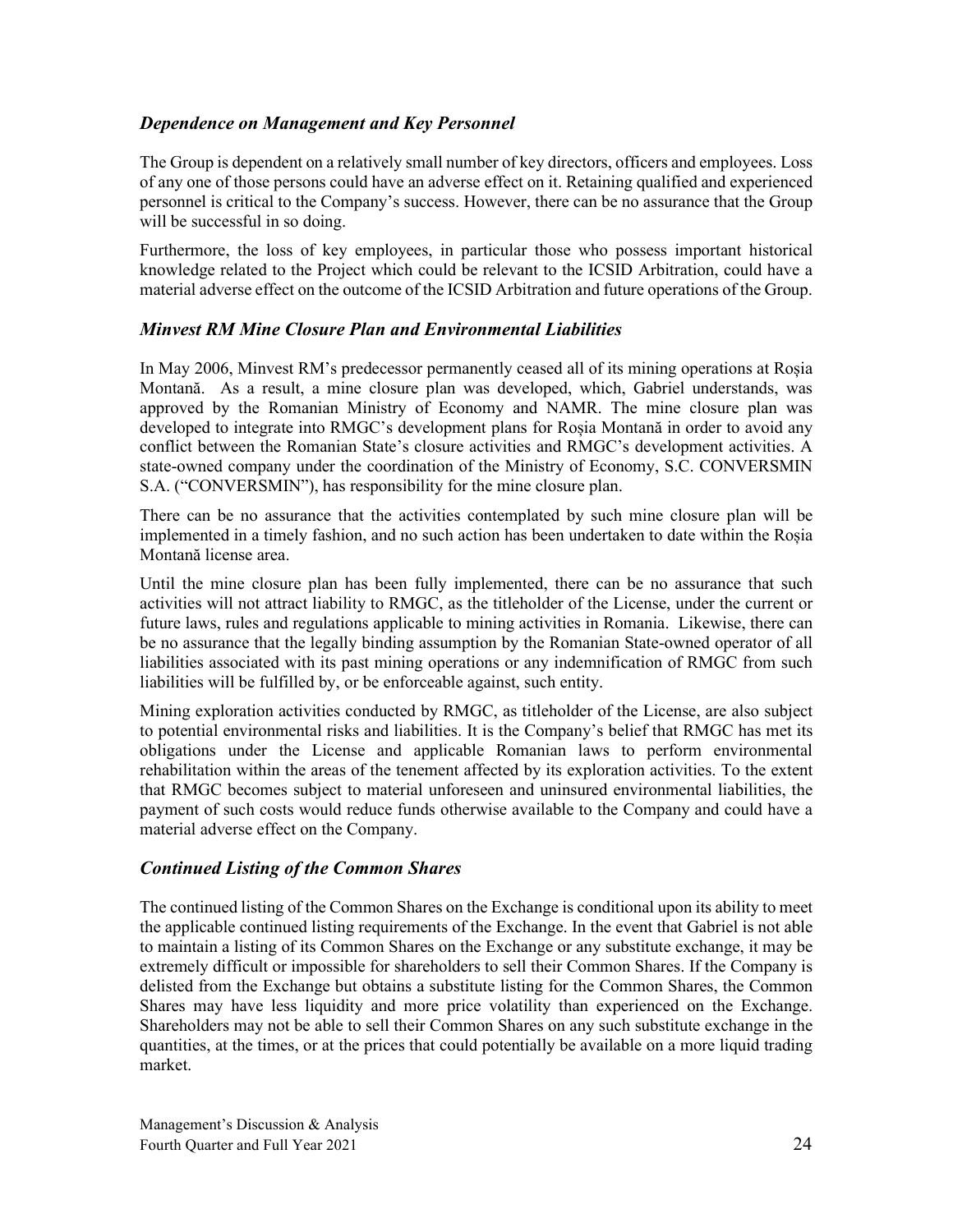As a result of these factors, if the Common Shares are delisted from the Exchange, the price of the Common Shares may decline and the Company's ability to obtain financing in the future could be materially impaired.

## *Compliance with Anti-Corruption Laws*

Gabriel is subject to various anti-corruption laws and regulations including, but not limited to, the Canadian Corruption of Foreign Public Officials Act 1999 and the UK Bribery Act 2010. In general, these laws prohibit a company and its employees and intermediaries from bribing or making other prohibited payments to foreign officials or other persons to obtain or retain business or gain some other business advantage. Gabriel's primary operations are located in Romania, a country which, according to Transparency International, is perceived as having fairly high levels of corruption relative to the rest of Europe (Romania ranks 66<sup>th</sup> out of 180 countries in terms of corruption, according to a 2021 index published in January 2022 by Transparency International). Gabriel cannot predict the nature, scope or effect of future anti-corruption regulatory requirements to which Gabriel's operations might be subject or the manner in which existing laws might be administered or interpreted.

Failure to comply with the applicable legislation and other similar foreign laws could expose Gabriel and/or its senior management to civil and/or criminal penalties, other sanctions and remedial measures, legal expenses and reputational damage, all of which could materially and adversely affect Gabriel's business, financial condition and results of operations. Likewise, any investigation of any potential violations of the applicable anti-corruption legislation by UK, Canadian or foreign authorities could also have an adverse impact on Gabriel's ability to develop the Project or its business, financial condition and results of operations.

As a consequence of these legal and regulatory requirements, Gabriel has instituted policies and procedures with regard to business ethics, which have been designed to ensure that Gabriel and its employees comply with applicable anti-corruption laws and regulations. However, there can be no assurance or guarantee that such efforts have been and will be completely effective in ensuring Gabriel's compliance, and the compliance of its employees, consultants, contractors and other agents, with all applicable anti-corruption laws and regulations.

## *Insurance and Uninsurable Risks*

Gabriel maintains insurance to protect itself against certain risks related to its operations in type and amounts that it believes are reasonable depending upon the circumstances surrounding each identified risk and the advice of its retained insurance advisor. There are also risks against which the Company cannot insure or against which it may elect not to insure for various reasons. The potential costs associated with any liabilities not covered by insurance, or in excess of insurance coverage, or compliance with applicable laws and regulations may cause substantial delays to its operations and require significant capital outlays, adversely affecting the future business, assets, prospects, financial condition and results of operations of the Company.

# *Global Economic and Financial Market Conditions*

Global economic and financial conditions may impact the ability of the Company to obtain loans, financing and other credit facilities in the future and, if obtained, on terms favorable to the Company. As a consequence, global financial conditions could adversely impact the Company's financial status and share price.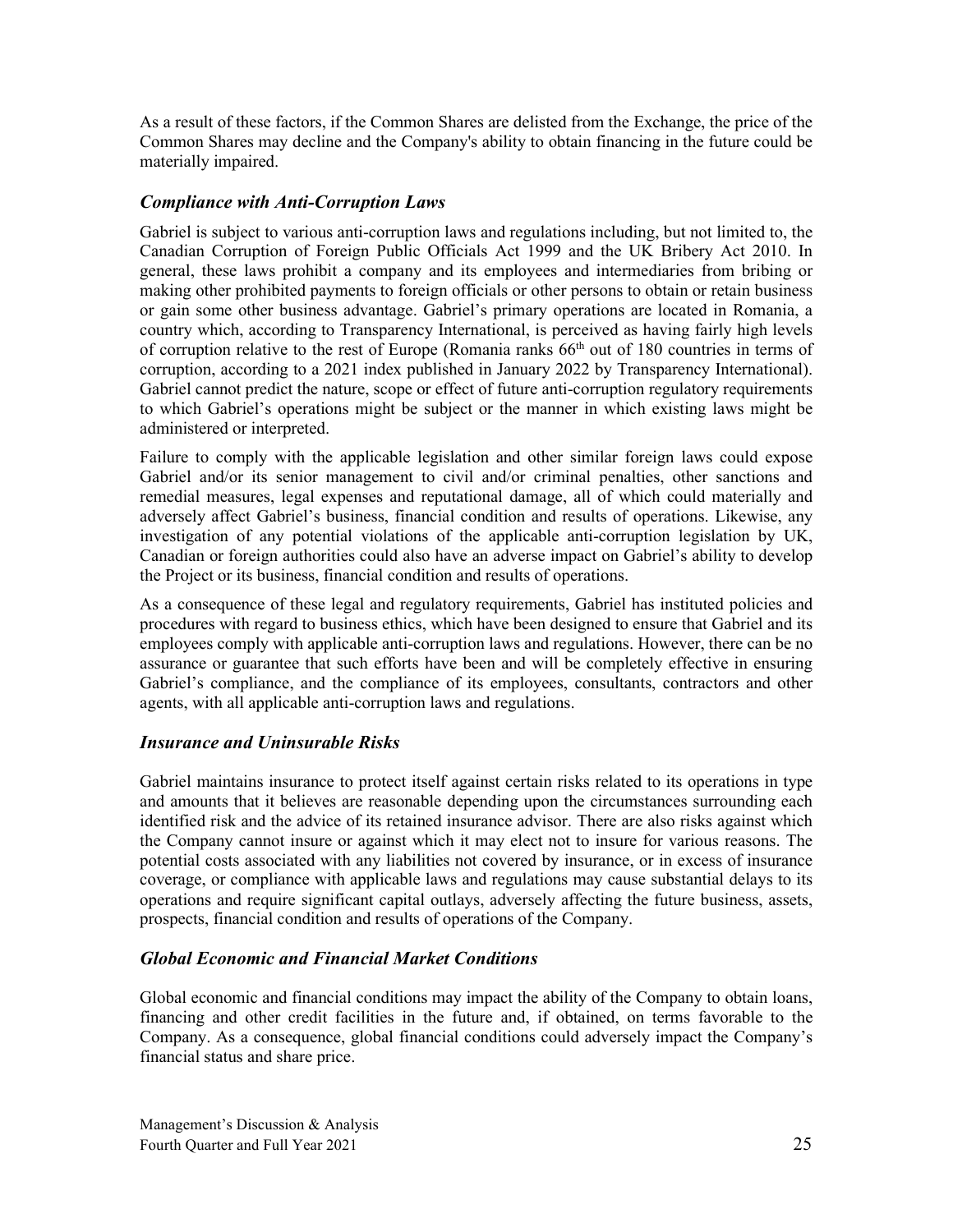## *Currency Fluctuations*

The Company's reporting currency is the Canadian dollar, which is exposed to fluctuations against other currencies. The Company's primary operations are located in Romania and many of its expenditures and obligations are denominated in RON. Similarly, many of its expenditures and obligations in respect of the ICSID Arbitration are denominated in US dollars. In addition, the Company has and/or will have expenditures and obligations denominated in other currencies including, but not limited to, Canadian dollars, EUR and GBP. The Group maintains active cash accounts in Canadian dollars, US dollars, GBP and RON and has either monetary assets and/or liabilities in currencies including US dollars, Canadian dollars, EUR, GBP and RON. As such, the Company's results of operations are subject to foreign currency fluctuation risks and such fluctuations may adversely affect the financial position and operating results of the Company. The Company does not currently use any derivative products to actively manage or mitigate any foreign exchange exposure.

## *Market Price Volatility*

Publicly quoted securities are subject to a relatively high degree of price volatility. It may be anticipated that the quoted market for the Common Shares will be subject to market trends generally and there may be significant fluctuations in the price of the Common Shares.

## *No History of Earnings or Dividends*

The Company has no history of earnings and as such the Company has not paid dividends on its Common Shares since incorporation. The Company does not intend to declare or pay cash dividends at present.

## *Accounting Policies and Internal Controls*

Since January 1, 2011, the Company has prepared its financial reports in accordance with IFRS. In preparation of financial reports, Management of Gabriel may need to rely upon assumptions, make estimates or use their best judgment in determining the financial condition of the Company. Significant accounting policies are described in more detail in the Company's Financial Statements.

In order to have a reasonable level of assurance that financial transactions are properly authorized, assets are safeguarded against unauthorized or improper use, and transactions are properly recorded and reported, the Company has implemented internal control systems for financial reporting. Although the Company believes its financial reporting and Financial Statements are prepared with reasonable safeguards to ensure reliability, the Company cannot provide absolute assurance (see CEO/CFO Certification below).

# *Enforcement of Civil Liabilities*

As substantially all of the assets of Gabriel and its subsidiaries are located outside of Canada, and certain of its directors and officers are resident outside of Canada, it may be difficult or impossible to enforce judgements granted by a court in Canada against the assets of Gabriel or its subsidiaries or its directors and officers residing outside of Canada.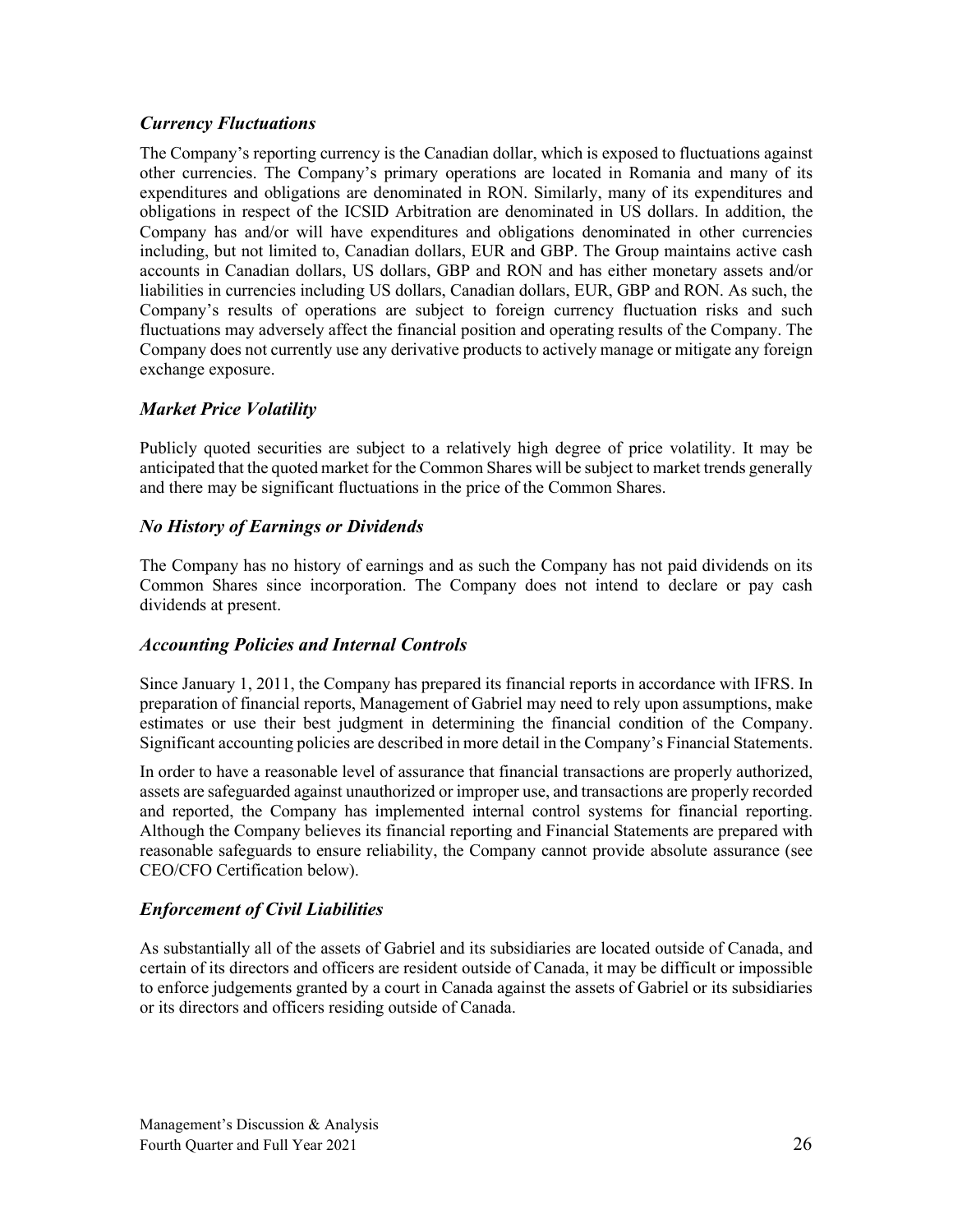# *Conflicts of Interest*

Some of the directors and officers of the Company are, or may be, on the boards of other natural resource companies, or other providers of finance, from time-to-time resulting in conflicts of interests. Therefore, there is the potential for a conflict of interest between the Company and some of its directors and officers. Directors and officers of the Company with conflicts of interest will be subject to and will follow the procedures set out in applicable corporate and securities legislation, regulations, rules and policies.

# **CEO/CFO Certification**

The Company's Chief Executive Officer ("**CEO**") and Chief Financial Officer ("**CFO**") have established processes to provide them with sufficient knowledge to support representations that they have exercised reasonable diligence that (i) the Financial Statements do not contain any untrue statement of material fact or omit to state a material fact required to be stated or that is necessary to make a statement not misleading in light of the circumstances under which it is made, as of the date of and for the periods presented by the Financial Statements; and (ii) the Financial Statements fairly present in all material respects the financial condition, results of operations and cash flows of the Company, as of the date of and for the periods presented.

In contrast to the certificate required for non-venture issuers under National Instrument 52-109 Certification of Disclosure in Issuers' Annual and Interim Filings ("**NI 52-109**"), the corresponding certificate for venture issuers does not include representations relating to the establishment and maintenance of disclosure controls and procedures ("**DC&P**") and internal control over financial reporting ("**ICFR**"), as defined in NI 52-109. In particular, the certifying officers of the Company do not make any representations relating to the establishment and maintenance of:

- I. controls and other procedures designed to provide reasonable assurance that information required to be disclosed by the issuer in its annual filings, interim filings or other reports filed or submitted under securities legislation is recorded, processed, summarized and reported within the time periods specified in securities legislation; and
- II. a process to provide reasonable assurance regarding the reliability of financial reporting and the preparation of Financial Statements for external purposes in accordance with the issuer's GAAP.

The Company's CEO and CFO are responsible for ensuring that processes are in place to provide them with sufficient knowledge to support the representations they are making in the corresponding certificate. Investors should be aware that inherent limitations on the ability of certifying officers of a venture issuer to design and implement on a cost-effective basis DC&P and ICFR as defined in NI 52-109 may result in additional risks to the quality, reliability, transparency and timeliness of interim and annual filings and other reports provided under securities legislation.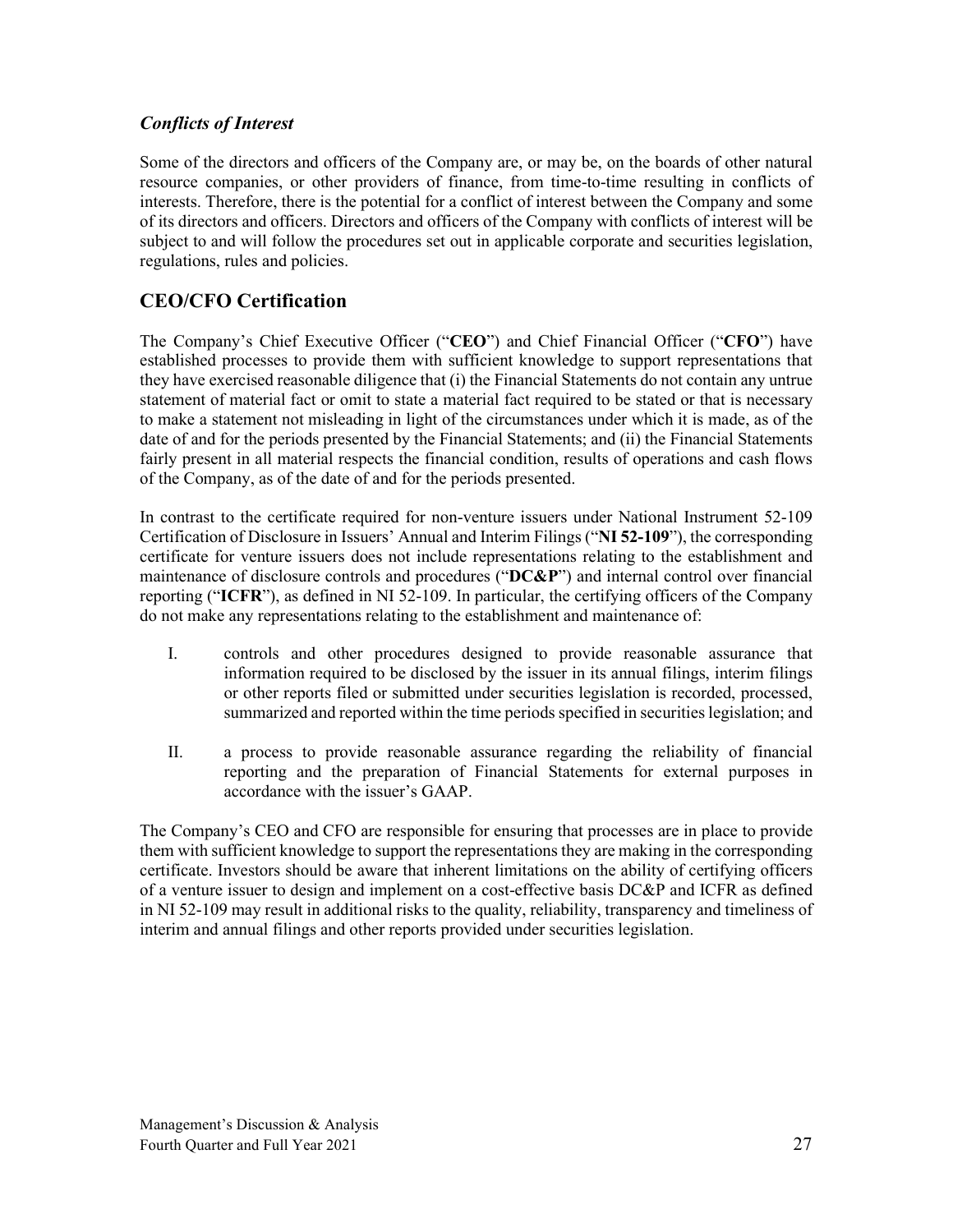# **Outstanding Share Data**

The Company's fully diluted share capital as at April 1, 2022 was:

|                                      | Outstanding   |
|--------------------------------------|---------------|
| Common shares                        | 967,540,188   |
| Incentive stock options              | 33,294,830    |
| Deferred share units - Common Shares | 4,486,845     |
| Warrants                             | 200,819,566   |
| <b>Fully diluted share capital</b>   | 1,206,141,429 |

# **Forward-Looking Statements**

This MD&A contains "forward-looking information" (also referred to as "forward-looking statements") within the meaning of applicable Canadian securities legislation. Forward-looking statements are provided for the purpose of providing information about Management's current expectations and plans and allowing investors and others to get a better understanding of the Company's operating environment. All statements, other than statements of historical fact, are forward-looking statements.

In this MD&A, forward-looking statements are necessarily based upon a number of estimates and assumptions that, while considered reasonable by the Company at this time, are inherently subject to significant business, economic and ICSID Arbitration uncertainties and contingencies that may cause the Company's actual financial results, performance, or achievements to be materially different from those expressed or implied herein.

Some of the uncertainties associated with material factors or assumptions used to develop forwardlooking statements include, without limitation: the progress of the ICSID Arbitration, actions by the Romanian Government or affiliates thereof, the impact of current or future litigation against the Group, conditions or events impacting the Company's ability to fund its operations (including but not limited to the sourcing of additional funding noted above), the ability to progress exploration, development and operation of mining properties and the overall impact of misjudgments made in good faith in the course of preparing forward-looking information.

Forward-looking statements involve risks, uncertainties, assumptions, and other factors including those set out above and below, that may never materialize, prove incorrect or materialize other than as currently contemplated, which could cause the Company's results to differ materially from those expressed or implied by such forward-looking statements.

Any statements that express or involve discussions with respect to predictions, expectations, beliefs, plans, outlook, projections, objectives, assumptions or future events or performance (often, but not always, identified by words or phrases such as "expects", "is expected", "is of the view" "anticipates", "believes", "plans", "projects", "estimates", "assumes", "intends", "strategy", "goals", "objectives", "potential", "possible" or variations thereof or stating that certain actions, events, conditions or results "may", "could", "would", "should", "might" or "will" be taken, occur or be achieved, or the negative of any of these terms and similar expressions) are not statements of fact and may be forward-looking statements.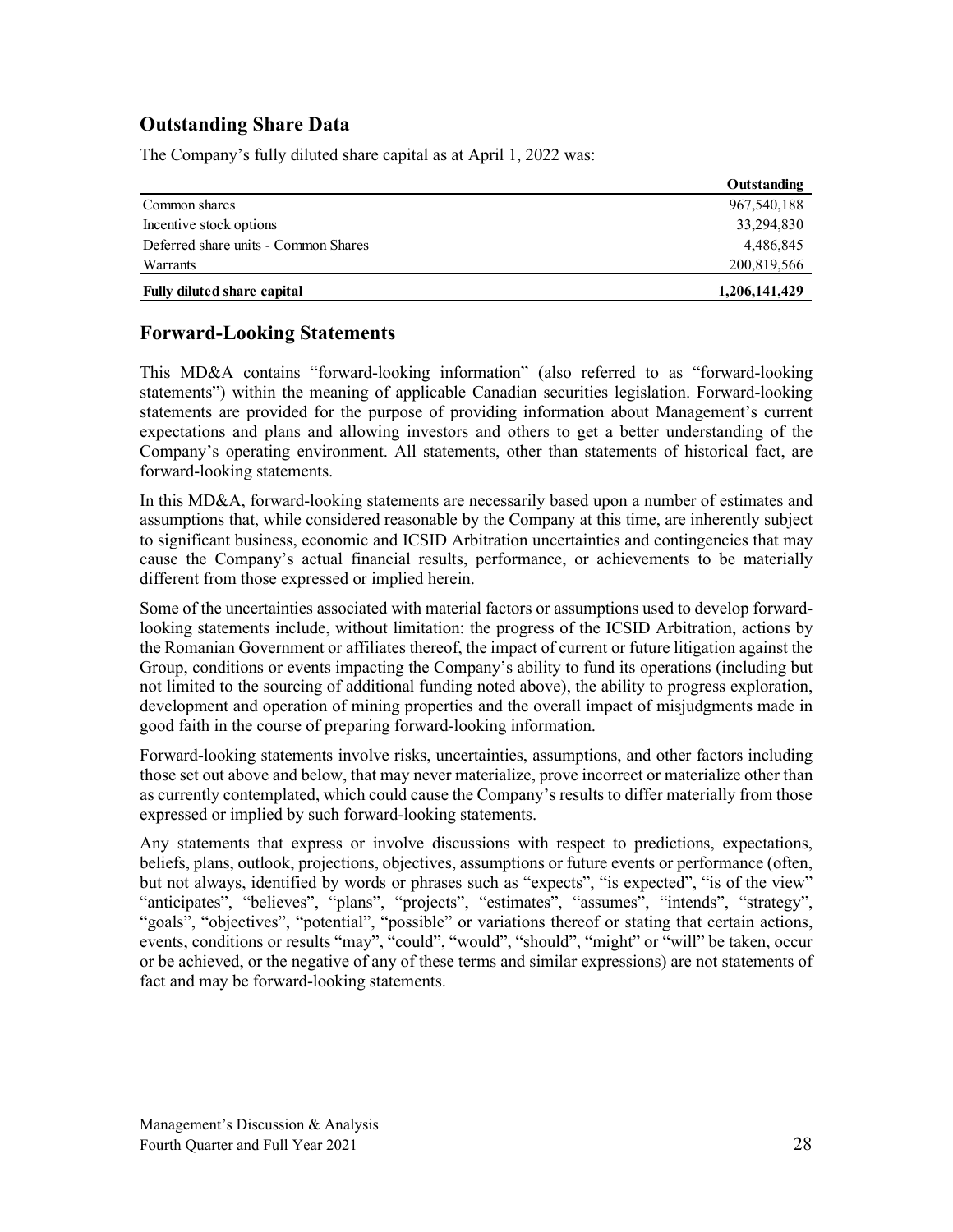Numerous factors could cause actual results to differ materially from those in the forward-looking statements, including without limitation:

- the outbreak of the coronavirus (COVID-19) may affect the Company's operations and/or the anticipated timeline for the ICSID Arbitration;
- the duration, costs, process and outcome of the ICSID Arbitration;
- Romania's actions following inscription of the "Roşia Montană Mining Landscape" as a UNESCO World Heritage site;
- changes in the Group's liquidity and capital resources;
- access to funding to support the Group's continued ICSID Arbitration and/or operating activities in the future;
- equity dilution resulting from the exercise of warrants, in Common Shares;
- the ability of the Company to maintain a continued listing on the Exchange or any regulated public market for trading securities;
- the impact on business strategy and its implementation in Romania of: any allegations of historic acts of corruption, uncertain legal enforcement both for and against the Group and political and social instability;
- regulatory, political and economic risks associated with operating in a foreign jurisdiction including changes in laws, governments and legal and fiscal regimes;
- global economic and financial market conditions;
- volatility of currency exchange rates; and
- the availability and continued participation in operational or other matters pertaining to the Group of certain key employees and consultants.

This list is not exhaustive of the factors that may affect any of the Company's forward-looking statements.

Investors are cautioned not to put undue reliance on forward-looking statements, and investors should not infer that there has been no change in the Company's affairs since the date of this MD&A that would warrant any modification of any forward-looking statement made in this document, other documents periodically filed with or furnished to the relevant securities regulators or documents presented on the Company's website. All subsequent written and oral forward-looking statements attributable to the Company or persons acting on its behalf are expressly qualified in their entirety by this notice. The Company disclaims any intent or obligation to update publicly or otherwise revise any forward-looking statements or the foregoing list of assumptions or factors, whether as a result of new information, future events or otherwise, subject to the Company's disclosure obligations under applicable Canadian securities regulations. Investors are urged to read the Company's filings with Canadian securities regulatory agencies.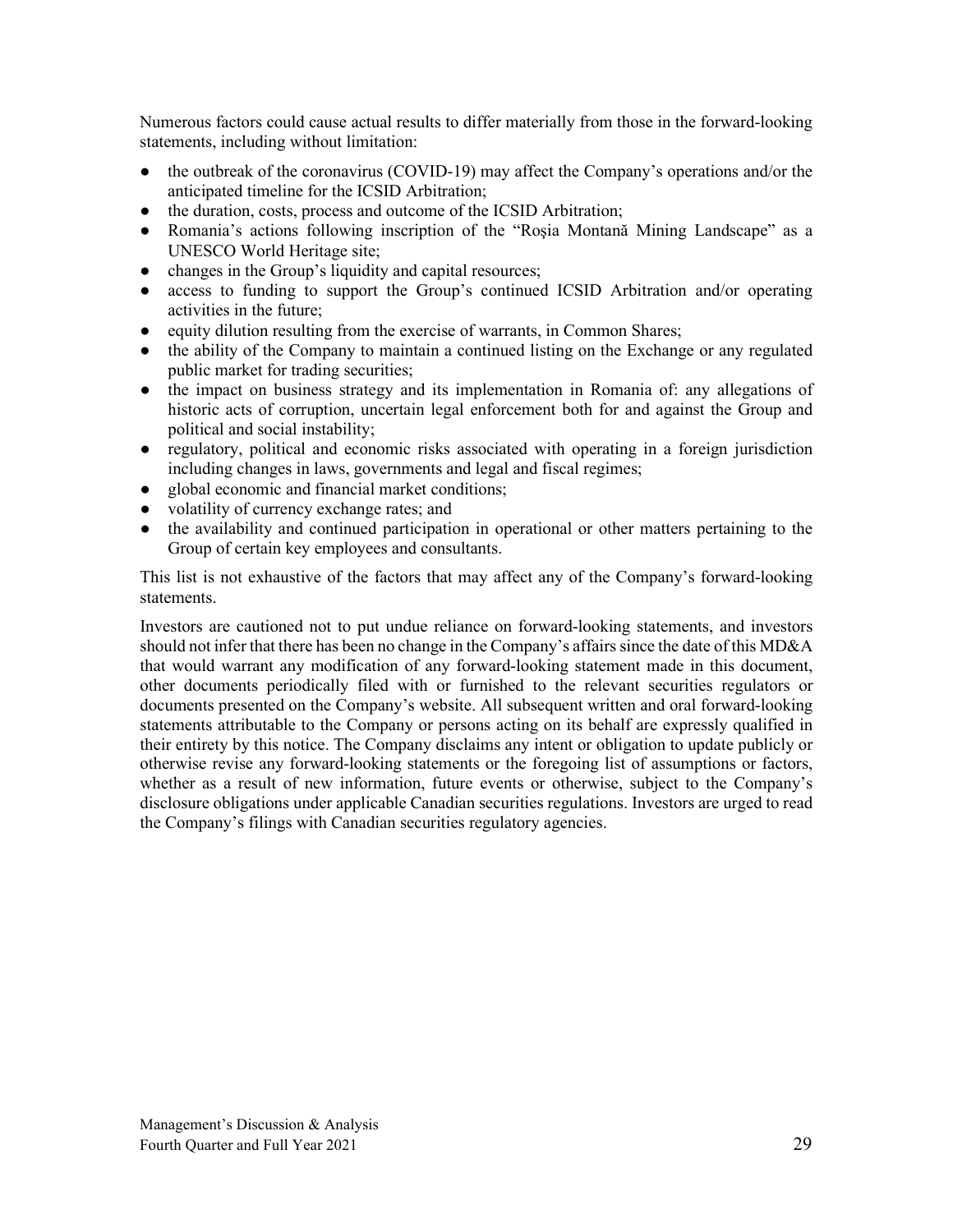# **Gabriel Resources Ltd.**

Consolidated Financial Statements

For the year ended December 31, 2021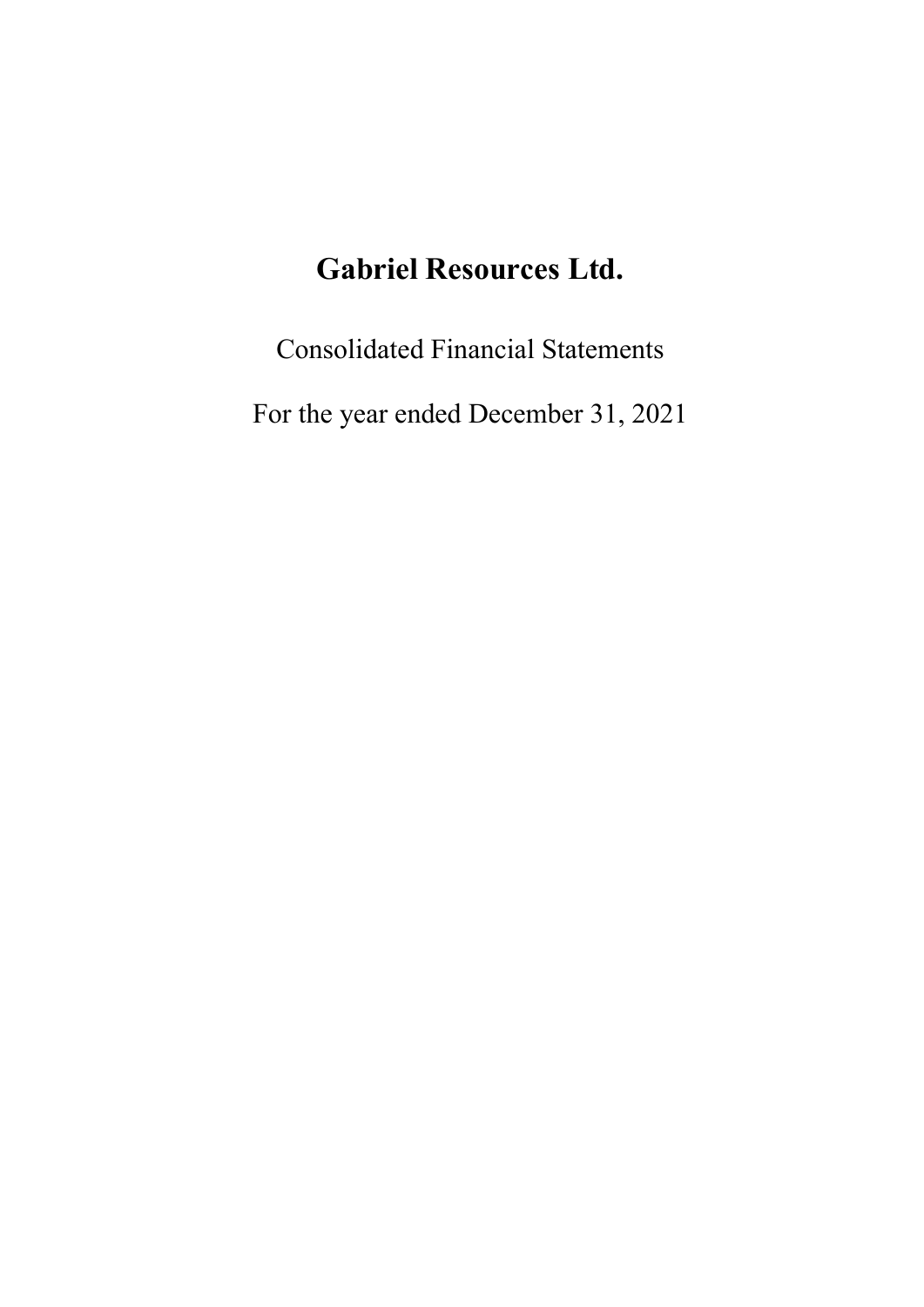# Management's Responsibility for Financial Reporting

The accompanying consolidated financial statements of Gabriel Resources Ltd. ("**Gabriel**" or the "**Company**") have been prepared by the Company's management ("**Management**") in accordance with International Financial Reporting Standards ("**IFRS**") as issued by the International Accounting Standards Board. Management acknowledges responsibility for the preparation and presentation of the consolidated financial statements, including responsibility for significant accounting judgments and estimates and, where relevant, the choice of accounting principles. Management maintains an appropriate system of internal controls to provide reasonable assurance that transactions are authorized, assets safeguarded, and proper records maintained.

The Audit Committee of the Company's Board of Directors has met with the Company's independent auditor to review the scope and results of the annual audit and to review the consolidated financial statements and related financial reporting matters prior to submitting the consolidated financial statements to the Board of Directors for approval.

The Company's independent auditor, PricewaterhouseCoopers LLP, has conducted an audit in accordance with Canadian generally accepted auditing standards, and its report follows.

**(Signed)** *"Dragos Tanase"* **(Signed)** *"Richard Brown"*

Dragos Tanase Richard Brown President and Chief Executive Officer Chief Financial Officer

April 5, 2022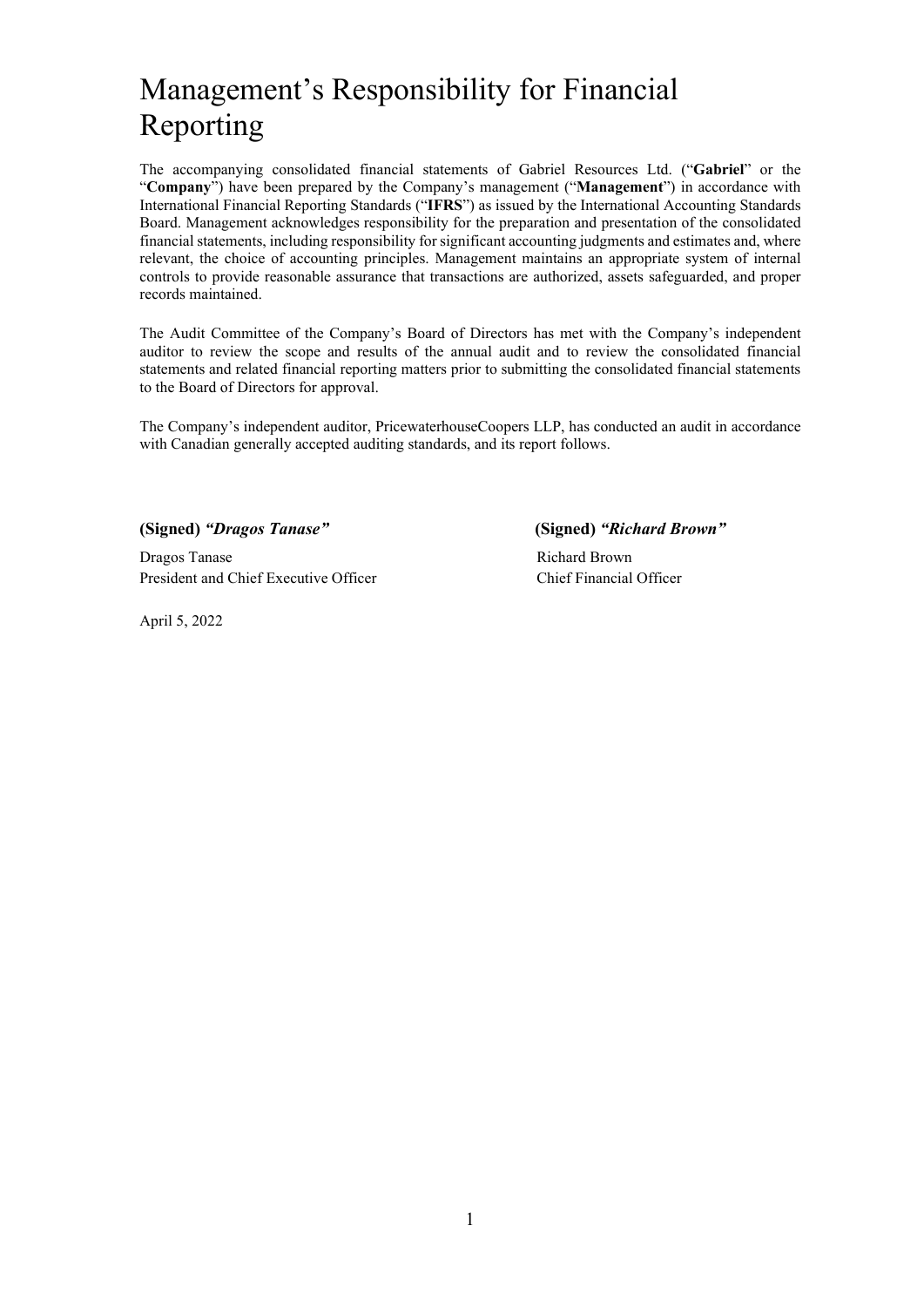

# Independent auditor's report

To the Shareholders of Gabriel Resources Ltd.

### **Our opinion**

In our opinion, the accompanying consolidated financial statements present fairly, in all material respects, the financial position of Gabriel Resources Ltd. and its subsidiaries (together, the Company) as at December 31, 2021 and 2020, and its financial performance and its cash flows for the years then ended in accordance with International Financial Reporting Standards (IFRS) as issued by the International Accounting Standard Board.

#### **What we have audited**

The Company's consolidated financial statements comprise:

- the consolidated statements of financial position as at December 31, 2021 and 2020;
- the consolidated statements of loss for the years then ended;
- the consolidated statements of comprehensive loss for the years then ended;
- the consolidated statements of changes in shareholders' equity / (deficit) for the years then ended;
- the consolidated statements of cash flows for the years then ended; and
- the notes to the consolidated financial statements, which include significant accounting policies and other explanatory information.

## **Basis for opinion**

We conducted our audit in accordance with Canadian generally accepted auditing standards. Our responsibilities under those standards are further described in the *Auditor's responsibilities for the audit of the consolidated financial statements* section of our report.

We believe that the audit evidence we have obtained is sufficient and appropriate to provide a basis for our opinion.

#### **Independence**

We are independent of the Company in accordance with the ethical requirements that are relevant to our audit of the consolidated financial statements in Canada. We have fulfilled our other ethical responsibilities in accordance with these requirements.

PricewaterhouseCoopers LLP PwC Tower, 18 York Street, Suite 2600, Toronto, Ontario, Canada M5J 0B2 T: +1 416 863 1133, F: +1 416 365 8215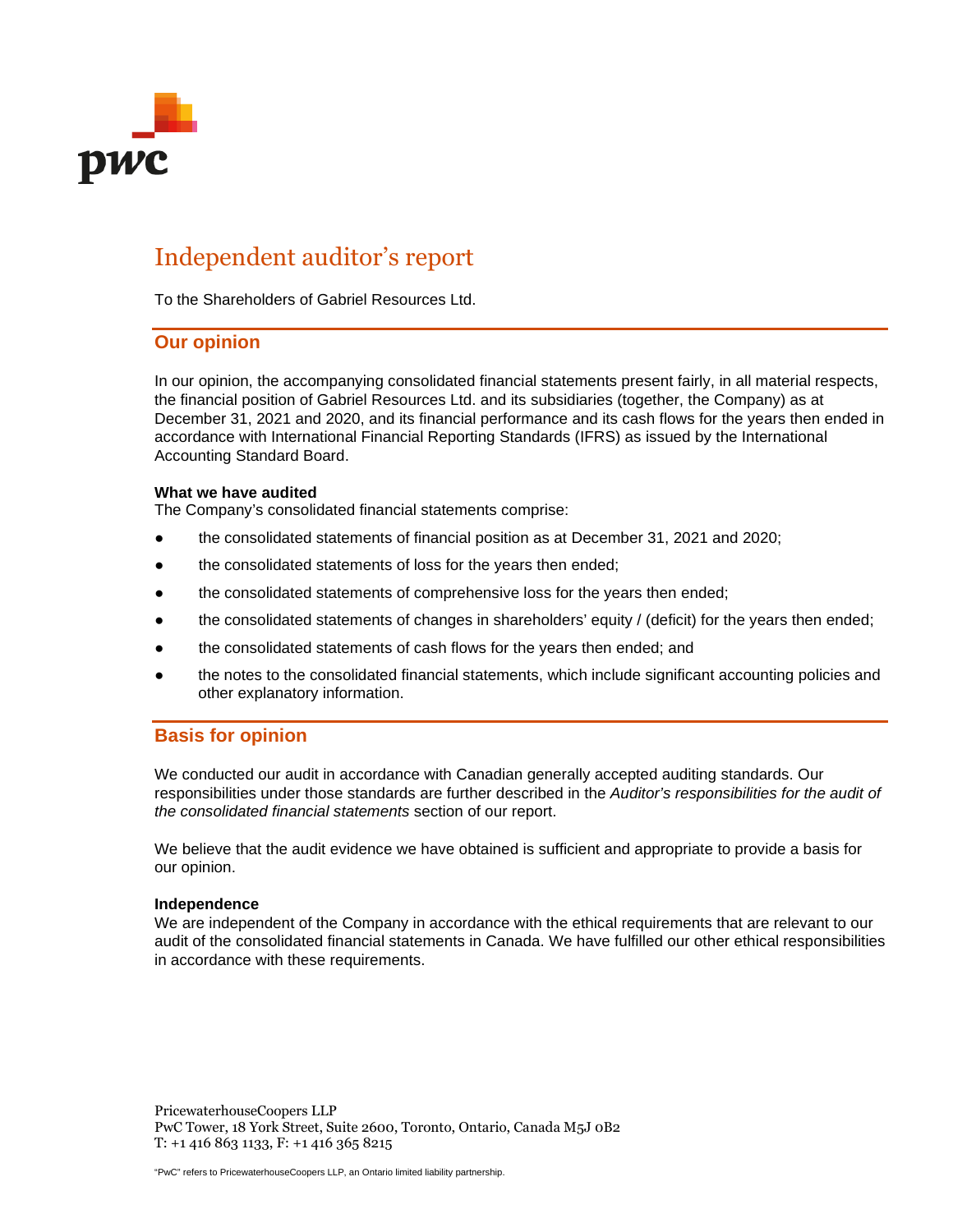

### **Material uncertainty related to going concern**

We draw attention to note 1 in the consolidated financial statements, which describes events or conditions that indicate the existence of a material uncertainty that may cast significant doubt about the Company's ability to continue as a going concern. Our opinion is not modified in respect of this matter.

### **Other information**

Management is responsible for the other information. The other information comprises the Management's Discussion and Analysis.

Our opinion on the consolidated financial statements does not cover the other information and we do not express any form of assurance conclusion thereon.

In connection with our audit of the consolidated financial statements, our responsibility is to read the other information identified above and, in doing so, consider whether the other information is materially inconsistent with the consolidated financial statements or our knowledge obtained in the audit, or otherwise appears to be materially misstated.

If, based on the work we have performed, we conclude that there is a material misstatement of this other information, we are required to report that fact. We have nothing to report in this regard.

## **Responsibilities of management and those charged with governance for the consolidated financial statements**

Management is responsible for the preparation and fair presentation of the consolidated financial statements in accordance with IFRS, and for such internal control as management determines is necessary to enable the preparation of consolidated financial statements that are free from material misstatement, whether due to fraud or error.

In preparing the consolidated financial statements, management is responsible for assessing the Company's ability to continue as a going concern, disclosing, as applicable, matters related to going concern and using the going concern basis of accounting unless management either intends to liquidate the Company or to cease operations, or has no realistic alternative but to do so.

Those charged with governance are responsible for overseeing the Company's financial reporting process.

## **Auditor's responsibilities for the audit of the consolidated financial statements**

Our objectives are to obtain reasonable assurance about whether the consolidated financial statements as a whole are free from material misstatement, whether due to fraud or error, and to issue an auditor's report that includes our opinion. Reasonable assurance is a high level of assurance, but is not a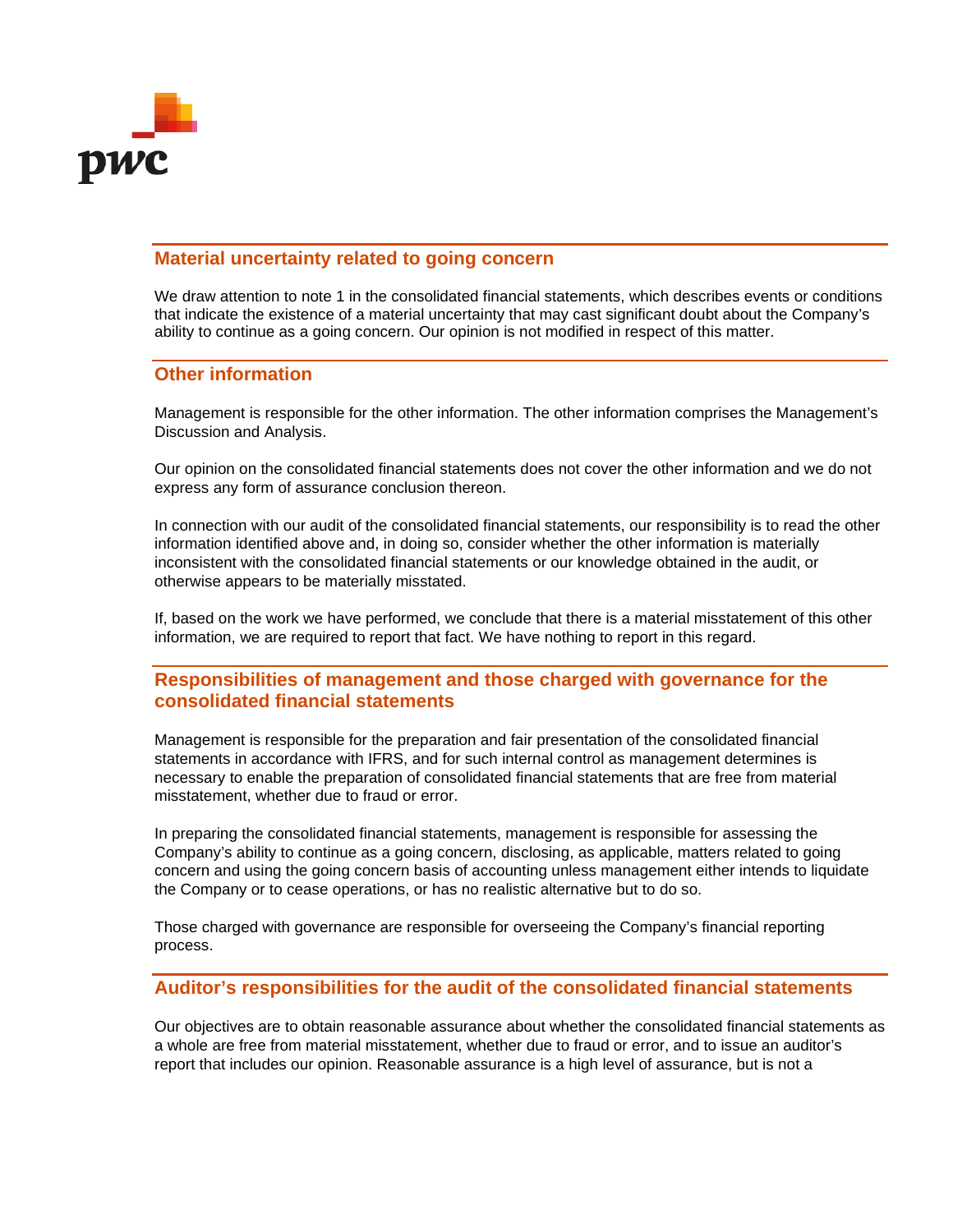

guarantee that an audit conducted in accordance with Canadian generally accepted auditing standards will always detect a material misstatement when it exists. Misstatements can arise from fraud or error and are considered material if, individually or in the aggregate, they could reasonably be expected to influence the economic decisions of users taken on the basis of these consolidated financial statements.

As part of an audit in accordance with Canadian generally accepted auditing standards, we exercise professional judgement and maintain professional skepticism throughout the audit. We also:

- Identify and assess the risks of material misstatement of the consolidated financial statements, whether due to fraud or error, design and perform audit procedures responsive to those risks, and obtain audit evidence that is sufficient and appropriate to provide a basis for our opinion. The risk of not detecting a material misstatement resulting from fraud is higher than for one resulting from error, as fraud may involve collusion, forgery, intentional omissions, misrepresentations, or the override of internal control.
- Obtain an understanding of internal control relevant to the audit in order to design audit procedures that are appropriate in the circumstances, but not for the purpose of expressing an opinion on the effectiveness of the Company's internal control.
- Evaluate the appropriateness of accounting policies used and the reasonableness of accounting estimates and related disclosures made by management.
- Conclude on the appropriateness of management's use of the going concern basis of accounting and, based on the audit evidence obtained, whether a material uncertainty exists related to events or conditions that may cast significant doubt on the Company's ability to continue as a going concern. If we conclude that a material uncertainty exists, we are required to draw attention in our auditor's report to the related disclosures in the consolidated financial statements or, if such disclosures are inadequate, to modify our opinion. Our conclusions are based on the audit evidence obtained up to the date of our auditor's report. However, future events or conditions may cause the Company to cease to continue as a going concern.
- Evaluate the overall presentation, structure and content of the consolidated financial statements, including the disclosures, and whether the consolidated financial statements represent the underlying transactions and events in a manner that achieves fair presentation.
- Obtain sufficient appropriate audit evidence regarding the financial information of the entities or business activities within the Company to express an opinion on the consolidated financial statements. We are responsible for the direction, supervision and performance of the group audit. We remain solely responsible for our audit opinion.

We communicate with those charged with governance regarding, among other matters, the planned scope and timing of the audit and significant audit findings, including any significant deficiencies in internal control that we identify during our audit.

We also provide those charged with governance with a statement that we have complied with relevant ethical requirements regarding independence, and to communicate with them all relationships and other matters that may reasonably be thought to bear on our independence, and where applicable, related safeguards.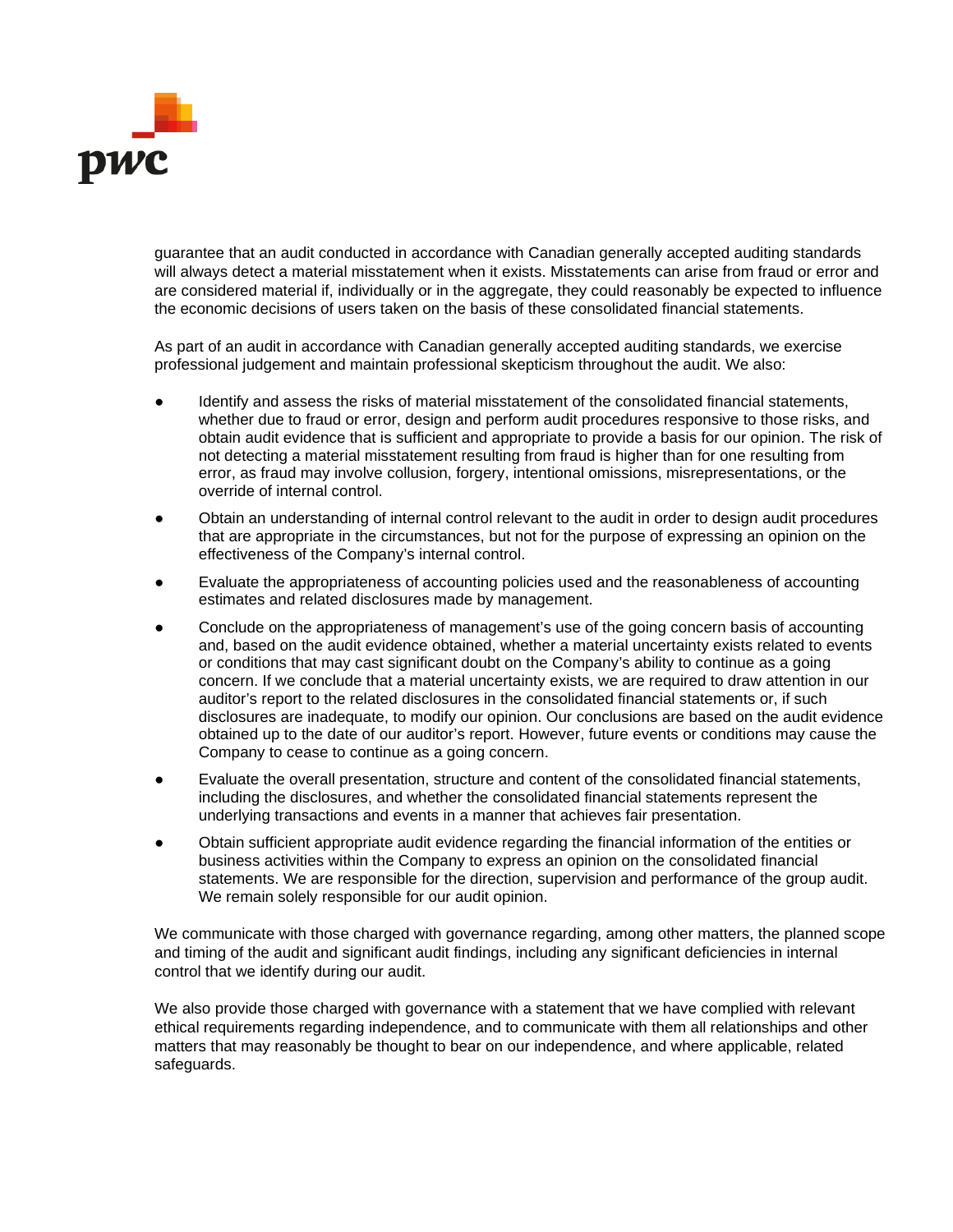

The engagement partner on the audit resulting in this independent auditor's report is Jamie Clark.

## **/s/PricewaterhouseCoopers LLP**

Chartered Professional Accountants, Licensed Public Accountants

Toronto, Ontario April 5, 2022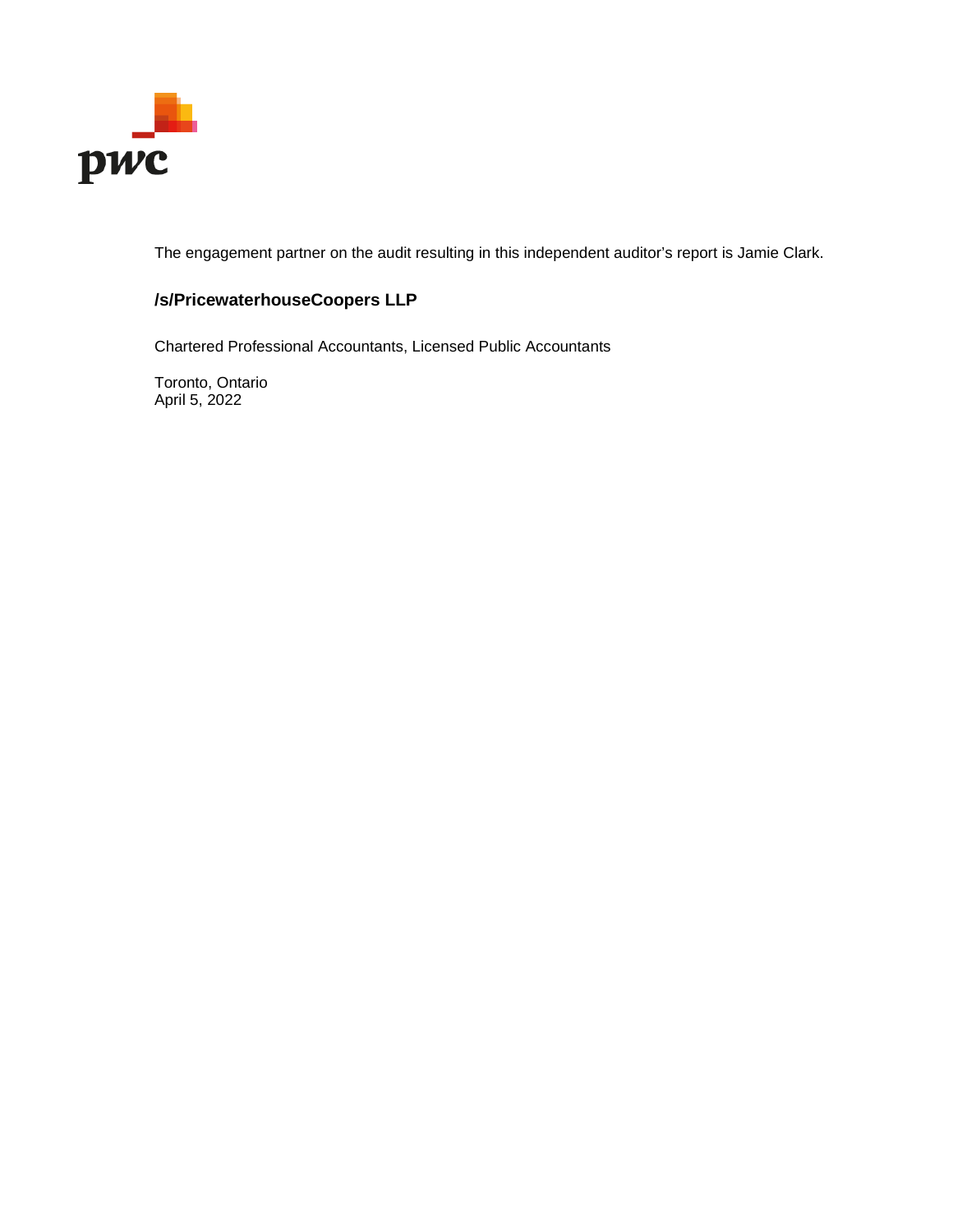# Consolidated Statement of Financial Position

As at December 31

*(Expressed in thousands of Canadian dollars)* 

|                                                                     | <b>Notes</b> | 2021          | 2020               |
|---------------------------------------------------------------------|--------------|---------------|--------------------|
|                                                                     |              |               | (Revised - note 3) |
| <b>Assets</b>                                                       |              |               |                    |
| <b>Current assets</b>                                               |              |               |                    |
| Cash and cash equivalents                                           | 9            | 3,291         | 6,482              |
| Trade and other receivables                                         | 10           | 135           | 276                |
| Prepaid expenses and supplies                                       | 11           | 529           | 447                |
| Total current assets (excluding assets classified as held for sale) |              | 3,955         | 7,205              |
| Assets held for sale                                                | 8            | 1,994         | 2,735              |
| <b>Total current assets</b>                                         |              | 5,949         | 9,940              |
| <b>Non-current assets</b>                                           |              |               |                    |
| Restricted cash                                                     | 9            | 203           | 230                |
| Property, plant and equipment                                       | 12           | 77            | 117                |
| Loan receivable                                                     | 16           | 563           | 607                |
| <b>Total non-current assets</b>                                     |              | 843           | 954                |
| <b>TOTAL ASSETS</b>                                                 |              | 6,792         | 10,894             |
| <b>Liabilities</b>                                                  |              |               |                    |
| <b>Current liabilities</b>                                          |              |               |                    |
| Trade and other payables                                            | 13           | 5,302         | 2,350              |
| Other current liabilities                                           | 15           | 842           | 791                |
| Resettlement liabilities                                            | 14           | 547           | 558                |
| Convertible unsecured notes                                         | 17           |               | 85,640             |
| <b>Total current liabilities</b>                                    |              | 6,691         | 89,339             |
|                                                                     |              |               |                    |
| <b>TOTAL LIABILITIES</b>                                            |              | 6,691         | 89,339             |
| Equity / (Deficit)                                                  |              |               |                    |
| Share capital                                                       | 18           | 1,014,492     | 916,256            |
| Other reserves                                                      |              | 158,540       | 158,335            |
| Currency translation adjustment                                     |              | 1,315         | 1,312              |
| Accumulated deficit                                                 |              | (1, 178, 134) | (1, 158, 235)      |
| Deficit attributable to owners of the parent                        |              | (3,787)       | (82, 332)          |
| Non-controlling interest                                            | 19           | 3,888         | 3,887              |
| <b>TOTAL EQUITY / (DEFICIT)</b>                                     |              | 101           | (78, 445)          |
| <b>TOTAL EQUITY AND LIABILITIES</b>                                 |              | 6,792         | 10,894             |

Going concern – Note 1 Contingent liabilities – Note 22 Post balance sheet events – Note 24

**Approved by the Board of Directors**

Anna El-Erian Jeffrey Couch<br>Director Director Director Director

**(Signed)** *"Anna El-Erian"* **(Signed)** *"Jeffrey Couch"*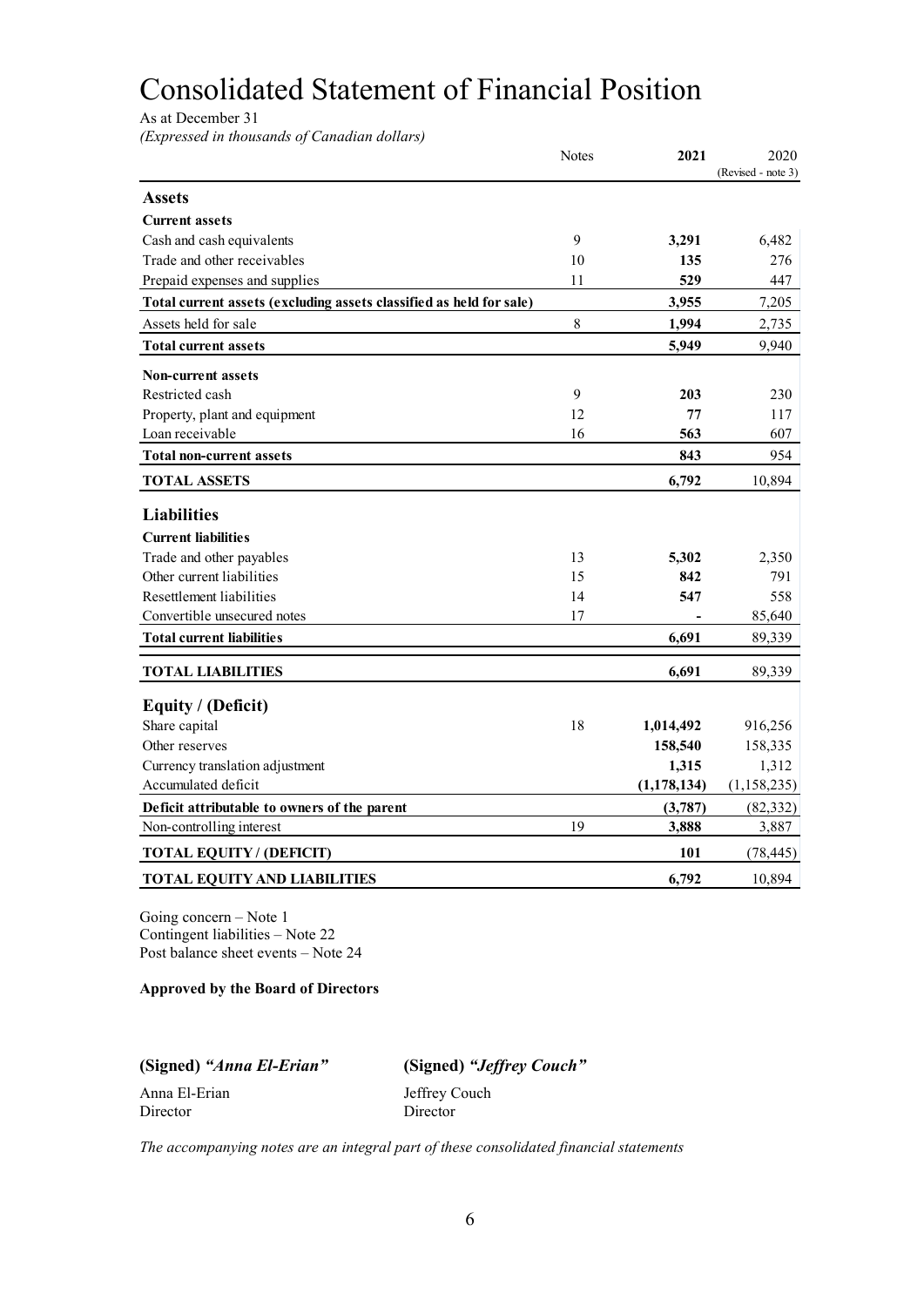# Consolidated Statement of Loss

For the year ended December 31

(*Expressed in thousands of Canadian dollars, except per share data)*

|                                            | <b>Notes</b> | 2021      | 2020               |
|--------------------------------------------|--------------|-----------|--------------------|
|                                            |              |           | (Revised - note 3) |
| <b>Expenses</b>                            |              |           |                    |
| Corporate, general and administrative      | 7,16         | 13,361    | 22,896             |
| Impairment of LLTE                         | 8            | 738       | 404                |
| Share-based compensation                   | 15,18        | 409       | 1,468              |
| Depreciation                               |              | 31        | 39                 |
| Severance costs                            |              |           | 655                |
| Related party loan forgiveness             | 16           |           | 129                |
| <b>Operating loss</b>                      |              | 14,539    | 25,591             |
| Other (income) / expense                   |              |           |                    |
| Finance costs - convertible note accretion | 17           | 5,234     | 9,784              |
| Interest received                          |              | (10)      | (71)               |
| Gain on disposal of assets                 |              |           | (19)               |
| Foreign exchange loss / (gain)             |              | 136       | (603)              |
| Loss for the year                          |              | 19,899    | 34,682             |
| Loss per share (basic and diluted)         | 22           | S<br>0.02 | 0.06<br>S          |

# Consolidated Statement of Comprehensive Loss

For the year ended December 31

(*Expressed in thousands of Canadian dollars)*

|                                                       | Note | 2021             | 2020               |
|-------------------------------------------------------|------|------------------|--------------------|
|                                                       |      |                  | (Revised - note 3) |
| Loss for the year                                     |      | 19,899           | 34,682             |
| Other comprehensive income                            |      |                  |                    |
| - may recycle to the Income Statement in future years |      |                  |                    |
| Currency translation adjustment                       |      | (4)              | 81                 |
| Comprehensive loss for the year                       |      | 19,895           | 34,763             |
|                                                       |      |                  |                    |
| Owners of the parent                                  |      | 19,896           | 34,747             |
| Non-controlling interest                              | 19   | $\left(1\right)$ | 16                 |
| Comprehensive loss for the year                       |      | 19,895           | 34,763             |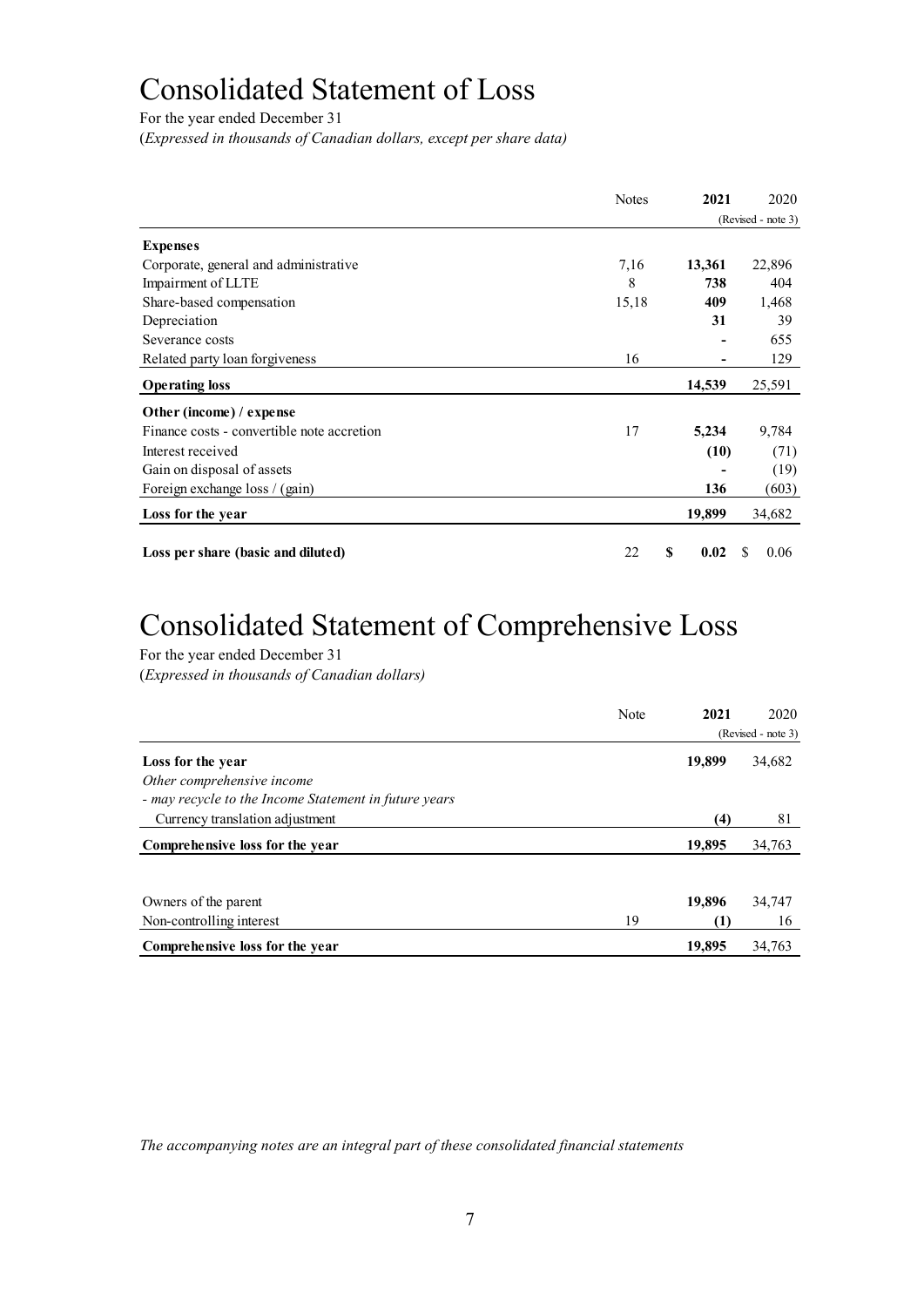# Consolidated Statement of Changes in Shareholders' Equity / (Deficit)

For the year ended December 31

*(Expressed in thousands of Canadian dollars)*

|                                                                       | <b>Notes</b> | 2021          | 2020               |
|-----------------------------------------------------------------------|--------------|---------------|--------------------|
|                                                                       |              |               | (Revised - note 3) |
| <b>Common shares</b>                                                  |              |               |                    |
| At January 1                                                          |              | 916,256       | 900,839            |
| Shares issued in private placement - net of issue costs               | 18           | 7,372         | 4,660              |
| Shares issued on redemption of convertible notes - net of issue costs | 18           | 90,712        |                    |
| Shares issued on the redemption of RSUs                               | 18           | 152           |                    |
| Shares issued on the exercise of share options                        | 18           |               | 184                |
| Transfer from contributed surplus: exercise of share options          | 18           |               | 142                |
| Shares issued on exercise of warrants                                 | 18           |               | 3,528              |
| Transfer from contributed surplus - exercise of warrants              | 18           |               | 323                |
| Shares issued on conversion of convertible notes                      | 18           |               | 4,191              |
| Transfer from contributed surplus - conversion of convertible notes   | 18           |               | 2,389              |
| At December 31                                                        |              | 1,014,492     | 916,256            |
| <b>Other reserves</b>                                                 |              |               |                    |
| At January 1                                                          |              | 158,335       | 157,205            |
| Share-based compensation                                              |              | 357           | 2,153              |
| Redemption of RSUs                                                    | 18           | (152)         |                    |
| Exercise of share options                                             | 18           |               | (142)              |
| Equity component of warrants issued                                   | 18           |               | (323)              |
| Equity component of convertible notes, net of issue costs             | 18           |               | (2,389)            |
| Warrants, net of issue costs                                          |              |               | 1,831              |
| At December 31                                                        |              | 158,540       | 158,335            |
| <b>Currency translation adjustment</b>                                |              |               |                    |
| At January 1                                                          |              | 1,312         | 1,374              |
| Currency translation adjustment                                       |              | 3             | (62)               |
|                                                                       |              |               |                    |
| At December 31                                                        |              | 1,315         | 1,312              |
| <b>Accumulated deficit</b>                                            |              |               |                    |
| At January 1                                                          |              | (1, 158, 235) | (1, 123, 553)      |
| Loss for the year                                                     |              | (19, 899)     | (34, 682)          |
| At December 31                                                        |              | (1, 178, 134) | (1, 158, 235)      |
| <b>Non-controlling interest</b>                                       |              |               |                    |
| At January 1                                                          |              | 3,887         | 3,902              |
| Currency translation adjustment                                       |              | 1             | (15)               |
| At December 31                                                        |              | 3,888         | 3,887              |
| Total shareholders' equity / (deficit) at December 31                 |              | 101           | (78, 445)          |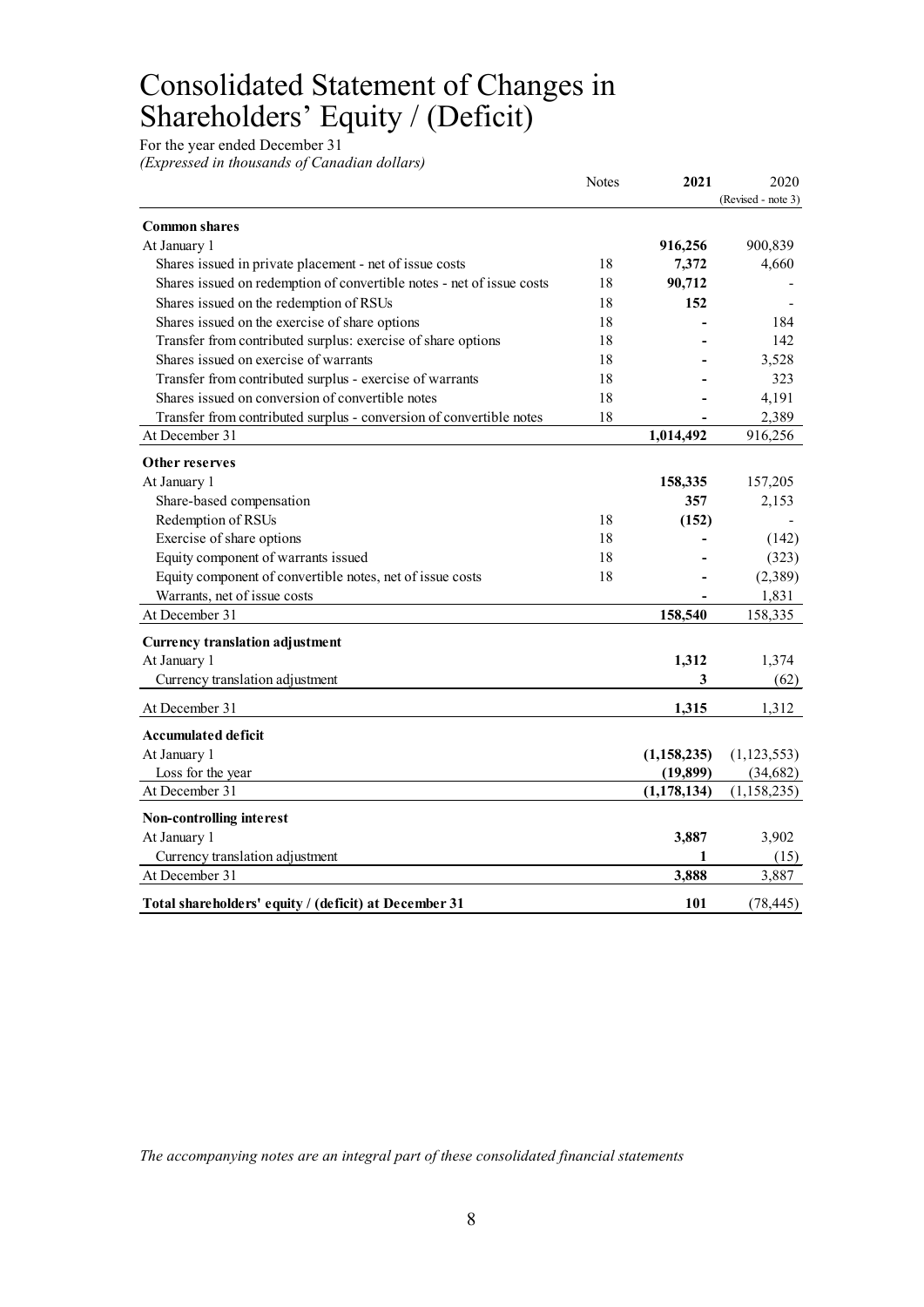# Consolidated Statement of Cash Flows

For the year ended December 31

*(Expressed in thousands of Canadian dollars)*

|                                                            | <b>Notes</b> | 2021      | 2020               |
|------------------------------------------------------------|--------------|-----------|--------------------|
|                                                            |              |           | (Revised - note 3) |
| Cash flows used in operating activities                    |              |           |                    |
| Loss for the period                                        |              | (19, 899) | (34,682)           |
| Items not affecting cash                                   |              |           |                    |
| Finance costs - convertible note accretion                 | 17           | 5,234     | 9,784              |
| Impairment of LLTE                                         | 8            | 738       | 404                |
| Share-based compensation                                   | 15,18        | 409       | 1,468              |
| Depreciation                                               |              | 31        | 39                 |
| Gain on disposal of fixed assets                           | 8            |           | (19)               |
| Interest on loan receivable                                |              | (10)      | (7)                |
| Related party loan forgiveness                             | 16           |           | 129                |
| Unrealized foreign exchange gain                           |              | (129)     | (565)              |
|                                                            |              | (13, 626) | (23, 449)          |
| Changes in operating working capital:                      |              |           |                    |
| Increase / (Decrease) in trade and other payables          |              | 2,259     | (6,925)            |
| Decrease in trade and other receivables                    |              | 115       | 92                 |
| Decrease in other current liabilities                      |              |           | (68)               |
| Increase in prepaid expenses and supplies                  |              | (96)      | (49)               |
|                                                            |              | (11, 348) | (30, 399)          |
| Cash flows provided by investing activities                |              |           |                    |
| Increase in advances received for LLTE disposal            |              | 795       |                    |
| Repayment of loan receivable                               | 16           | 54        | 83                 |
| Movement in restricted cash                                | 12           | 6         | 296                |
| Increase in Property Plant and Equipment                   | $8\,$        |           | (10)               |
|                                                            |              | 855       | 369                |
| Cash flows provided by / (used in) financing activities    |              |           |                    |
| Proceeds from June 2021 private placement                  | 18           | 7,458     |                    |
| June 2021 private placement costs                          |              | (87)      |                    |
| Interest paid on convertible unsecured notes               | 17           | (11)      | (23)               |
| Costs incurred on repayment of convertible unsecured notes | 17           | (150)     |                    |
| Proceeds from December 2020 private placement              | 18           |           | 6,584              |
| December 2020 private placement costs                      |              |           | (93)               |
| Proceeds from exercise of warrants                         | 18           |           | 3,528              |
| Proceeds from the exercise of share options                | 18           | -         | 184                |
|                                                            |              | 7,210     | 10,180             |
| Decrease in cash and cash equivalents                      |              | (3,283)   | (19, 850)          |
| Effect of foreign exchange on cash and cash equivalents    |              | 92        | 602                |
| Cash and cash equivalents - beginning of year              |              | 6,482     | 25,730             |
| Cash and cash equivalents - end of year                    |              | 3,291     | 6,482              |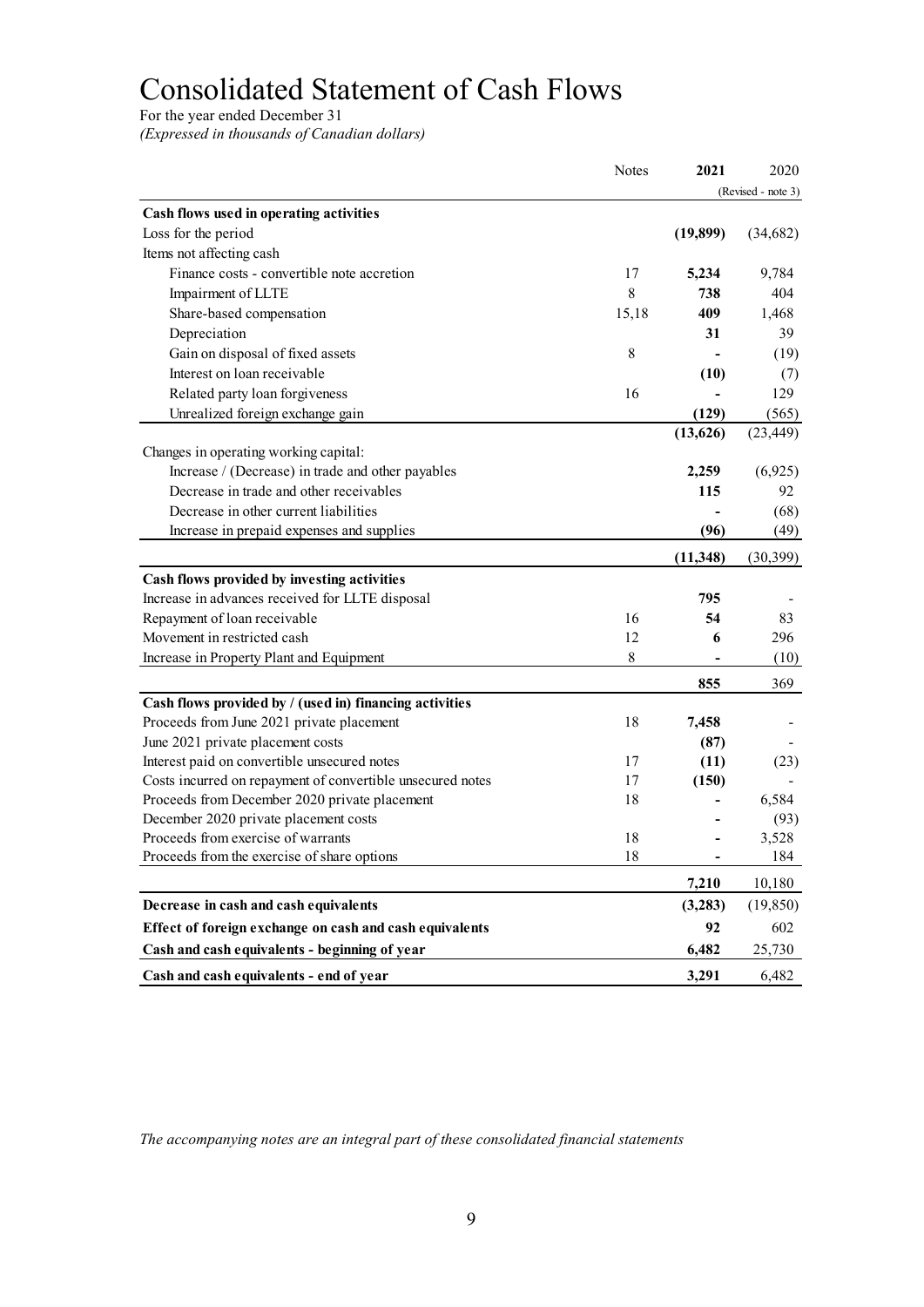For the year ended December 31, 2021 *(Amounts in thousands of Canadian dollars, unless otherwise stated)*

## **1. Nature of operations and going concern**

### *Nature of operations*

Gabriel Resources Ltd. ("**Gabriel**" or the "**Company**") is a Canadian company whose common shares ("**Common Shares**") are listed on the TSX Venture Exchange ("**Exchange**").

Gabriel's activities over many years were focused on permitting and developing the Roșia Montană gold and silver project (the "**Project**") in Romania. The exploitation license for the Project ("**License**") is held by Roșia Montană Gold Corporation S.A. ("**RMGC**"), a Romanian company in which Gabriel owns an 80.69% equity interest, with the 19.31% balance held by Minvest Roșia Montană S.A. ("**Minvest RM**"), a Romanian state-owned mining company.

Over US\$700 million has been invested to maintain and develop the Project and also in defining two valuable mineral deposits at the Rodu-Frasin (epithermal gold and silver) site and the Tarnita (porphyry copper-gold) site, both within the Bucium area located in the vicinity of Roşia Montană ("**Bucium Projects**"), in accordance with all applicable laws, regulations, licenses, and permits.

The Romanian State has, however, frustrated and prevented the implementation of those developments in an unlawful manner, ultimately depriving the Claimants (defined below) of the use, benefit and entire value of their property rights associated with the Project and the Bucium Projects.

Accordingly, these consolidated financial statements for the year ended December 31, 2021 ("**Financial Statements**") reflect the principal focus of Gabriel and its subsidiary companies (together the "**Group**") on the pursuit of international bilateral investment treaty claims against Romania, as described further below, which seek compensation resulting from the Romanian State's expropriation, unfair and inequitable treatment, discrimination, and other unlawful treatment. If Gabriel is successful in proving both liability and damages in such compensation claims, the Company will take appropriate steps to enforce and recover such award and to defend any annulment proceedings brought by Romania. The enforcement and recovery of an award may present material challenges and take a number of years.

#### *ICSID Arbitration*

On July 21, 2015, pursuant to the provisions of international bilateral investment protection treaties which the Romanian State entered into with each of Canada and the United Kingdom of Great Britain and Northern Ireland for the Promotion and Reciprocal Protection of Investments (together the "**Treaties**"), Gabriel and its subsidiary company, Gabriel Resources (Jersey) Limited ("**Claimants**"), filed a request for arbitration ("**Arbitration Request**") before the World Bank's International Centre for Settlement of Investment Disputes ("**ICSID**") against the Romanian State ("**ICSID Arbitration**"). The ICSID Arbitration seeks compensation for all of the loss and damage resulting from the Romanian State's wrongful conduct and its breaches of the Treaties' protections.

The ICSID Arbitration processis well advanced. To date, and in accordance with the procedural timelines established by the presiding tribunal for the ICSID Arbitration ("**Tribunal**"), the parties have delivered to ICSID a number of substantial written submissions and participated in two hearings on the merits of the claim. Key milestones in the ICSID Arbitration proceedings to date include:

- On June 30, 2017, the Claimants filed their memorial on the merits of the claim and the quantum of the damages sustained ("**Memorial**").
- On February 22, 2018, the Romanian State ("**Respondent**") filed a counter memorial ("**Counter Memorial**") in response to the Memorial.
- On May 25, 2018, the Respondent filed a supplementary further preliminary objection with ICSID challenging the jurisdiction of the Tribunal to hear the claims presented by Gabriel Resources (Jersey) Limited ("**Jurisdictional Challenge**").
- On November 2, 2018, the Claimants filed a reply in support of the claims ("**Reply**") and responding to the Respondent's Counter-Memorial and Jurisdictional Challenge.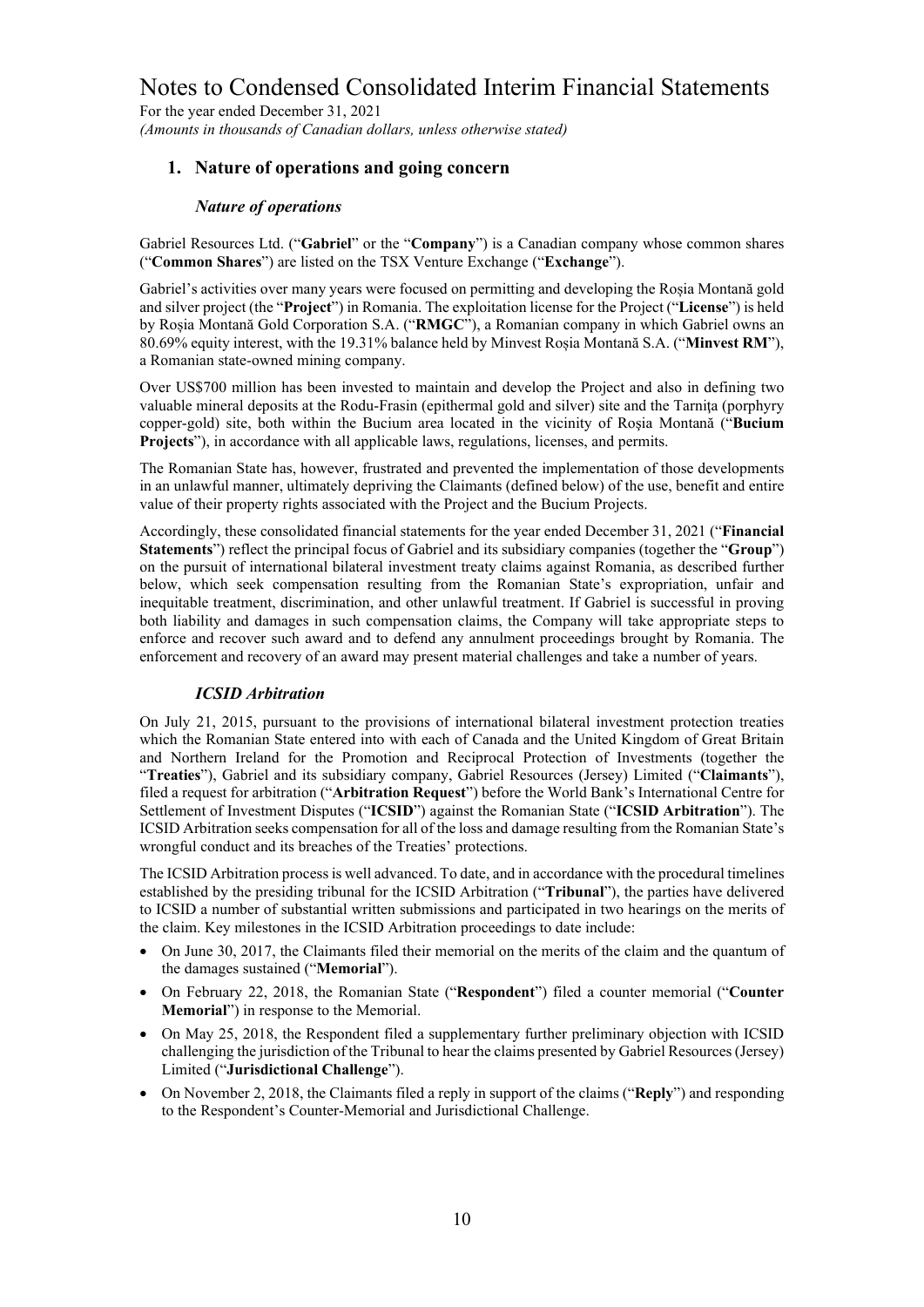For the year ended December 31, 2021 *(Amounts in thousands of Canadian dollars, unless otherwise stated)*

# **1 Nature of operations and going concern (continued)**

- On February 28, 2019, the Claimants and the Respondent filed comments on a submission to the Tribunal by certain non-governmental organizations (or non-disputing parties) who have opposed the Project for many years.
- On May 24, 2019, the Respondent filed its response to the Reply ("**Rejoinder**") and its reply on the Jurisdictional Challenge, the Respondent's final substantive submission.
- On June 28, 2019, the Claimants filed a surrejoinder on the Jurisdictional Challenge responding to the reply thereon from the Respondent.
- An oral hearing on the merits of the claim was held in Washington D.C. between December 2 and December 13, 2019 ("**Hearing**") to address the evidentiary record in the case, issues on liability and jurisdiction and to hear testimony from certain of the parties' fact and expert witnesses.
- On March 10, 2020, the Tribunal issued a list of further questions arising from the evidence presented during the Hearing ("**Tribunal Questions**").
- On April 10, 2020, the Claimants and the Respondent filed their comments on a written submission to the Tribunal by the European Commission as a non-disputing party in the ICSID Arbitration.
- On May 11, 2020, the Claimants provided their answers to the Tribunal Questions.
- On July 13, 2020, the Respondent provided its answers to the Tribunal Questions.
- A second oral hearing on the merits of the claim was held virtually from September 28 to October 4, 2020 ("**Second Hearing**") which focused on technical and feasibility-related aspects of the Project and the Bucium Projects and the quantum of the damages claimed, including testimony from certain of the parties' fact and expert witnesses.
- On February 18, 2021 and April 23, 2021 the Claimants and Respondent each filed further simultaneous written submissions in order to comment in conclusion on the evidentiary record ("**Post-Hearing Briefs**").
- On October 29, 2021 and December 6, 2021 the Claimant and Respondent respectively filed further written submissions in relation to: (i) Romania's reactivation of its nomination of the Roşia Montană Mining Landscape as a UNESCO World Heritage site and the site's inscription by UNESCO on July 27, 2021, as described further below; and (ii) the decision of Romania's Buzău Tribunal dated December 10, 2020 rejecting a legal challenge to the second archaeological discharge certificate issued for the Cârnic massif.

In late December 2021, the President of the Tribunal stated that the Tribunal was currently deliberating and would render an arbitral award ("**Award**") in 2022.

In January 2022, the Tribunal confirmed to the Parties that the Tribunal had been thoroughly reviewing the case file and deliberating over the past months, and would continue to do so and, in due course, would revert to the Parties about the possibility and timing of any further questions for the Parties to respond to and/or any additional oral hearing.

Notwithstanding the Tribunal's statement that it would render an Award in 2022, there is no specified timeframe in the ICSID Rules applicable to this case in which an Award is to be made by the Tribunal. Furthermore, an additional procedural step may be required by the Tribunal prior to the issuance of an Award and any Award may be subject to a request for annulment (albeit such annulment application can only be made on very limited grounds under the ICSID Rules).

There can be no assurances that the ICSID Arbitration will advance in a customary or predictable manner or be completed or settled within any specific or reasonable period of time. The resources necessary in pursuing the ICSID Arbitration are substantial and the costs, fees and other expenses and commitments payable in connection with the ICSID Arbitration may differ materially from Management's expectations.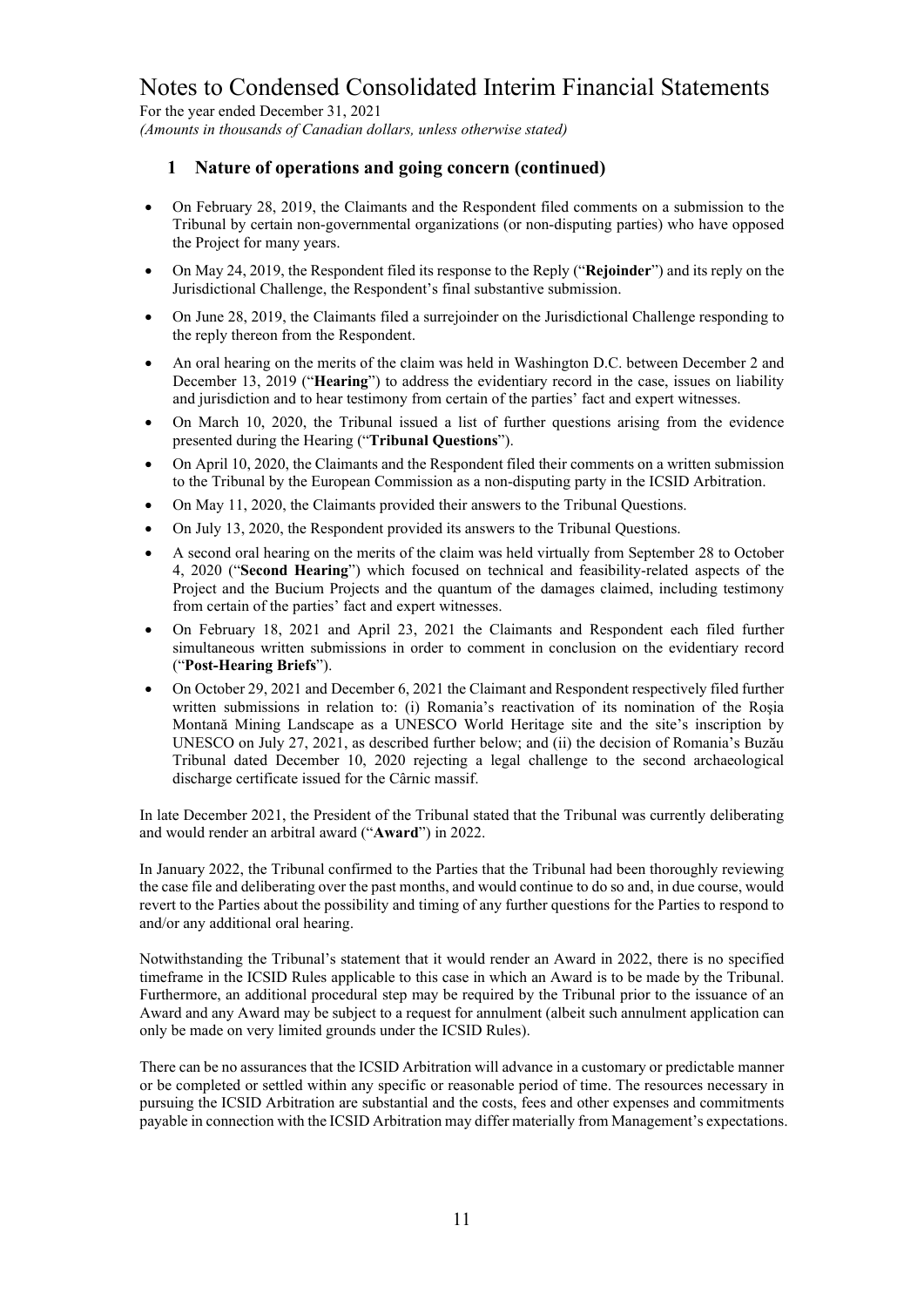For the year ended December 31, 2021 *(Amounts in thousands of Canadian dollars, unless otherwise stated)*

# **1 Nature of operations and going concern (continued)**

#### *Impact of the Coronavirus*

With respect to the coronavirus (COVID - 19) pandemic, Gabriel continues to consider carefully its impact, noting the continuing disruption to normal activities and the uncertainty over the duration of this disruption. The highest priority of Gabriel's board of directors (the "**Board**") and the Management is the health, safety and welfare of the Group's employees and contractors. Gabriel recognizes that the situation is extremely fluid and is monitoring the relevant recommendations and restrictions on work practices and travel. At this time, these recommendations and restrictions do not significantly impact Gabriel's ability to continue the ICSID Arbitration process or conduct the limited operations in Romania, nor has there been a significant impact on the Group's results or operations through 2021 and 2022 to date.

As previously disclosed, the Group will require further new investment, the market and timing of which may be adversely affected by the effects of COVID-19. As a result, Gabriel will react to circumstances as they arise and make any necessary adjustments to the work processes required, and, should any material disruption from COVID-19 affect the Group for an extended duration, Gabriel will review certain planned activities in Romania and take remedial actions, if it is determined to be necessary or prudent to do so.

#### *Going concern*

The Financial Statements have been prepared on a going concern basis, which assumes that the Company will be able to meet its obligations and continue its operations for the foreseeable future.

On the basis of the Company's balance of cash and cash equivalents as at December 31, 2021, and taking into account (i) the proceeds receivable from an agreement for the sale of the remaining long lead time equipment ("**LLTE**") entered into on November 1, 2021 (see Note 8); (ii) the proceeds receivable from the sale of land owned by RMGC in the Recea neighborhood of Alba Iulia (see note 24); and (iii) a fee agreement in respect of the deferral of payment of certain ICSID Arbitration costs (see note 22), the Company believes that it has sufficient funding necessary to fund general working capital requirements together with the material estimated costs associated with advancing the ICSID Arbitration through to June 2022. There can be no assurances that the ICSID Arbitration will advance in a customary or predictable manner or be completed or settled within any specific or reasonable period of time, and, as described above, further procedural steps may be required to be completed prior to the issuance of an Award. Accordingly, Gabriel will need to raise additional funding in Q2 2022 in order to preserve its remaining assets, including its License and associated rights and permits, post June 2022.

At that time Gabriel may still await an Award from the Tribunal and, thereafter, the Group will require such further funding for general working capital purposes and to pursue the long-term activities required to see the ICSID Arbitration through to its conclusion, which may include, as appropriate, costs of any potential annulment proceedings and/or costs of enforcement of any Award. Notwithstanding the Company's recent and historic funding, there is a risk that sufficient additional financing may not be available to the Company on acceptable terms, or at all. This material uncertainty may cast significant doubt about the Company's ability to continue as a going concern. The Financial Statements do not reflect the adjustments to the carrying values of assets or liabilities and the reported expenses and consolidated statement of financial position classifications that would be necessary if the Company were unable to realize its assets and settle its liabilities as a going concern in the normal course of operations or as a result of any adverse conclusion to the ICSID Arbitration. Such adjustments could be material.

#### *Registered office*

The Company's registered address is Suite 200 – 204 Lambert Street, Whitehorse, Yukon, Canada Y1A 1Z4. The Company receives significant management services from its wholly owned subsidiary, RM Gold (Services) Ltd. ("**RMGS**"). The Company is the ultimate parent of the Group and does not have any controlling shareholders.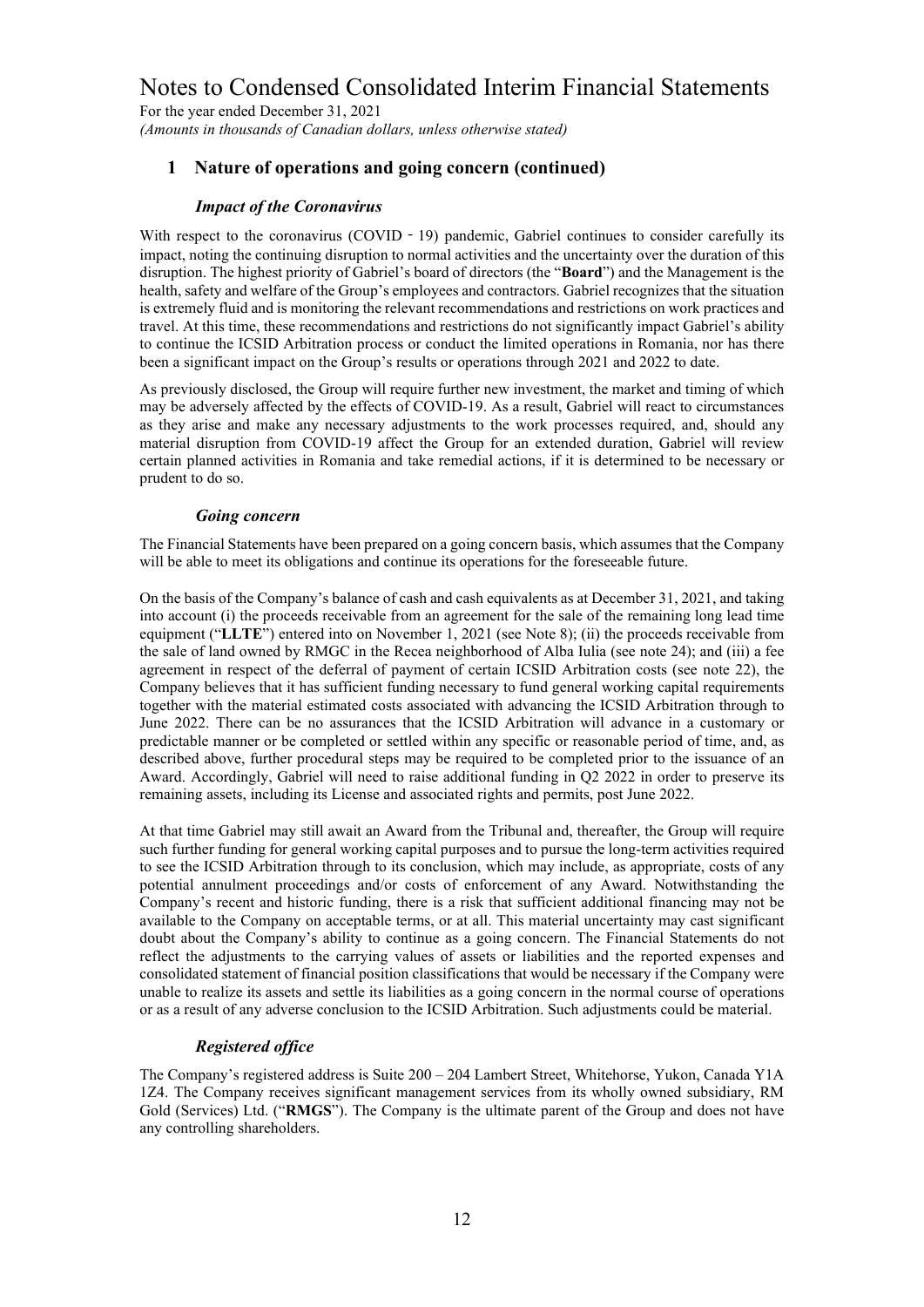For the year ended December 31, 2021 *(Amounts in thousands of Canadian dollars, unless otherwise stated)*

## **2. Statement of compliance**

The Group has prepared its Financial Statements in accordance with IFRS as issued by the International Accounting Standards Board.

The Financial Statements were approved by the Board of Directors on April 5, 2022.

# **3. Basis of preparation**

The Financial Statements are prepared according to the historical cost convention, as modified by the revaluation of financial assets and liabilities at fair value through profit or loss.

The accounting policies applied in the presentation of the Financial Statements have been consistently applied to all the years presented, unless otherwise stated.

#### *Revision of prior period balances*

A. Revision of presentation of share capital and other reserves

The Company has revised the prior year financial statements as RSUs redeemed in 2019 should have resulted in an increase to share capital with a corresponding decrease in other reserves. As a result, \$0.3 million has been reclassified to share capital from other reserves as at January 1, 2020 and December 31, 2020. The revisions have resulted in the following changes to the financial statements as at January1, 2020 and December 31, 2020:

|         |                          | Adjusted                                   |
|---------|--------------------------|--------------------------------------------|
|         |                          | amount                                     |
| 900,583 | 256                      | 900,839                                    |
| 157,461 | (256)                    | 157,205                                    |
|         |                          | Adjusted                                   |
|         |                          | amount                                     |
| 916,000 | 256                      | 916,256                                    |
| 158,591 | (256)                    | 158,335                                    |
|         | Previously<br>Previously | reported Adjustment<br>reported Adjustment |

B. Revision of presentation of currency translation adjustment and accumulated losses

The Company has revised presentation of the prior year financial statements for treatment of non-cash currency translation adjustment relating to assets and liabilities held in foreign currencies. The revisions have resulted in the following changes to the financial statements for the year ended December 31, 2020:

|                                    | Previously  |            | Adjusted      |
|------------------------------------|-------------|------------|---------------|
| January 1, 2020                    | reported    | Adjustment | amount        |
| Currency translation adjustment    | 1,623       | (249)      | 1,374         |
| Accumulated deficit                | (1,123,862) | 309        | (1, 123, 553) |
| Non-controlling interest           | 3,961       | (59)       | 3,902         |
|                                    | Previously  |            | Adjusted      |
| December 31, 2020                  | reported    | Adjustment | amount        |
| Assets held for sale               | 2.848       | (113)      | 2,735         |
| Impairment of assets held for sale | 421         | (17)       | 404           |
| Comprehensive loss for the year    | 34,646      | 117        | 34,763        |
| Currency translation adjustment    | 1.666       | (354)      | 1,312         |
| Accumulated deficit                | (1,158,561) | 326        | (1, 158, 235) |
| Non-controlling interest           | 3,972       | (85)       | 3,887         |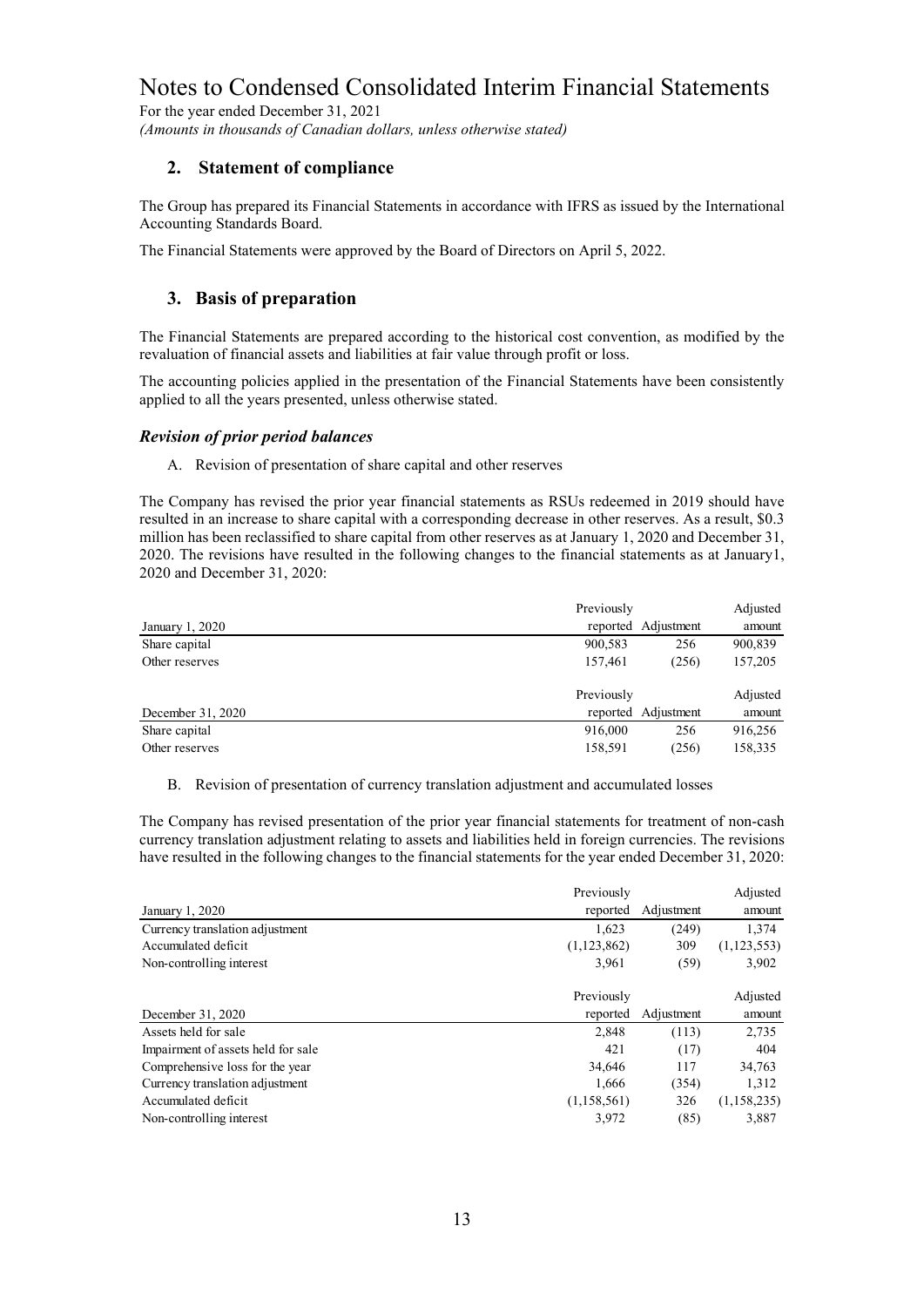For the year ended December 31, 2021

*(Amounts in thousands of Canadian dollars, unless otherwise stated)*

#### **3. Basis of preparation (continued)**

C. Revision of presentation of statement of cash flows

The Company has revised presentation of the prior year financial statements for the reclassification of certain non-cash items, working capital movements and restricted cash movements included within operating activities to investing activities, and adjustments relating to foreign exchange on cash and cash equivalents. The revisions have resulted in the following changes to the financial statements for the year ended December 31, 2020:

|                                               | Previously |                     | Adjusted |  |
|-----------------------------------------------|------------|---------------------|----------|--|
|                                               |            | reported Adjustment | amount   |  |
| Cashflows used in operating activities        | (29.940)   | (459)               | (30,399) |  |
| Cashflows used in investing activities        | (10)       | 379                 | 369      |  |
| Foreign exchange on cash and cash equivalents | 522        | 80                  | 602      |  |

### **4. Basis of consolidation**

The Financial Statements incorporate the financial statements of the Company and entities controlled by the Company. The Group controls an entity where the Group is exposed to, or has rights to, variable returns from its involvement with the entity and has the ability to affect those returns through its power to direct the activities of the entity.

The Financial Statements include the accounts of the Company and the following subsidiaries, which are or were part of the Group during the year ended December 31, 2021:

| Entity name                          | Group<br>ownership | Place of<br>incorporation | Functional<br>currency |
|--------------------------------------|--------------------|---------------------------|------------------------|
| Gabriel Resources (Barbados) Ltd.    | 100%               | <b>Barbados</b>           | Canadian dollar        |
| Gabriel Resources (Netherlands) B.V. | $100\%$            | <b>Netherlands</b>        | Canadian dollar        |
| Gabriel Resources (Jersey) Ltd.      | 100%               | Jersey                    | Canadian dollar        |
| RM Gold (Services) Ltd.              | $100\%$            | UK                        | UK pound sterling      |
| Roșia Montană Gold Corporation S.A.  | 80.69%             | Romania                   | Romanian leu           |

All intra-Group transactions, balances, income and expenses are eliminated on consolidation.

Loans made by the Company to enable entities with non-controlling interests to acquire their shareholding in RMGC are deemed to be part of the net investment in the subsidiary and are accordingly set off against non-controlling interest balances upon consolidation. See also Note 19.

## **5. Critical accounting estimates, risks and uncertainties**

The preparation of consolidated financial statements in conformity with IFRS requires Management to make estimates and assumptions that affect the reported amounts of assets and liabilities and the disclosure of contingent liabilities, if any, at the date of the consolidated financial statements and the reported amount of expenses and other income for the year, including the classification and measurement of assets as held for sale. These estimates and assumptions are based on Management's knowledge of the relevant facts and awareness of circumstances, having regard to prior experience and information available at the balance sheet date.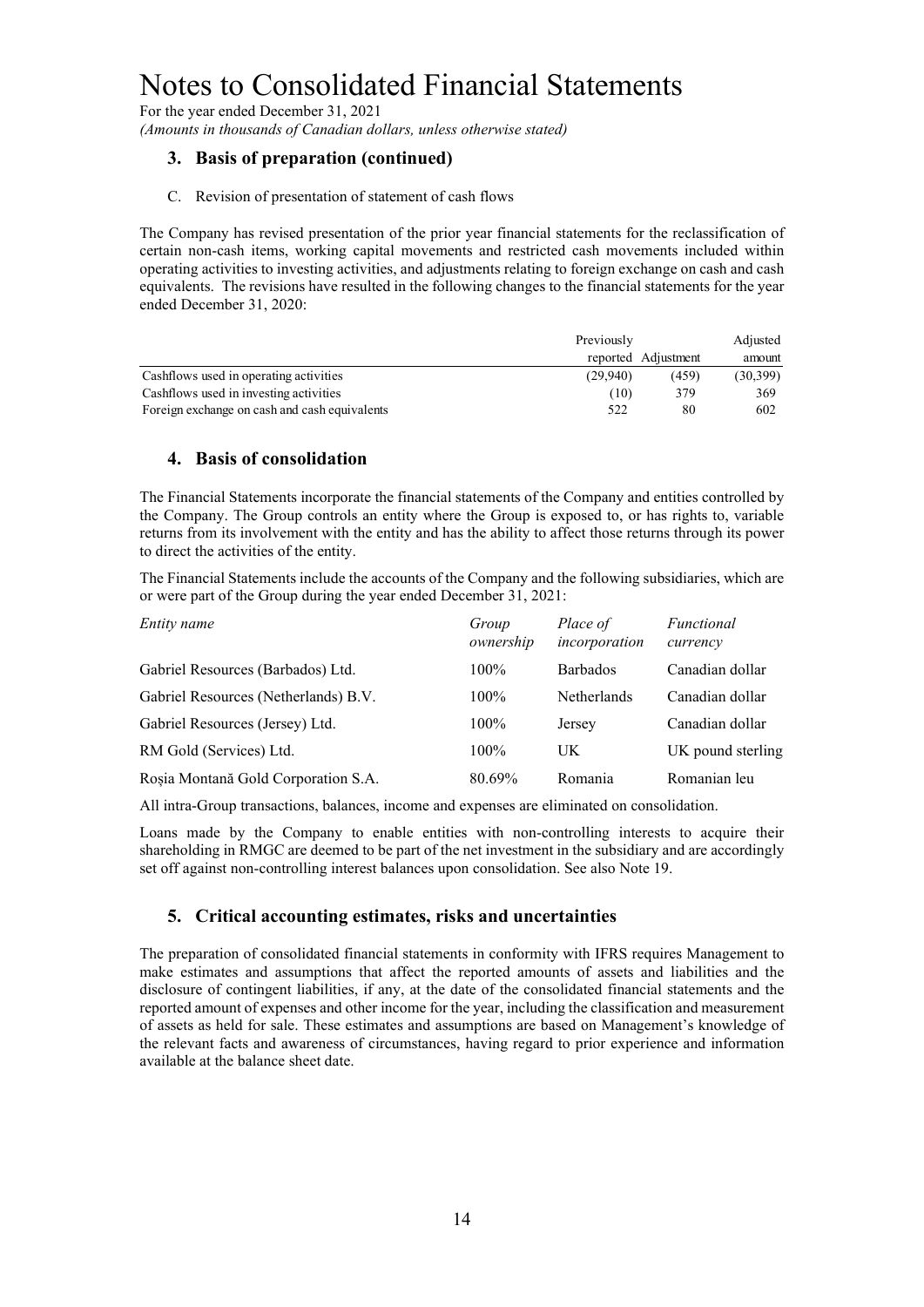For the year ended December 31, 2021 *(Amounts in thousands of Canadian dollars, unless otherwise stated)*

## **6. Significant accounting policies**

#### *Cash and cash equivalents*

Cash and cash equivalents comprise readily available cash at banks and cash on hand.

#### *Property, plant and equipment*

Property, plant and equipment are recorded at cost less accumulated depreciation and accumulated impairment losses. Cost includes expenditures that are directly attributable to the acquisition of the asset. Subsequent costs are included in the asset's carrying amount or recognized as a separate asset, as appropriate, only when it is probable that future economic benefits associated with the item will flow to the Company and the cost can be measured reliably.

The depreciation rates for each asset class are as follows:

| Asset Class                                  | Depreciation method                     |
|----------------------------------------------|-----------------------------------------|
| <b>Vehicles</b>                              | 5 years, straight line basis            |
| Office equipment                             | 2 - 5 years, straight line basis        |
| Leasehold improvements                       | Over term of lease, straight line basis |
| <b>Buildings</b>                             | 50 years, straight line basis           |
| Property plant and equipment in construction | Not depreciated until brought into use  |

Where parts (components) of an item of property, plant and equipment have different useful lives or for which different depreciation rates would be appropriate, they are accounted for as separate items of property, plant and equipment.

#### *Impairment of non-financial assets*

Non-financial assets to be held and used by the Group are reviewed for indicators of impairment whenever events or circumstances indicate that the carrying amount of an asset may not be recoverable. Non-financial assets, including long lead-time equipment, that are not yet available for use, are assessed for indicators of impairment at the end of each reporting period. An impairment loss is recognized for the amount by which the asset's carrying amount exceeds its recoverable amount. The recoverable amount is the higher of an asset's fair value less costs of disposal ("**FVLCD**") and its value in use ("**VIU**"), which is the present value of the future cash flows expected to be derived from an asset.

Impairment losses for non-financial assets or cash generating units are reversed if evidence exists of an indicator of that reversal, and there has been a consequent change in the estimates used to determine the asset's recoverable amount since the last impairment loss was recognized. The reversal of previously recognized impairment losses is limited to the original carrying value of the asset less any amortization which would have accrued since the last impairment loss was recognized.

#### *Provisions*

Provisions for environmental restoration, restructuring costs and legal claims would be recognized when the Group has a present legal or constructive obligation as a result of past events, it is probable that an outflow of resources will be required to settle the obligation, and the amount can be reliably estimated.

The Company believes that RMGC has satisfied its obligations under the License and applicable Romanian laws to perform environmental rehabilitation within the areas of the tenement affected by its exploration activities. Accordingly, at December 31, 2021, the Group has not incurred and is not deemed to have committed to any provisions under its accounting policies for environmental restoration related to the development of its mineral properties in Romania.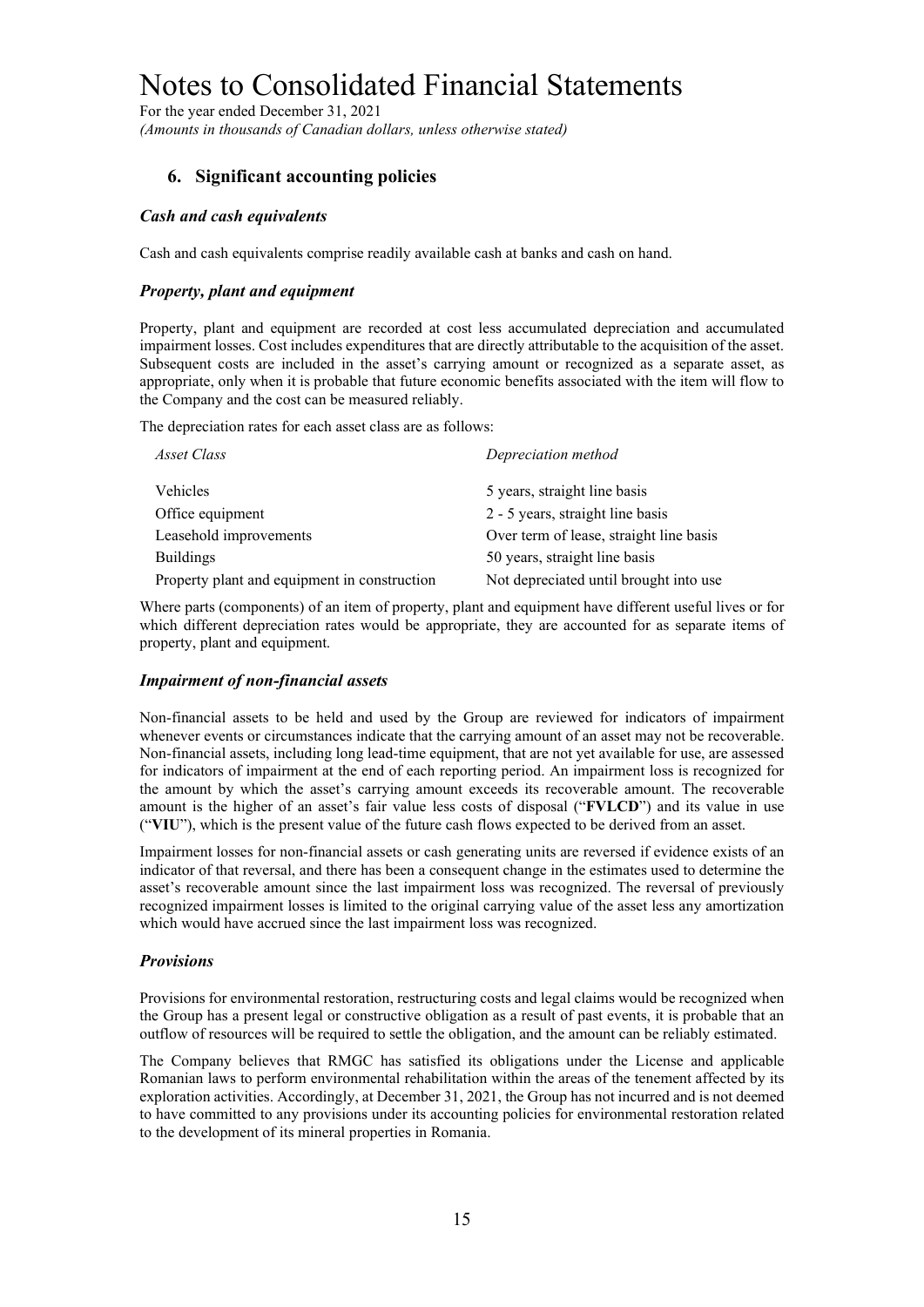For the year ended December 31, 2021 *(Amounts in thousands of Canadian dollars, unless otherwise stated)*

# **6. Significant accounting policies (continued)**

### *Foreign currency translation*

#### *(a) Functional and presentation currency*

Items included in the financial statements of each of the Company's entities are measured using the currency of the primary economic environment in which the entity operates ("**the functional currency**"). The functional currency of the Company is the Canadian dollar. The functional currency of each of the Company's subsidiaries is listed in Note 4. The Financial Statements are presented in Canadian dollars, which is the Group's presentation currency

#### *(b) Transactions and balances*

Monetary assets and liabilities denominated in foreign currencies are translated at the exchange rate in effect at the balance sheet date. Non-monetary assets and liabilities, expenses and other income arising from foreign currency transactions are translated at the exchange rate in effect at the date of the transaction. Exchange gains or losses arising from the translation are included in the determination of losses in the current year.

#### *(c) Group companies*

The results and financial position of all entities in the Group that have a functional currency different from the Group's presentation currency are translated into the Group's presentation currency as follows:

- assets and liabilities for each balance sheet presented are translated at the closing rate at the date of that balance sheet;
- equity transactions are translated at the historical exchange rate;
- income and expenses for each income statement are translated at the exchange rate in effect on date of the transaction (or at average exchange rates for the reporting period); and
- all resulting exchange differences are recognized in other comprehensive (income) / loss and accumulated as a separate component of equity as a currency translation adjustment.

## **Financial instruments**

At initial recognition, the Company measures a financial asset at its fair value plus, in the case of a financial asset not at fair value through profit or loss, transaction costs that are directly attributable to the acquisition of the financial asset. Transaction costs of financial assets carried at fair value through profit or loss are expensed in profit or loss. Subsequent measurement of debt instruments depends on the classification of financial assets determined at initial recognition. Classification of financial assets depends on the entity's business model for managing the financial assets and the contractual terms of the cash flows.

The Company classifies and provides for financial assets as follows:

*Financial assets at fair value through profit or loss* include principally the Company's cash and cash equivalents. A financial asset is classified in this category if it does not meet the criteria for amortized cost or fair value through other comprehensive income, or is a derivative instrument not designated for hedging. Gains and losses arising from changes in fair value are presented in the statements of loss in the period in which they arise.

*Financial assets at amortized cost* are financial assets with the objective to hold assets in order to collect contractual cash flows, and the contractual terms of the financial asset give rise on specified dates to cash flows that are solely payments of principal and interest on the principal amount outstanding. This includes the Company's other receivables.

At each balance sheet date, on a forward-looking basis, the Company assesses the expected credit losses associated with its financial assets carried at amortized cost and fair value through other comprehensive income. The impairment methodology applied depends on whether there has been a significant increase in credit risk.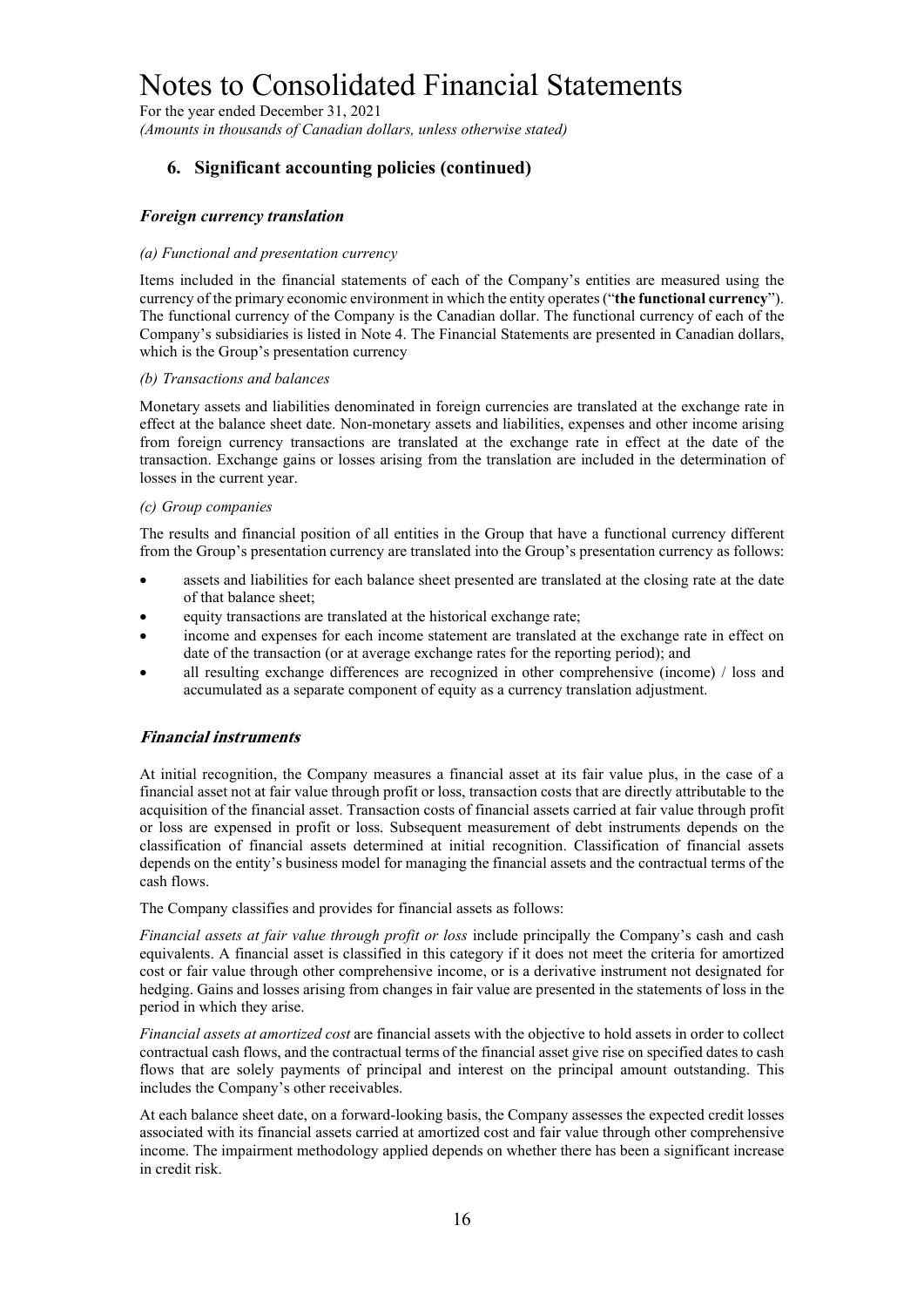For the year ended December 31, 2021 *(Amounts in thousands of Canadian dollars, unless otherwise stated)*

# **6. Significant accounting policies (continued)**

*Financial liabilities at amortized cost* are measured at amortized cost using the effective interest method, unless they are required to be measured at fair value through profit or loss, or the Company has opted to measure them at fair value through profit or loss. Convertible debentures are recognized initially at fair value, net of any transaction costs incurred, and subsequently at amortized cost using the effective interest method.

The Company derecognizes:

*Financial assets* only when the contractual rights to cash flows from the financial assets expire, or when it transfers the financial assets and substantially all of the associated risks and rewards of ownership. Gains and losses on derecognition are generally recognized in the statements of loss.

*Financial liabilities* only when its obligations under the financial liabilities are discharged, cancelled or expelled. The difference between the carrying amount of the financial liability derecognized and the consideration paid and payable, including any non-cash assets transferred or liabilities assumed, is recognized in the statements of loss.

### *Loss per share*

Loss per share is calculated based on the weighted average number of Common Shares issued and outstanding. The Company has an incentive stock option plan (the "**Option Plan**") which authorizes the Board of Directors to grant incentive stock options to purchase Common Shares ("**Share Options**") to directors, officers, employees and consultants. Diluted per share amounts are calculated using the treasury stock method whereby proceeds deemed to be received on the exercise of Share Options and warrants in the per share calculation are assumed to be used to acquire Common Shares. Share Options not in-the-money at the time of calculation are deemed non-dilutive. Whilst the Group is in a loss position, the effect of potential issuances of shares under Share Options and warrants would be anti-dilutive, and this has not been considered in the loss per share calculation.

#### *Share based payments*

The Company provides equity and cash settled share-based compensation plans for the remuneration of its directors, officers, employees and consultants. The fair value of the instruments granted is measured using a Black-Scholes model, taking into account the terms and conditions upon which the instruments are granted. The fair value of the awards is adjusted by the estimate of the number of awards that are expected to vest as a result of non-market conditions and is expensed over the vesting period using the graded vesting method of amortization. At the end of each reporting period, the Company reviews its estimates of the number of instruments granted that are expected to vest based on the non-market vesting conditions including the impact of the revision to original estimates, if any, with corresponding adjustments to equity.

Share-based compensation relating to Share Options is charged to the Consolidated Statement of Loss and Consolidated Statement of Comprehensive Loss, with corresponding adjustments to equity in the Consolidated Statement of Financial Position over the vesting periods.

The Company has a Deferred Share Unit ("**DSU**") Plan under which qualifying participants may receive certain compensation in the form of DSUs in lieu of cash. On retirement or departure from the Company participants may, at their discretion, redeem their DSUs for Common Shares, cash, or a combination of Common Shares and cash. If the holder elects to settle the DSU in Common Shares, then the Company, at its sole discretion, can elect to pay the amount in Common Shares either purchased in the open market or issued from treasury. If the holder elects to settle the DSU in cash then the Company, at its sole discretion, can elect to pay the amount in Common Shares.

The Company also has a Restricted Share Unit ("**RSU**") Plan under which qualifying participants may receive a portion of their compensation in the form of RSUs. Upon vesting, participants may, at their discretion, redeem their RSUs for Common Shares, cash, or a combination of Common Shares and cash.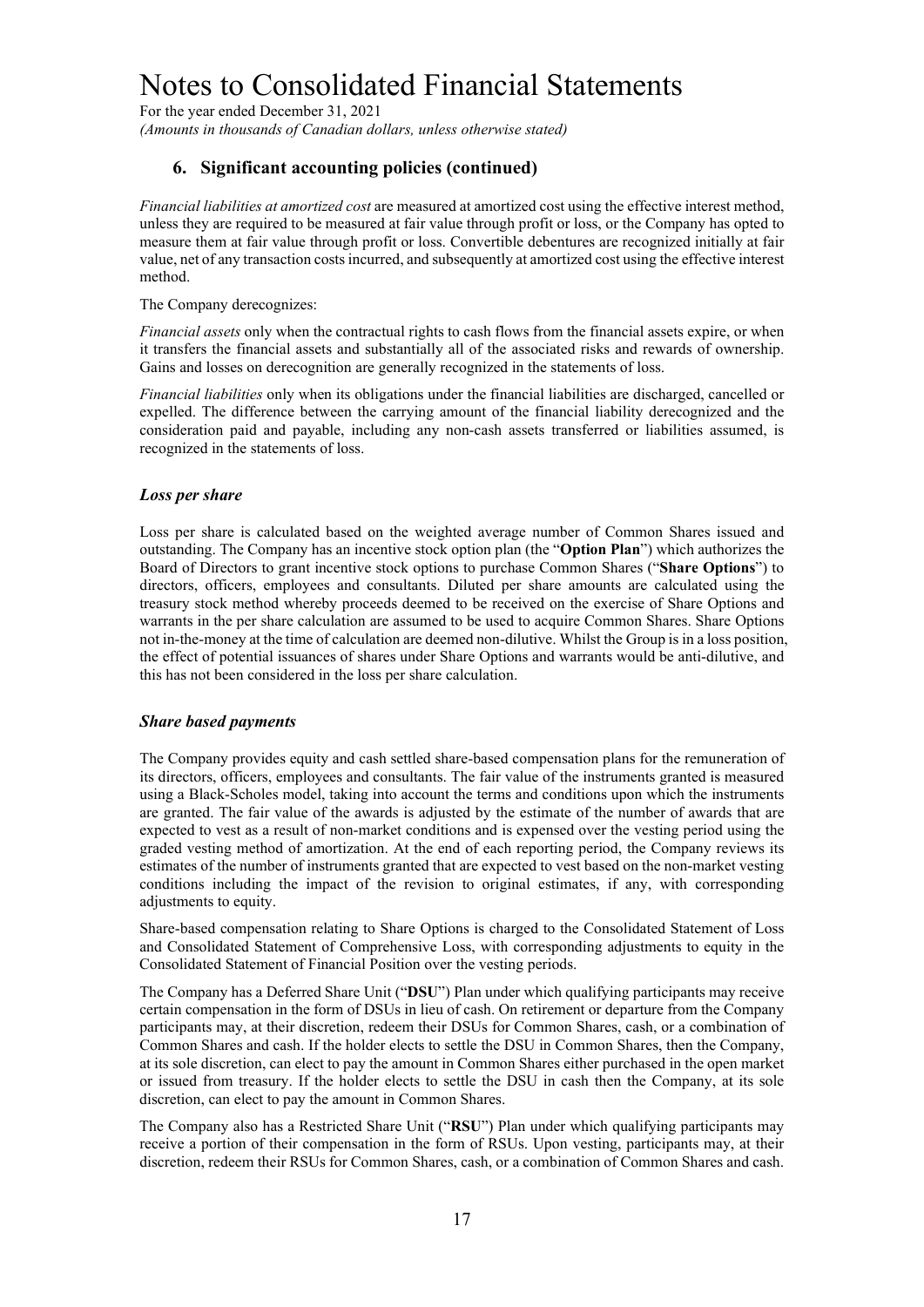For the year ended December 31, 2021 *(Amounts in thousands of Canadian dollars, unless otherwise stated)*

# **6. Significant accounting policies (continued)**

Share-based compensation relating to DSUs and RSUs is calculated based on the quoted market value of the Common Shares and charged to the Consolidated Statement of Loss and Consolidated Statement of Comprehensive Loss. The compensation cost and liability is adjusted each reporting period for changes in the underlying share price.

#### *Income taxes*

The current income tax charge is calculated on the basis of the tax laws enacted or substantively enacted at the reporting date, plus any adjustment to taxes payable in respect of previous years.

Deferred income taxes are recognized in respect of temporary differences arising between the financial reporting and tax basis of assets and liabilities, and are measured using the substantively enacted tax rates and laws that will be in effect when the differences are expected to reverse. Deferred income tax assets are recognized only to the extent that it is probable the assets will be realized in the foreseeable future.

Deferred tax assets and liabilities, when recognized, are presented as non-current in the Consolidated Statement of Financial Position.

#### *Accounting standards and amendments*

The following IFRS or IFRIC interpretations are effective for the first time for the financial year ended December 31, 2021:

• IFRS 9 / IAS 39 / IFRS 7 interest rate benchmark reform. The IASB has amended IFRS 9 Financial Instruments, IAS 39 Financial Instruments: Recognition and Measurement and IFRS 7 Financial Instruments: Disclosures to address as a priority issues affecting financial reporting in the period before the reform of an interest rate benchmark, including the replacement of an interest rate benchmark with an alternative benchmark rate (Phase 1 amendments). These Phase 1 amendments provided temporary exceptions to specific hedge accounting requirements because of the uncertainty arising from the reform.

After issuing the Phase 1 amendments, the Board commenced Phase 2 of its project, and in August 2020 issued further amendments to IFRS Standards, concluding its work in response to the reform. The Phase 2 amendments address issues that might affect financial reporting during the reform of an interest rate benchmark, including the effects of changes to contractual cash flows or hedging relationships arising from the replacement of an interest rate benchmark with an alternative benchmark rate (replacement issues).

• IFRS 16; Leases. COVID-19 rent concession amendment. Amended to provide lessees with an optional exemption from assessing whether a rent concession related to COVID-19 is a lease modification.

The adoption of these standards has not had a material impact on the results or disclosures of the Group.

A number of new standards and amendments to standards and interpretations are effective for annual periods beginning after January 1, 2022, and have not been applied in preparing these consolidated financial statements:

• IFRS 16; Leases. COVID-19 rent concession amendment – extension. Amended to extend the date of the practical expedient from June 30, 2021 to June 30, 2022 (original amendment provided lessees with an optional practical expedient from assessing whether a rent concession related to COVID-19 is a lease modification).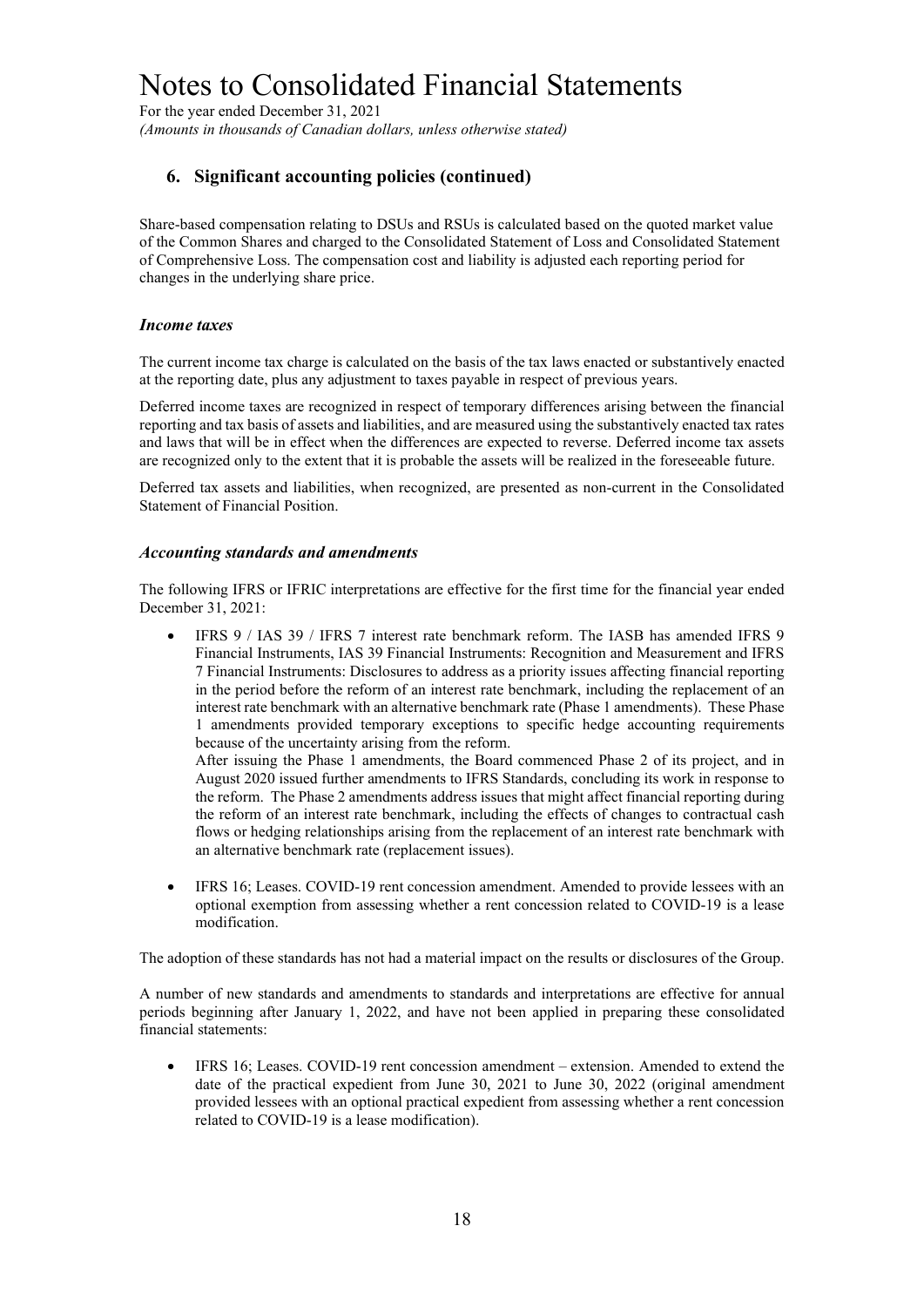For the year ended December 31, 2021 *(Amounts in thousands of Canadian dollars, unless otherwise stated)*

## **6. Significant accounting policies (continued)**

- IFRS 3; Business combinations. Reference to Conceptual Framework Amended to (i) replace references to the 2001 Conceptual Framework for Financial Reporting to the 2018 Conceptual Framework for Financial Reporting in order to determine what constitutes an asset or liability in a business combination, (ii) add a new exception for certain liabilities and contingent liabilities to refer to IAS 37 or IFRIC 21 rather than the 2018 Conceptual Framework, and (iii) clarify that an acquirer should not recognize contingent assets at the acquisition date.
- IAS 37; Provisions, contingent liabilities and contingent assets. Onerous contracts Cost of fulfilling a contract. Amended to clarify (i) the meaning of "costs to fulfil a contract", and (ii) that, before a separate provision for an onerous contract is established, an entity recognizes any impairment loss that has occurred on assets used in fulfilling the contract, rather than on assets dedicated to that contract.
- IAS 16; Property plant and equipment. Proceeds before intended use. Amended to (i) prohibit an entity from deducting from the cost of an item of PP&E any proceeds received from selling items produced while the entity is preparing the asset for its intended use (for example, the proceeds from selling samples produced when testing a machine to see if it is functioning properly), (ii) clarify that an entity is "testing whether the asset is functioning properly" when it assesses the technical and physical performance of the asset and (iii) require certain related disclosures.

None of these is expected to have a significant effect on the consolidated financial statements of the Group.

# **7. Corporate General and Administrative expenses**

|                                               | <b>December 31</b> December 31 |        |
|-----------------------------------------------|--------------------------------|--------|
| in thousands of Canadian dollars              | 2021                           | 2020   |
| <b>ICSID</b> Arbitration related              | 4,120                          | 12,158 |
| Payroll                                       | 3,872                          | 4,715  |
| Finance, audit, accounting and compliance     | 1,183                          | 1,101  |
| Project obligations and community relations*  | 905                            | 890    |
| Property taxes                                | 702                            | 715    |
| Long lead-time equipment storage costs        | 330                            | 486    |
| Office rental and utilities                   | 445                            | 476    |
| Travel and transportation*                    | 335                            | 504    |
| Information technology                        | 322                            | 379    |
| Legal                                         | 286                            | 365    |
| External communications                       | 82                             | 82     |
| Other                                         | 779                            | 1,025  |
| Corporate, general and administrative expense | 13.361                         | 22,896 |

\*Included in these balances are expenses incurred with related parties (see note 16 for detail)

ICSID Arbitration related costs reflect fees for legal and other advisory services provided to the Company in respect of the ICSID Arbitration. Payroll is the total of salaries, and relevant taxes for all Group employees, together with cash-based directors' fees (the balance of directors' fee being accounted for as share-based compensation).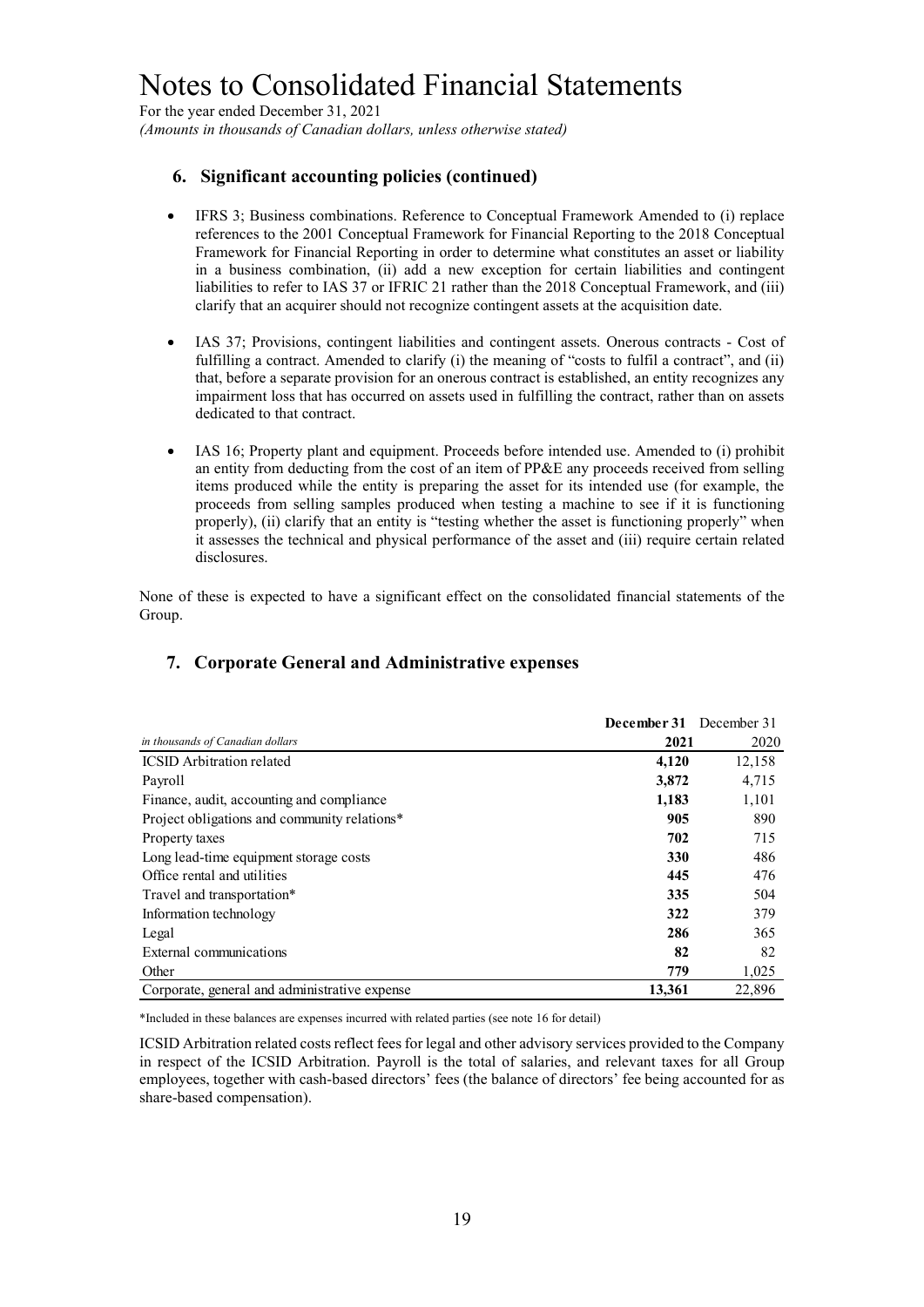For the year ended December 31, 2021 *(Amounts in thousands of Canadian dollars, unless otherwise stated)*

# **8. Assets held for sale**

| <b>Balance - December 31, 2019</b> | 3,210 |
|------------------------------------|-------|
| Impairment charge                  | (404) |
| Currency translation adjustment    | (71)  |
| <b>Balance - December 31, 2020</b> | 2,735 |
| Impairment charge                  | (738) |
| Currency translation adjustment    | (3)   |
| <b>Balance - December 31, 2021</b> | 1 994 |

The prospect of the long lead-time equipment being used in the future for the purpose for which it was purchased is considered remote. The remaining LLTE comprises a SAG mill, together with a gearless motor drive and ball mill motors; of these, only the SAG mill and gearless motor drive have any carrying value in the Financial Statements. These items are currently stored in warehouses in the port of Antwerp, Belgium.

On November 1, 2021 RMGC concluded an agreement with a buyer for an instalment-based purchase of the remaining LLTE for aggregate gross proceeds of US\$1.75 million (approx. \$2.2 million). A nonrefundable deposit of US\$375,000 (approx. \$475,000) and two installments amounting to US\$250,000 (approx. \$321,000) were received prior to December 31, 2021. Further installments have been paid in Q1 2022 and remain due in the period to September 2022. Once final payment is made ownership and title to the assets will pass to the purchaser. Taking into account the costs of sale, including storage and insurance of the LLTE for the instalment period, Gabriel expects to add to treasury net cash receipts of approximately US\$1.6 million (approx. \$2.0 million) in aggregate from the sale. Accordingly, the carrying amount of the remaining LLTE has been written down to its fair value less costs of sale, resulting in an impairment charge of \$0.7 million recognized in the statement of loss.

The installments received have been recognised as advance payments in LLTE disposal until such time as the final payment is made and title transfers to the purchaser.

## **9. Cash and cash equivalents and restricted cash**

|                           | December 31 | December 31 |
|---------------------------|-------------|-------------|
|                           | 2021        | 2020        |
| Cash at bank and on hand  | 3,291       | 4,571       |
| Short-term bank deposits  |             | 1,911       |
| Cash and cash equivalents | 3,291       | 6,482       |
| Restricted cash           | 203         | 230         |
|                           | 3.494       | 6.712       |

Cash at bank and on hand earns interest at floating rates based on daily bank deposit rates. Cash is readily accessible and is deposited at reputable financial institutions with acceptable credit standings.

The Group manages its domestic Romanian bank credit risk by centralizing custody, control and management of its surplus cash resources generated outside of Romania and only transferring money from its corporate office to its Romanian subsidiary based on near term cash requirements, thereby mitigating exposure to domestic Romanian banks. At December 31, 2021, the Group held \$0.3 million in unrestricted cash and cash equivalents in Romanian banks (2020: \$0.4 million).

Restricted cash in Romania represents cash collateralization of legally required environmental guarantees for future clean-up costs of \$0.1 million and supplier deposits of \$0.1 million.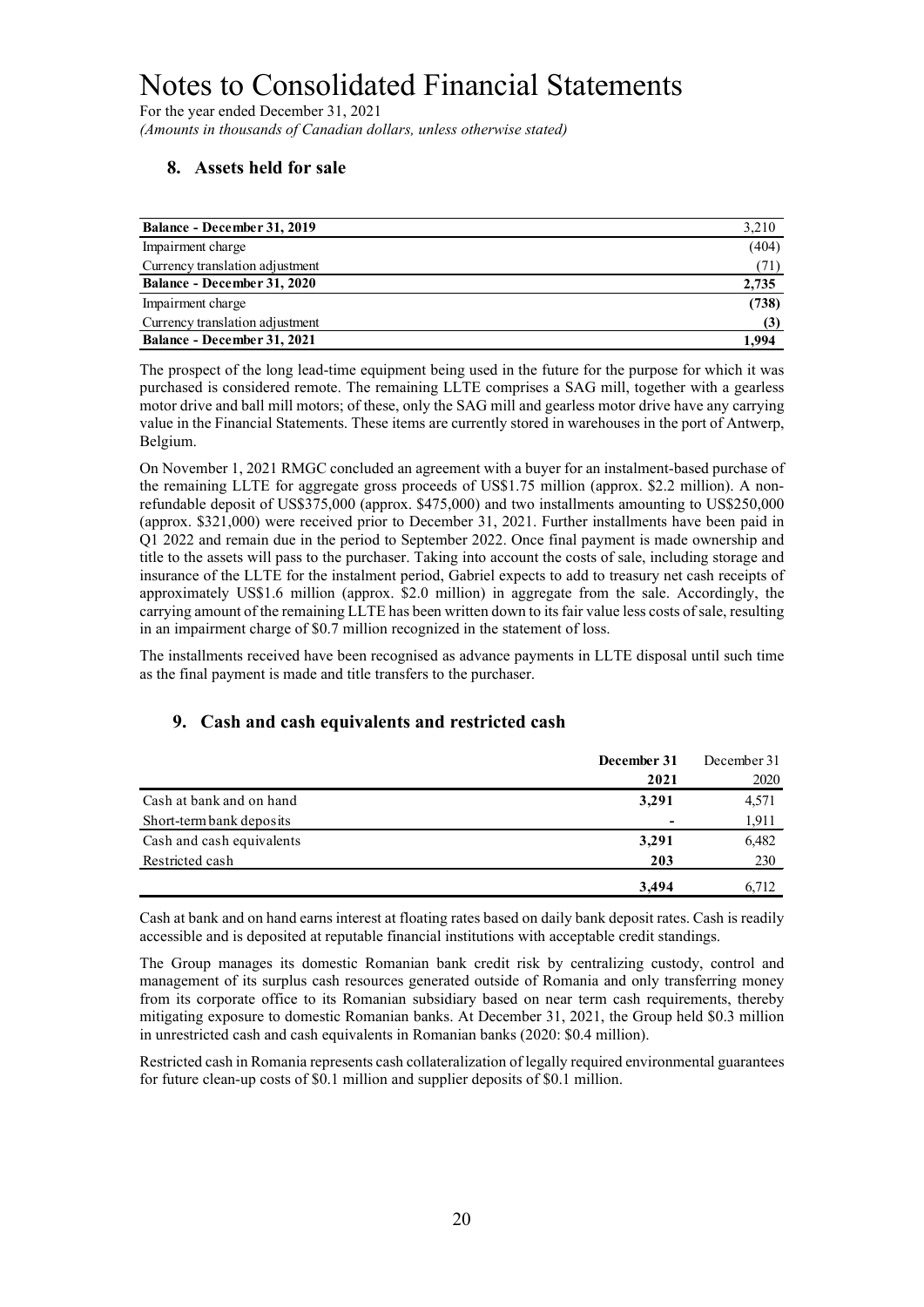For the year ended December 31, 2021 *(Amounts in thousands of Canadian dollars, unless otherwise stated)*

# **9. Cash and cash equivalents and restricted cash (continued)**

Cash balances are held in the following currencies:

|                                | December 31 | December 31 |
|--------------------------------|-------------|-------------|
|                                | 2021        | 2020        |
| Canadian dollar                | 1,873       | 1,658       |
| United States dollar           | 566         | 3,753       |
| UK pound sterling              | 556         | 713         |
| Romanian leu                   | 296         | 358         |
| Romanian leu (restricted cash) | 203         | 230         |
|                                | 3,494       | 6.712       |

## **10. Other receivables**

Other receivables of \$0.1 million at December 31, 2021 (December 31, 2020: \$0.3 million) is comprised of group VAT receivable at the period end. The carrying amounts of accounts receivable are denominated in the following currencies:

|                   | December 31              | December 31 |
|-------------------|--------------------------|-------------|
|                   | 2021                     | 2020        |
| UK pound sterling |                          |             |
| Canadian dollar   | $\overline{\phantom{0}}$ | 10          |
| Romanian leu      | 130                      | 241         |
|                   | 135                      | 276         |

## **11. Prepayments**

|                     | December 31 | December 31              |
|---------------------|-------------|--------------------------|
|                     | 2021        | 2020                     |
| Corporate insurance | 104         | 84                       |
| Mining tax          | 250         | 276                      |
| Costs of disposal   | 82          | $\overline{\phantom{a}}$ |
| Other               | 93          | 87                       |
|                     | 529         | 447                      |

## **12. Property, plant and equipment**

Property plant and equipment consists of office equipment, vehicles and right of use assets with a carrying value of \$0.1 million (2020: \$0.1 million).

## **13. Trade and other payables**

|                                   | December 31 | December 31 |
|-----------------------------------|-------------|-------------|
|                                   | 2021        | 2020        |
| Trade payables                    | 181         | 192         |
| Payroll liabilities               | 236         | 203         |
| Advance payments in LLTE disposal | 796         |             |
| Accruals and other payables       | 4.089       | 1,955       |
|                                   | 5,302       | 2,350       |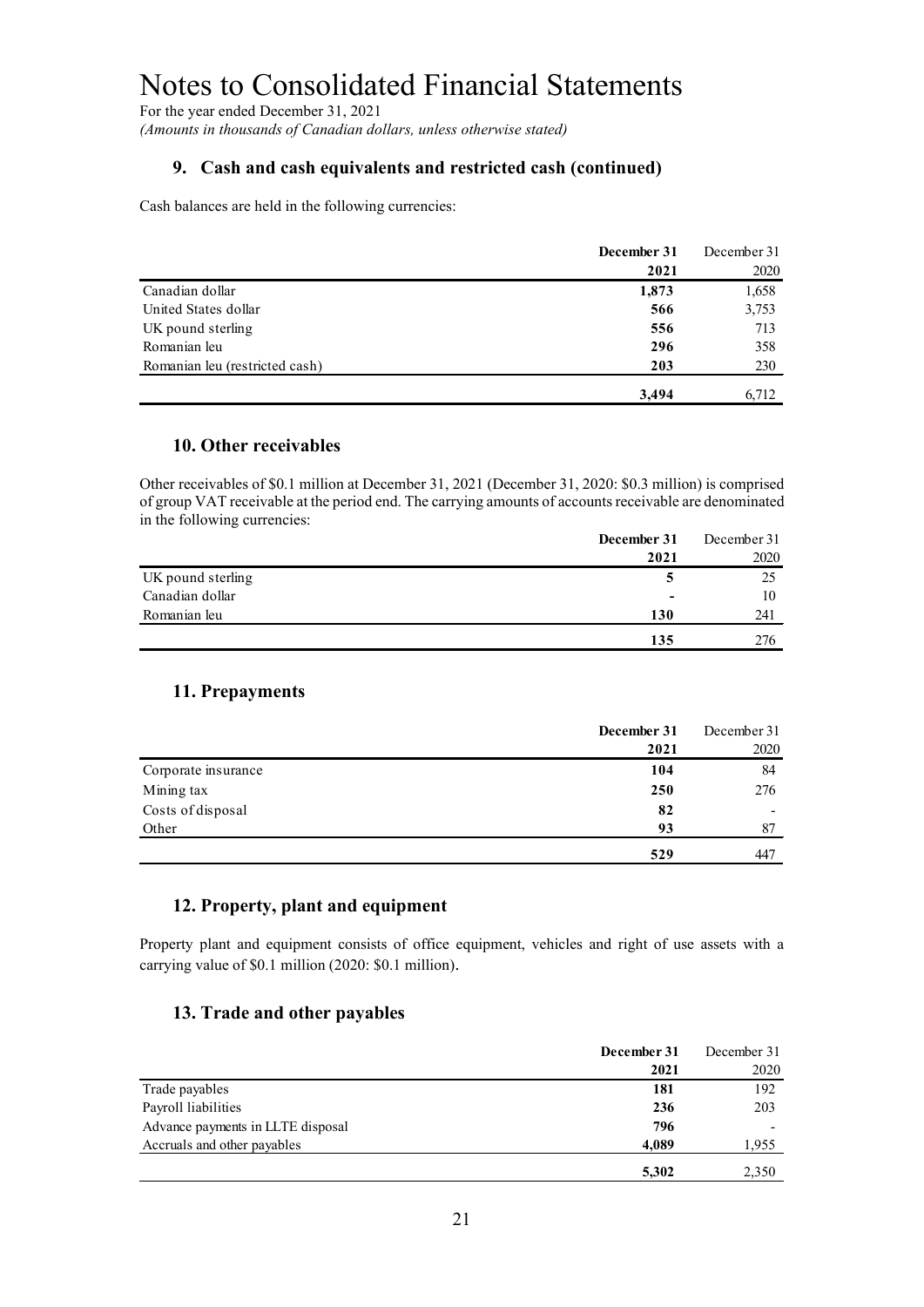For the year ended December 31, 2021 *(Amounts in thousands of Canadian dollars, unless otherwise stated)*

## **13. Trade and other payables (continued)**

Trade and other payables are accounted for at amortized cost and are categorized as other financial liabilities. Accruals and other payables principally reflect the levels of work performed in the ICSID Arbitration leading up to the balance sheet dates and the related accrued costs, including a fee agreement in respect of the deferral of payment of certain ICSID Arbitration costs incurred in 2021 until an Award is issued.

The advance payments in LLTE disposal reflects the non-refundable deposit and installments received in respect of the sale of the LLTE up to December 31, 2021 which will be recognized and offset against the carrying value of the LLTE once title to the assets passes to the purchaser in 2022.

Trade and other payables represent liabilities incurred in the following currencies:

|                      | December 31 | December 31 |
|----------------------|-------------|-------------|
|                      | 2021        | 2020        |
| UK pound sterling    | 93          | 103         |
| Canadian dollar      | 167         | 286         |
| United States dollar | 4,557       | 1,460       |
| Euro                 | 15          | 65          |
| Romanian leu         | 470         | 436         |
|                      | 5,302       | 2,350       |

## **14. Resettlement liabilities**

RMGC previously had a program for purchasing homes in the Project area. Under the resettlement program residents were offered two choices; either to take the sale proceeds and move to a new location of their choosing, or exchange their properties for a new property to be built by RMGC at a new resettlement site. For those residents who chose the new resettlement site alternative, the Company recorded a resettlement liability for the anticipated construction costs of the resettlement houses. The total resettlement liability balance at December 31, 2021 was \$0.5 million (December 31, 2020: \$0.6 million).

#### **15. Other current liabilities**

| Balance - December 31, 2019 | 3,238                    | 0.47 | 1,522 |
|-----------------------------|--------------------------|------|-------|
| Granted                     | 319                      | 0.47 | 150   |
| Redeemed                    | (115)                    | 0.41 | (47)  |
| Change in fair value        | $\overline{\phantom{a}}$ |      | (834) |
| Balance - December 31, 2020 | 3,442                    | 0.23 | 791   |
| Granted                     | 878                      | 0.24 | 213   |
| Change in fair value        | $\blacksquare$           |      | (162) |
| Balance - December 31, 2021 | 4,320                    | 0.20 | 842   |

The Company has a deferred share unit ("**DSU**") plan under which qualifying participants receive certain compensation in the form of DSUs. With effect from July 1, 2016, certain Company non-executive directors have received up to 100 per cent. of their director fees payable in DSUs. DSUs are initially valued at the five-day weighted average market price of the Common Shares at the date of grant, with the value adjusted based on fair value on the closing share price at the end of each subsequent reporting period.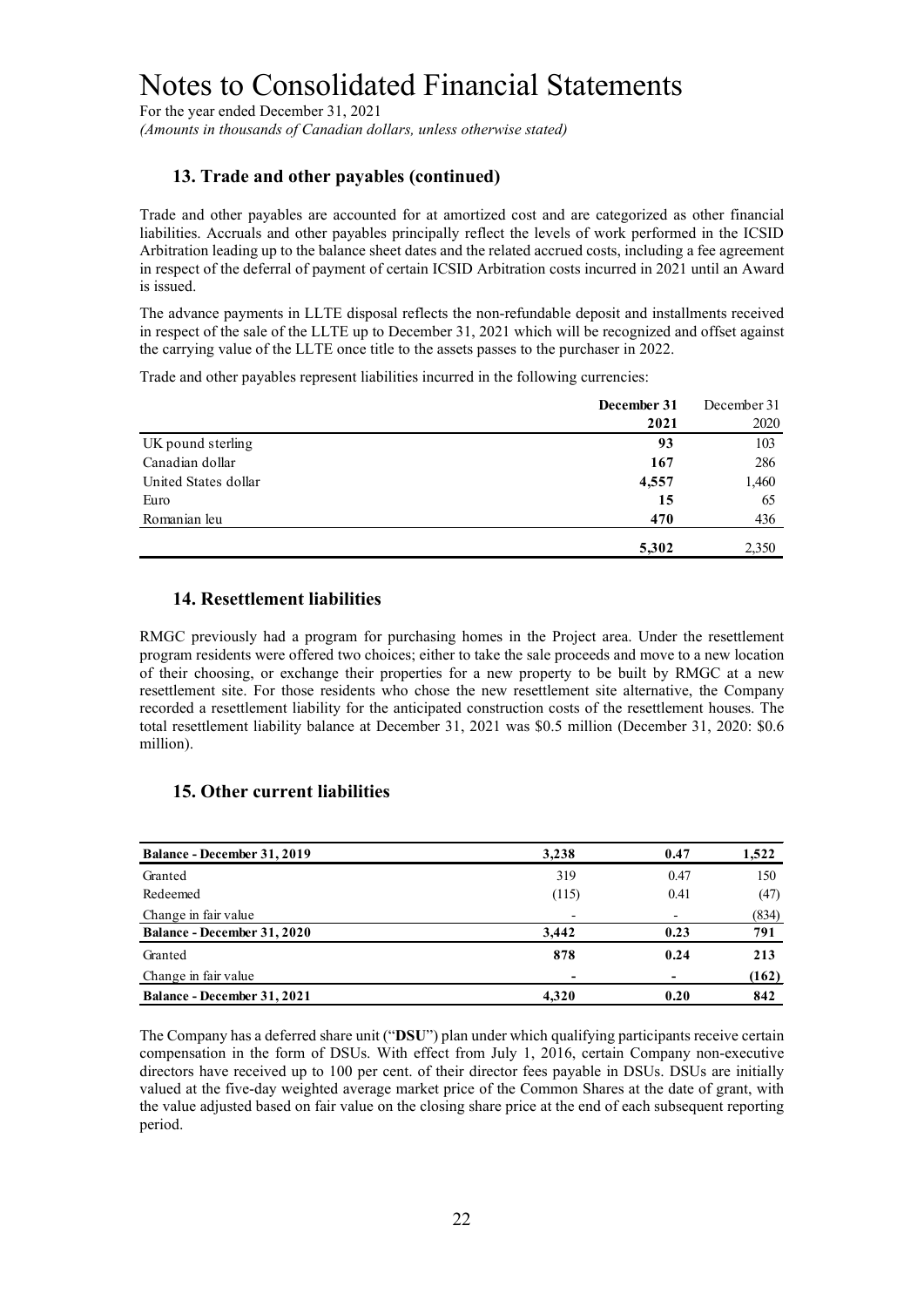For the year ended December 31, 2021 *(Amounts in thousands of Canadian dollars, unless otherwise stated)*

## **15. Other current liabilities (continued)**

As at December 31, 2021, the Company's share price had decreased from \$0.230 to \$0.195 in comparison to December 31, 2020 and, accordingly, a fair value decrease of \$0.2 million has been recorded in the DSU liability. This fair value decrease of existing DSUs is offset by the fair value of the DSUs issued during the period (\$0.1 million).

## **16. Related party transactions**

The Group had related party transactions, with associated persons or corporations, which were undertaken in the normal course of operations as follows:

- (a) There have been no related party transactions with Minvest RM, the non-controlling shareholder of RMGC since 2014, as disclosed in Note 18.
- (b) In July 2015, the Company entered into a services agreement with SC Total Business Land SRL ("**TBL**"), a Romanian entity controlled by current and former employees of RMGC, including the current CEO of Gabriel. TBL was set up after Gabriel entered into the ICSID Arbitration with a business purpose to provide specialized services to the Romanian market – for example archaeology, land planning and surveying, permitting, environmental assessment, and digital services. The incorporation of TBL enabled the Gabriel group to significantly reduce its cost base whilst maintaining compliance with its License obligations. The services agreement with TBL is terminable by each party with 30 days' notice and is for the provision of certain manpower to RMGC, primarily to conduct real estate maintenance on RMGC owned land and buildings, preservation of historical buildings, underground works, document management and other administration work. For the year ended December 31, 2021 such charges amounted to approximately \$0.4 million (2020: \$0.5 million).
- (c) In December 2015 RMGC entered into an agreement with TBL to let office space in Alba Iulia for a fixed rate. In March 2020 RMGC entered into a further agreement with TBL to sub-let office space in Bucharest and to recharge applicable rent and utilities costs. This agreement is terminable by each party with 30 days' notice. For the year ended December 31, 2021 such recharges by RMGC amounted to \$0.1 million (2020: less than \$0.1 million).
- (d) In June 2018, the Company entered into a facility agreement with TBL pursuant to which it agreed to lend \$0.9 million to TBL. The loan is repayable in 2028, accrues interest at a rate of 1% per annum and is secured by a mortgage over certain assets of the borrower and personal guarantees in favor of the Company by the principals of TBL. By February 2019, TBL had drawn down the entire \$0.9 million facility. In September 2020 \$0.1 million of the loan was forgiven, and certain related personal guarantees released, as part of the severance agreement with certain RMGC employees. Partial payments of principal on the loan were received in 2019, 2020 and 2021. The balance of the loan at December 31, 2021 was \$0.6 million (December 31, 2020: \$0.6 million)
- (e) In August 2018 TBL entered into a lease agreement with RMGC for a number of vehicles owned by TBL to be used by RMGC in its operations. The agreement was amended in October 2020 to decrease the number of vehicles in line with the severance of certain RMGC employees. The agreement also provides the recharge of tax, insurance and maintenance related costs incurred by TBL to RMGC. The term of the lease is 12 months. For the year ended December 2021 the charges amounted to \$0.1 million (December 2020: \$0.1 million).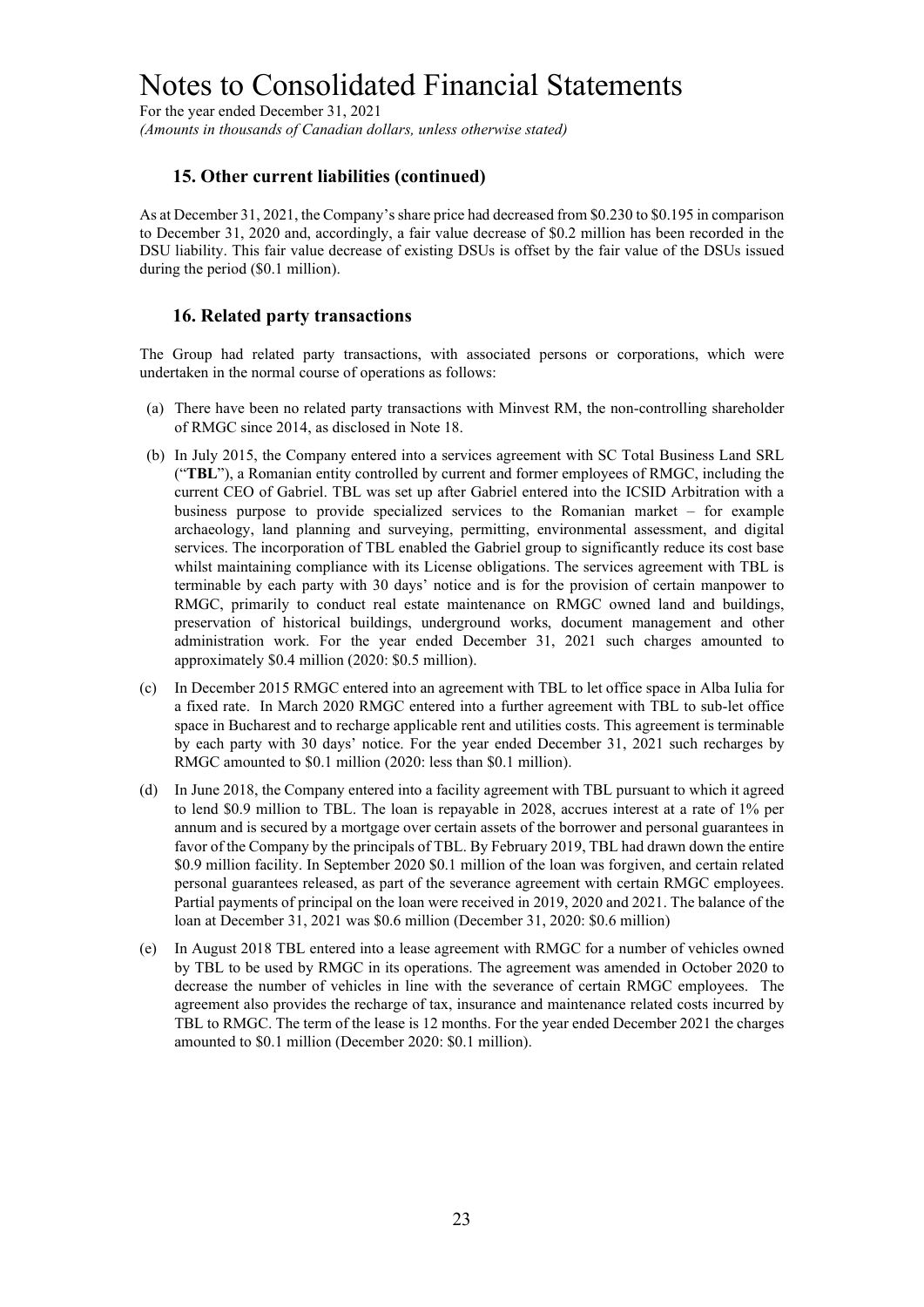For the year ended December 31, 2021 *(Amounts in thousands of Canadian dollars, unless otherwise stated)*

## **16. Related party transactions (continued)**

In the following table "Key Management" represents all non-executive directors and executive officers of the Company. The compensation paid or payable to Key Management is as follows:

|                                                                | December 31 | December 31 |
|----------------------------------------------------------------|-------------|-------------|
|                                                                | 2021        | 2020        |
| Salaries and other short-term employee benefits <sup>(1)</sup> | 1,578       | 1,757       |
| Directors' fees                                                | 134         | 173         |
| DSUs and $RSUs^{(2)}$                                          | 213         | 193         |
| Share options <sup><math>(2)</math></sup>                      | 302         | 157         |
| <b>Total</b>                                                   | 2.227       | 2.280       |

 (1*) Salaries and other benefits reflect compensation due and payable for the time period those personnel held a position of director or officer during each year. Consequently, changes in such personnel may affect the comparator.*

(2*) DSUs and Share Options represent compensation paid to non-executive directors and are stated as the fair value as at the date of grant of the instrument.* 

#### **17. Private placements – issuance of convertible notes, warrants and equity**

In recent years the Company has concluded a number of private placements, as summarized below, in order to fund the costs of the ICSID Arbitration, the continuance of operations in Romania and general working capital costs.

## *2014 and 2016 Private Placements*

In 2014 and 2016, the Company completed private placements in which a total of 95,625 units were issued at a price of \$1,000 per unit to raise aggregate gross proceeds of \$95.625 million (the "**2014 and 2016 Private Placements**").

The units issued in the 2014 and 2016 Private Placements consisted, in aggregate, of:

- \$95,625,000 of convertible subordinated unsecured notes, with an annual coupon of 0.025%, a conversion price of \$0.3105 ("**Conversion Price**") and a maturity date of June 30, 2021 ("**Notes**");
- 111,536,250 Common Share purchase warrants which are exercisable at a price of \$0.46 at any time prior to June 30, 2021; and
- 95,625 arbitration value rights ("AVRs"), comprising, in aggregate, of an entitlement to a pro rata share of 13.04% of any proceeds received in relation to the ICSID Arbitration, subject to a maximum aggregate entitlement of \$304.3 million among all holders of such AVRs.

In June 2020, a total of \$4,763,000 of the Notes were converted into 15,339,773 Common Shares of the Company and 7,668,430 of the Common Share purchase warrants were exercised.

On June 30, 2021 the remaining Notes matured and the Company exercised its option ("**Common Share Repayment Right**") to repay all of the outstanding \$90,862,000 principal amount of the Notes through the issue of Common Shares. In aggregate, 313,587,558 Common Shares were issued pursuant to the Common Share Repayment Right.

Also on June 30, 2021, the remaining 103,867,820 Common Share purchase warrants issued in the 2014 and 2016 Private Placements expired unexercised.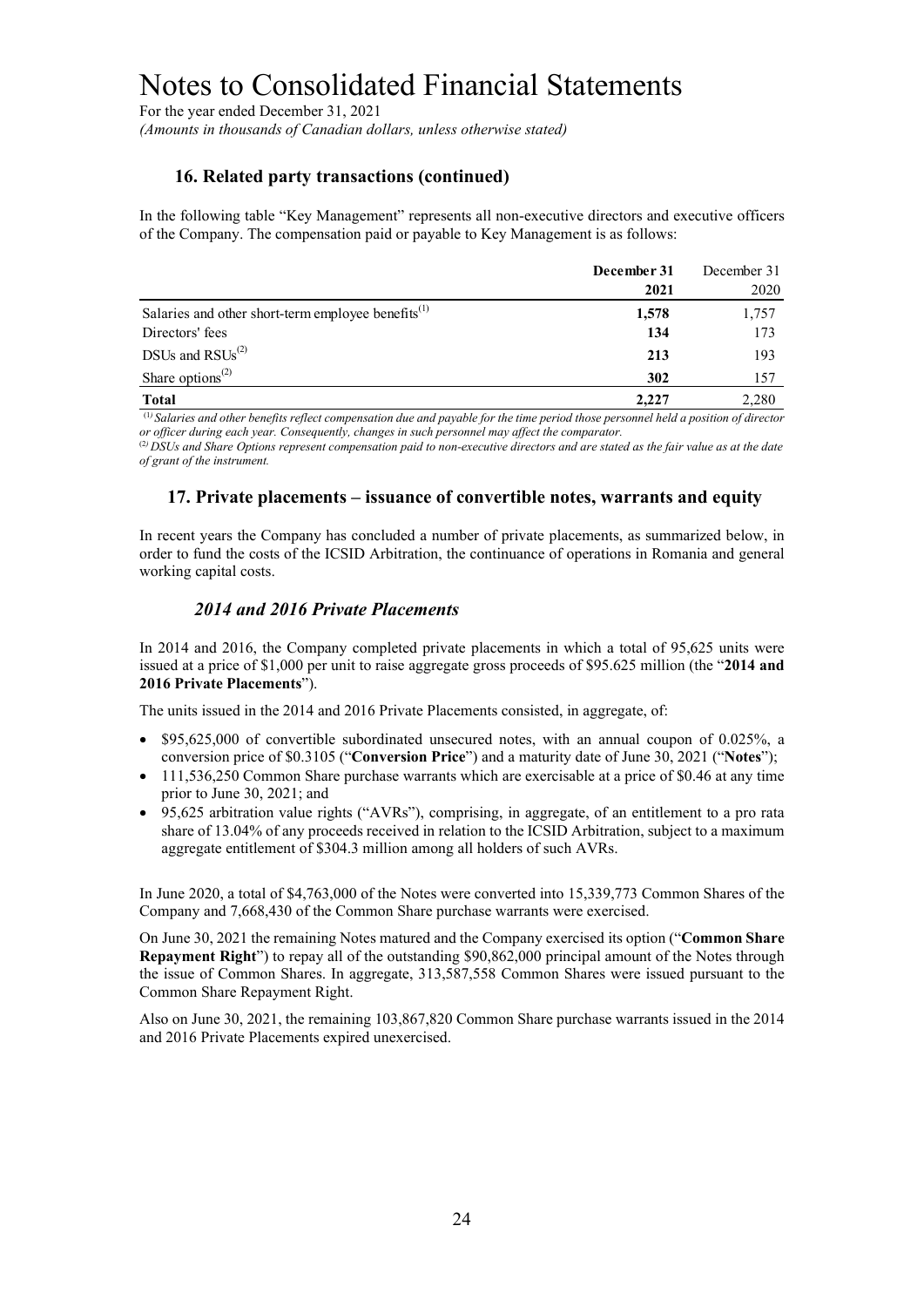For the year ended December 31, 2021 *(Amounts in thousands of Canadian dollars, unless otherwise stated)*

# **17. Private placements (continued)**

In accordance with IFRS 7, changes in the value of the 2014 and 2016 Private Placements are as follows:

| Balance - December 31, 2019    | 80,069    |
|--------------------------------|-----------|
| Interest paid                  | (23)      |
| Accretion of debt component    | 9,784     |
| Conversion                     | (4,191)   |
| Balance - December 31, 2020    | 85,639    |
| Interest paid                  | (11)      |
| Accretion of debt component    | 5,234     |
| Repayment of convertible notes | (90, 862) |
| Balance - December 31, 2021    |           |

## *2018 Private Placement*

On January 15, 2019, the Company announced it had completed final closing of a non-brokered private placement of 106,425,846 units at a price of \$0.2475 per unit to raise gross proceeds of US\$20 million (approximately \$26.3 million) (the "**2018 Private Placement**").

The 2018 Private Placement was completed in two tranches closed on December 24, 2018, for a total of 80,702,475 units, and on January 15, 2019, by issuing a further 25,723,372 units. Each unit of the 2018 Private Placement consists of:

- One Common Share; and
- One Common Share purchase warrant, which entitles the holder to acquire one Common Share at an exercise price of \$0.49 at any time prior to the date that is five years following the date of issue.

## *2019 Private Placement*

On September 13, 2019, the Company announced it had completed final closing of a non-brokered private placement of 81,730,233 units at a price of \$0.3225 per unit to raise gross proceeds of US\$20 million (approximately \$26.3 million) (the "**2019 Private Placement**").

The 2019 Private Placement was completed in two tranches closed on August 23, 2019, for a total of 76,504,263 units, and on September 13, 2019, by issuing the remaining 5,225,970 units. Each unit of the 2019 Private Placement consists of:

- One Common Share; and
- One Common Share purchase warrant, which entitles the holder to acquire one Common Share at an exercise price of \$0.645 at any time prior to the date that is five years following the date of issue.

#### • *2020 Private Placement*

On December 23, 2020, the Company announced it had completed final closing of a non-brokered private placement of 25,326,972 units at a price of \$0.26 per unit to raise gross proceeds of US\$5 million (approximately \$6.6 million) (the "**2020 Private Placement**").

The 2020 Private Placement was completed in two tranches closed on December 18, 2020, for a total of 23,584,172 units, and on December 23, 2020, by issuing a further 1,742,800 units.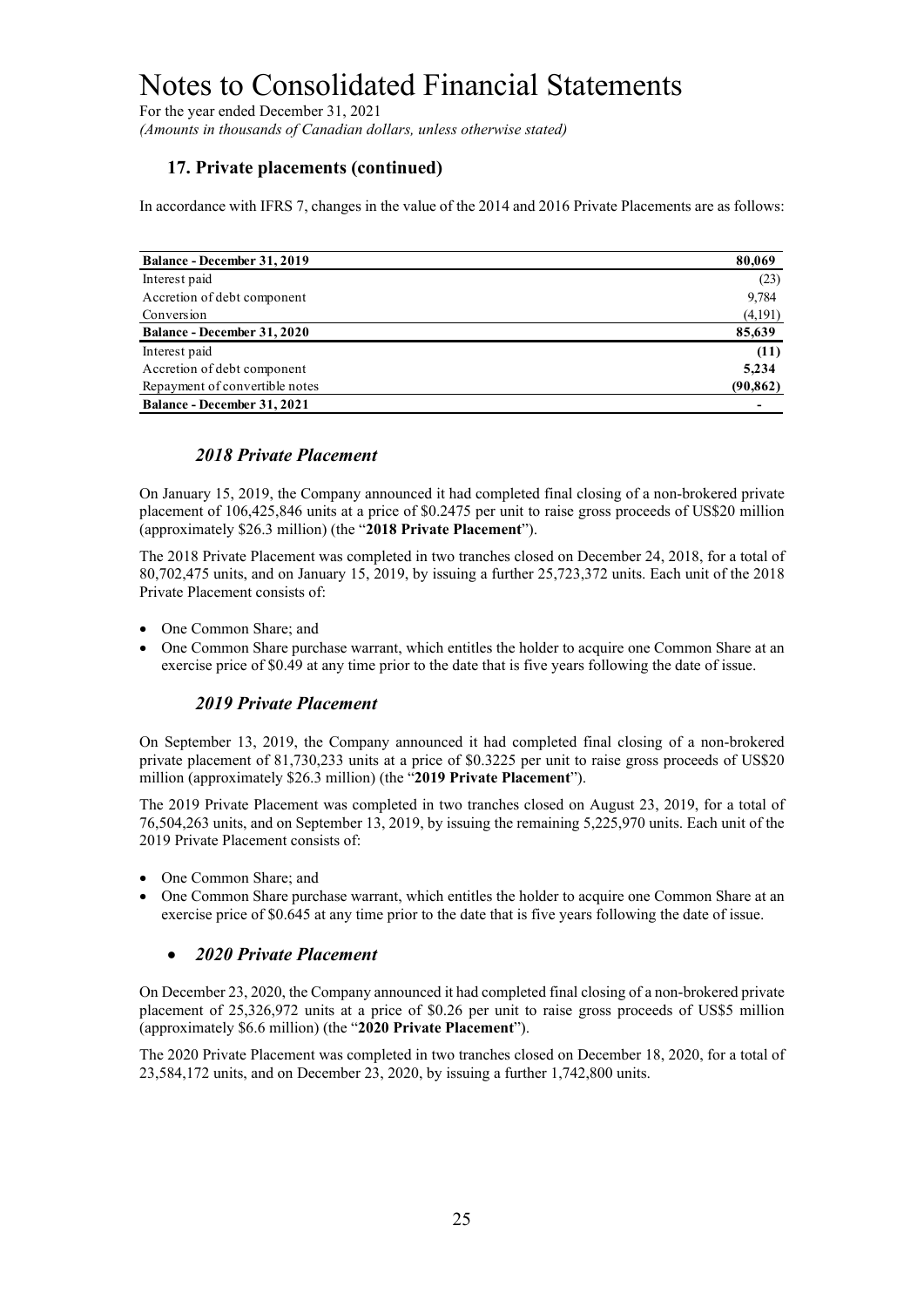For the year ended December 31, 2021 *(Amounts in thousands of Canadian dollars, unless otherwise stated)*

## **17. Private placements (continued)**

Each unit of the 2020 Private Placement consists of:

- One Common Share; and
- One half of a Common Share purchase warrant, which entitles the holder to acquire one half of one Common Share (one Common Share per whole warrant) at an exercise price of \$0.39 at any time prior to the date that is three years following the date of issue.

### *2021 Private Placement*

On June 10, 2021, the Company announced it had completed closing of a non-brokered private placement of 30,444,800 Common Shares at a price of \$0.245 per Common Share to raise gross proceeds of approximately \$7.5 million (the "**2021 Private Placement**").

### **18. Share capital**

#### *Authorized:*

Unlimited number of Common Shares without par value. Unlimited number of preferred shares, issuable in series, without par value (none outstanding).

#### *Issued:*

|                                                      | Number of shares<br>(000's) | Amount <sup>1</sup> |
|------------------------------------------------------|-----------------------------|---------------------|
|                                                      |                             | (revised - note 3)  |
| Balance - December 31, 2019                          | 574,246                     | 900,839             |
| Shares issued in private placement                   | 25,327                      | 4,660               |
| Shares issued on the conversion of convertible notes | 15,340                      | 6,580               |
| Shares issued on the exercise of warrants            | 7,669                       | 3,851               |
| Shares issued on the exercise of share options       | 525                         | 326                 |
| Balance - December 31, 2020                          | 623,107                     | 916,256             |
| Shares issued on the exercise of RSUs                | 401                         | 152                 |
| Shares issued in private placement                   | 30,445                      | 7,372               |
| Shares issued on the repayment of convertible notes  | 313,588                     | 90,712              |
| Balance - December 31, 2021                          | 967,541                     | 1,014,492           |

1 - Amounts in this column refer to amounts *net* of issue costs

#### *Common Share purchase warrants*

A summary of movements in the number and exercise price of Common Share purchase warrants in the two years to December 31, 2021 is as follows:

|                             | Number of<br>warrants | Weighted average<br>exercise price |  |
|-----------------------------|-----------------------|------------------------------------|--|
|                             | ('000)                | (dollars)                          |  |
| Balance - December 31, 2019 | 299,692               | 0.52                               |  |
| Exercised                   | (7,668)               | 0.46                               |  |
| Issued                      | 12,663                | 0.39                               |  |
| Balance - December 31, 2020 | 304,687               | 0.52                               |  |
| Expired                     | (103, 867)            | 0.46                               |  |
| Balance - December 31, 2021 | 200,820               | 0.55                               |  |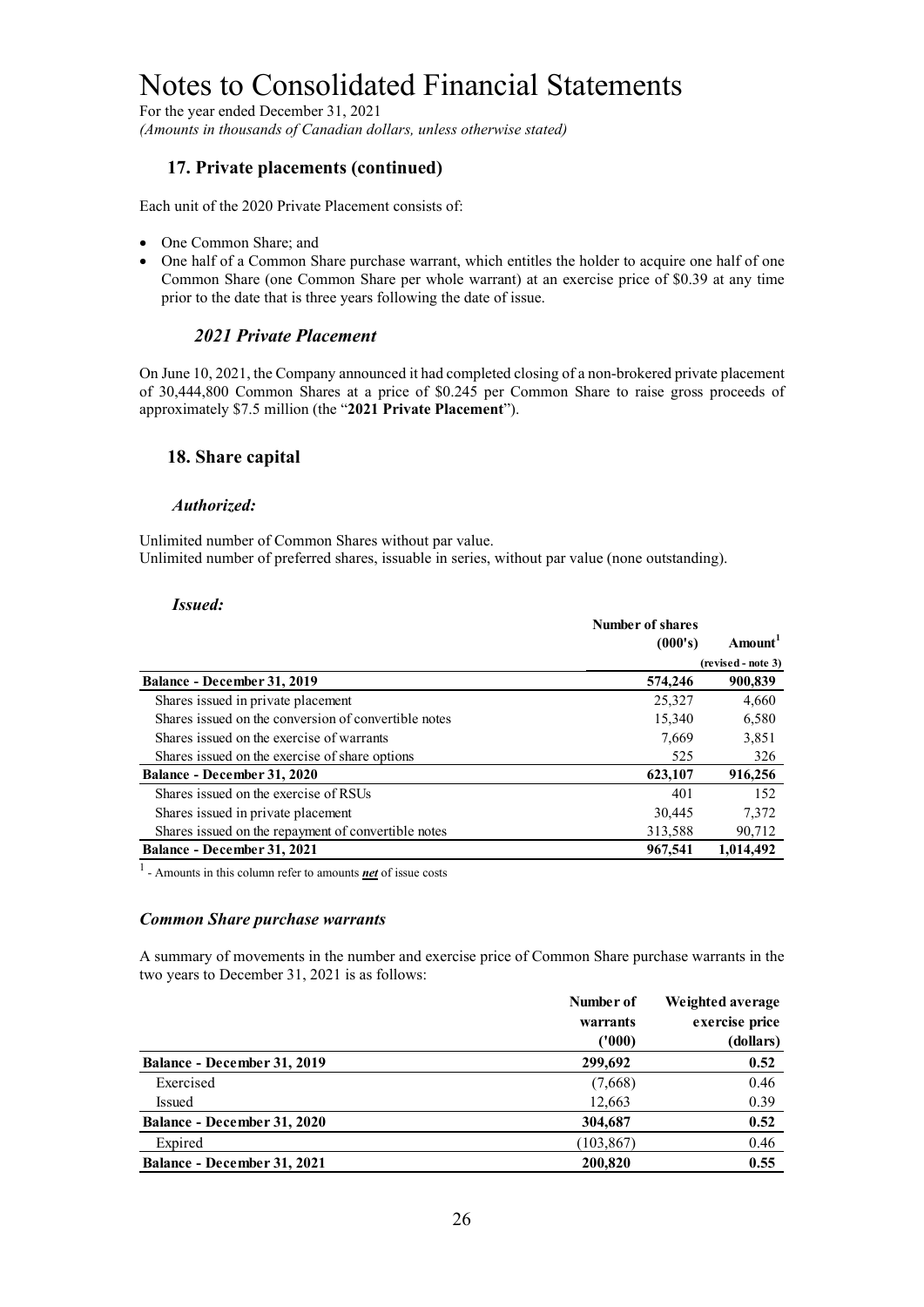For the year ended December 31, 2021 *(Amounts in thousands of Canadian dollars, unless otherwise stated)*

## **18. Share capital (continued)**

#### *Share Options*

The exercise price of Share Options is determined as the higher of the five-day weighted average closing price of the Common Shares prior to the grant date of the Share Option and the closing price of the Common Shares on the day before the grant date of the Share Option. Share Options granted vest in accordance with milestones or vesting periods set by the Board at the grant date and are exercisable over ten years from the date of issuance.

The maximum number of Common Shares issuable under the Option Plan is fixed at 59,778,004.

As at December 31, 2021, Share Options held by directors, officers, employees and consultants were as follows:

|                                       |                                     | <b>Outstanding</b>                                    |                                                                 |                                      | <b>Exercisable</b>                                    |                                                                 |
|---------------------------------------|-------------------------------------|-------------------------------------------------------|-----------------------------------------------------------------|--------------------------------------|-------------------------------------------------------|-----------------------------------------------------------------|
| Range of exercise<br>prices (dollars) | Number of<br>options<br>(thousands) | Weighted<br>average<br>exercise<br>price<br>(dollars) | Weighted<br>average<br>remaining<br>contractual<br>life (years) | Number of<br>options<br>(thous ands) | Weighted<br>average<br>exercise<br>price<br>(dollars) | Weighted<br>average<br>remaining<br>contractual<br>life (years) |
|                                       |                                     |                                                       |                                                                 |                                      |                                                       |                                                                 |
| $0.22 - 0.30$                         | 2.630                               | 0.26                                                  | 8.3                                                             | 2.195                                | 0.26                                                  | 8.1                                                             |
| $0.31 - 0.40$                         | 13,744                              | 0.36                                                  | 5.9                                                             | 12.859                               | 0.36                                                  | 6.0                                                             |
| $0.41 - 0.50$                         | 11.054                              | 0.45                                                  | 6.9                                                             | 11.054                               | 0.45                                                  | 6.9                                                             |
| $0.51 - 0.60$                         | 88                                  | 0.57                                                  | 7.8                                                             | 88                                   | 0.57                                                  | 7.8                                                             |
| $0.61 - 0.70$                         | 481                                 | 0.65                                                  | 4.6                                                             | 481                                  | 0.65                                                  | 4.6                                                             |
| $0.71 - 0.80$                         | 5,000                               | 0.79                                                  | 2.0                                                             | 5,000                                | 0.79                                                  | 2.0                                                             |
|                                       | 32,997                              | 0.45                                                  | 5.8                                                             | 31,677                               | 0.46                                                  | 5.8                                                             |

The estimated fair value of Share Options is amortized using graded vesting over the period in which the Share Options vest. For those Share Options which vest on a single date, either on issuance or on achievement of milestones (the "measurement date"), the fair value of these Share Options is amortized using graded vesting over the anticipated vesting period.

Certain Share Option grants have performance vesting conditions. The fair value of these Share Options that vest upon achievement of milestones will be recognized and expensed over the estimated vesting period of these Share Options. Adjustments resulting from the recalculation of the estimated vesting periods are recorded in the Consolidated Statement of Comprehensive Loss.

Movements in the number and exercise price of Director, officer, employee and consultant Share Options were as follows:

|                                    | Number of<br>options | Weighted average<br>exercise price |
|------------------------------------|----------------------|------------------------------------|
|                                    | (thous ands)         | (dollars)                          |
| <b>Balance - December 31, 2019</b> | 27,509               | 0.47                               |
| Options granted                    | 6,207                | 0.46                               |
| Options expired                    | (2,082)              | 0.56                               |
| Options exercised                  | (525)                | 0.46                               |
| <b>Balance - December 31, 2020</b> | 31,109               | 0.46                               |
| Options granted                    | 1,888                | 0.25                               |
| <b>Balance - December 31, 2021</b> | 32,997               | 0.45                               |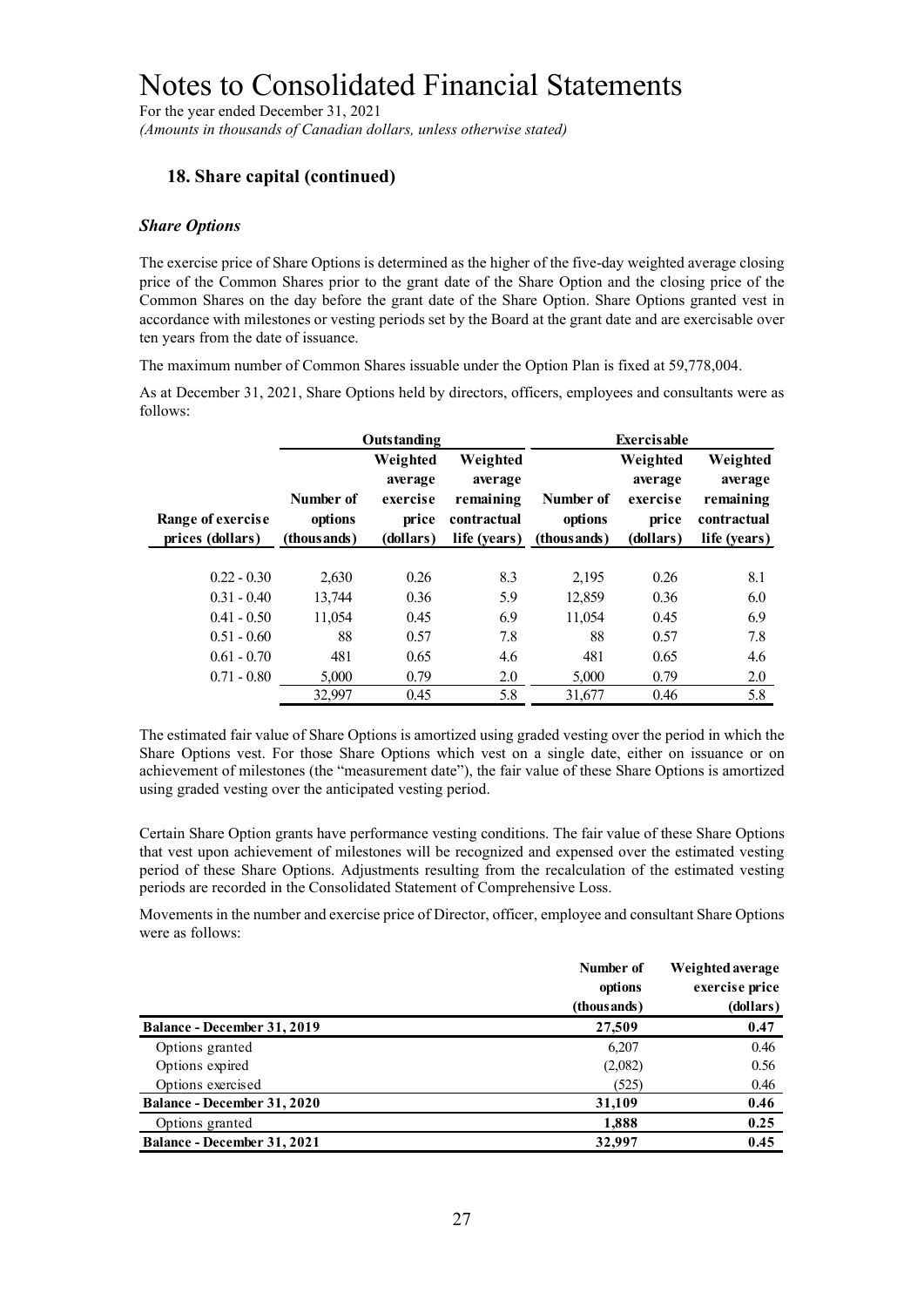For the year ended December 31, 2021 *(Amounts in thousands of Canadian dollars, unless otherwise stated)*

# **18. Share capital (continued)**

During the year ended December 31, 2021, 1.9 million Share Options were granted at a weighted average exercise price across all grants of \$0.25, of which 0.45 million vested immediately and the remaining 0.45 million vest on the first anniversary of the grant. Of the Share Options granted, 856,176 were granted in January 2021 relating to payment for services in 2020. In January 2022, 297,790 Share Options were granted related to payment for services in Q4 2021.

In the corresponding year ended December 31, 2020, 6.2 million Share Options were granted at a weighted average exercise price across all grants of \$0.46, of which 3.3 million vested immediately and the remaining 2.9 million vested on the first anniversary of the grant. A total of 2.1 million Share Options lapsed unexercised in the period. Of the 6.2 million Share Options granted, 102,704 were granted in January 2020 relating to payment for services in Q4 2019.

The valuation of the Share Options granted was calculated using a Black-Scholes valuation model with the following assumptions:

|                                            | December 31 | December 31 |
|--------------------------------------------|-------------|-------------|
|                                            | 2021        | 2020        |
| Weighted average risk-free interest rate   | $0.75\%$    | $1.49\%$    |
| Volatility of share price                  | 80%         | $90\%$      |
| Weighted average life of options (years)   | 5.1         | 5.2         |
| Pre-vesting forfeiture rate                | 10%         | 10%         |
| Weighted average fair value of awards (\$) | 0.16        | 0.33        |

At December 31, 2021, the fair value of Share Options to be expensed is \$0.1 million (December 2020: \$0.1 million).

## **19. Non-controlling interest**

|                                    | Rosia Montană                |
|------------------------------------|------------------------------|
|                                    | <b>Gold Corporation S.A.</b> |
| <b>Balance - December 31, 2019</b> | 3,902                        |
| Currency translation adjustment    | (15)                         |
| <b>Balance - December 31, 2020</b> | 3,887                        |
| Currency translation adjustment    |                              |
| <b>Balance - December 31, 2021</b> | 3,888                        |

The Company has historically advanced loans totaling US\$39.5 million to Minvest RM, the noncontrolling shareholder of RMGC, to facilitate mandatory statutory share capital increases in RMGC in accordance with Romanian company law rules on capitalization. These loans, which remain outstanding at December 31, 2021, are non-interest bearing and according to their terms are to be repaid as and when RMGC distributes dividends to its shareholders. The loans are accounted for as part of the Group's net investment in RMGC and, accordingly, have been set-off against non-controlling interests in the Consolidated Statement of Financial Position. The loans and non-controlling interest components will be reflected individually at such time as repayment of the loans is made possible.

In December 2013, the Group was required to recapitalize RMGC in order to comply with minimum company law requirements. The subscription to RMGC share capital by the Company was effected through a conversion of existing intercompany debt. On January 17, 2014, the Group agreed to transfer to Minvest RM, for nil consideration, a proportion of the shares subscribed for in December 2013, with a face value of \$20.4 million, in order to preserve the respective shareholdings in RMGC. This transfer gave rise to the disclosed non-controlling interest and subsequent accounting.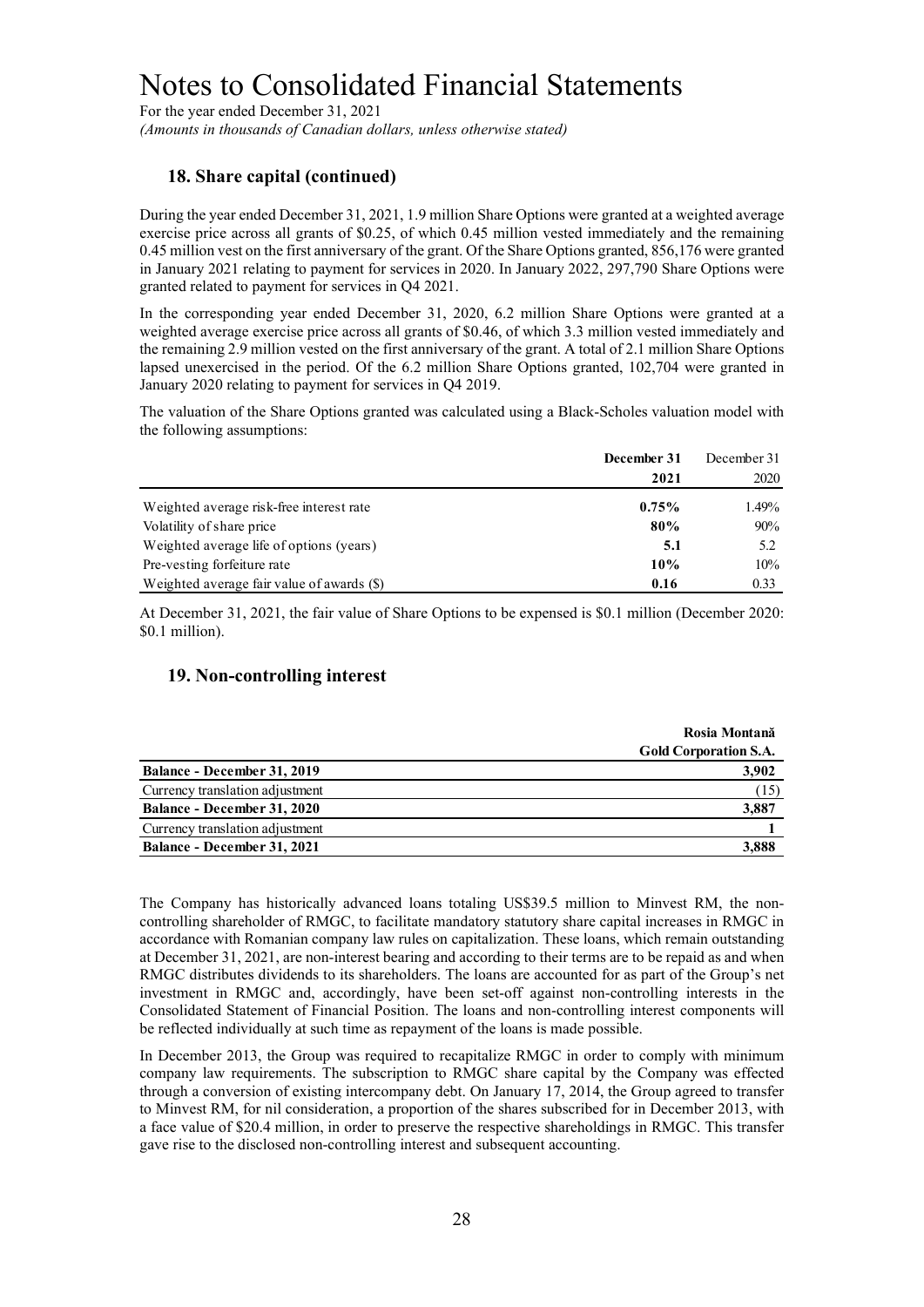For the year ended December 31, 2021

*(Amounts in thousands of Canadian dollars, unless otherwise stated)*

### **20. Income taxes**

The following table reconciles the expected income tax at the Canadian statutory income tax rate to the amounts recognized in the Consolidated Statement of Losses.

|                                                | December 31 | December 31 |
|------------------------------------------------|-------------|-------------|
|                                                | 2021        | 2020        |
| Loss before income taxes                       | 19,899      | 34,682      |
| Income tax rate $(1)$                          | 27.0%       | 27.0%       |
| Income tax at statutory rates                  | (5,373)     | (9,364)     |
| Tax effects of:                                |             |             |
| - Impact of foreign tax rates <sup>(2)</sup>   | 556         | 806         |
| - Non-deductable items / permanent differences | <b>110</b>  | 397         |
| - Unrecognised deferred tax assets             | 4,707       | 8,161       |
| Income tax recovery                            |             |             |

*(1) The income tax rate reflects the combined federal and provincial tax rates in effect in Yukon, Canada for each period shown. Effective July 1, 2017 the income tax rate in Yukon was reduced from 15% to 12%.*

*(2)The Company has operations based in Romania, which has a different tax rate to the Canadian statutory rate.* 

The Group has the following unrecognized deductible temporary differences within Canada. The expected future cash flow will be determined by the future tax rates applicable in Canada when the assets are utilized.

|                                          | December 31 | December 31 |           |
|------------------------------------------|-------------|-------------|-----------|
|                                          | 2021        | 2020        | Expiry    |
| Losses carried forward                   | 117,566     | 99,185      | 2026-2038 |
| Unclaimed share issue cost               | 337         | 602         | No expiry |
| Capital assets                           | 1,526       | 1,526       | No expiry |
| Cumulative eligible capital expenditures | 13.328      | 13,328      | No expiry |
| Deductable temporary differences         | 132,757     | 114,641     |           |

RM Gold (Services) Ltd has \$3.1 million of unrecognized deductible temporary differences in the United Kingdom (2020: \$3.2 million), with no specified expiry date, to be carried forward for use against future profits. RMGC has unrecognized temporary differences in Romania of \$559.4 million (2020: \$535.0 million). These differences could give rise to deferred tax assets at a future date. Losses carried forward, which are a component of the deductible temporary differences in Romania, amounted to \$50.8 million (2020: \$62.4 million) and have expiry dates between 2022 and 2028.

The Group does not recognize deferred tax assets until such time as recovery of the taxes is probable.

# **21 Commitments**

The following is a summary of contractual commitments of the Group including payments due for each of the next five years and thereafter.

|                                    | Note | Total | 2022 | 2023 | 2024                     | 2025 |    | 2026 Thereafter |
|------------------------------------|------|-------|------|------|--------------------------|------|----|-----------------|
| Operating lease commitments        |      |       |      |      |                          |      |    |                 |
| Rosia Montană exploitation license | a    | 375   | 250  | 125  | $\overline{\phantom{0}}$ |      |    |                 |
| Surface concession rights          | b    | 949   | 32   | 32   | 32                       | 32   | 32 | 789             |
| Lease agreements                   | с    | 183   | 183  |      | $\overline{\phantom{0}}$ |      |    |                 |
| Total commitments                  |      | .507  | 465  | 157  |                          | 32   | 32 | 789             |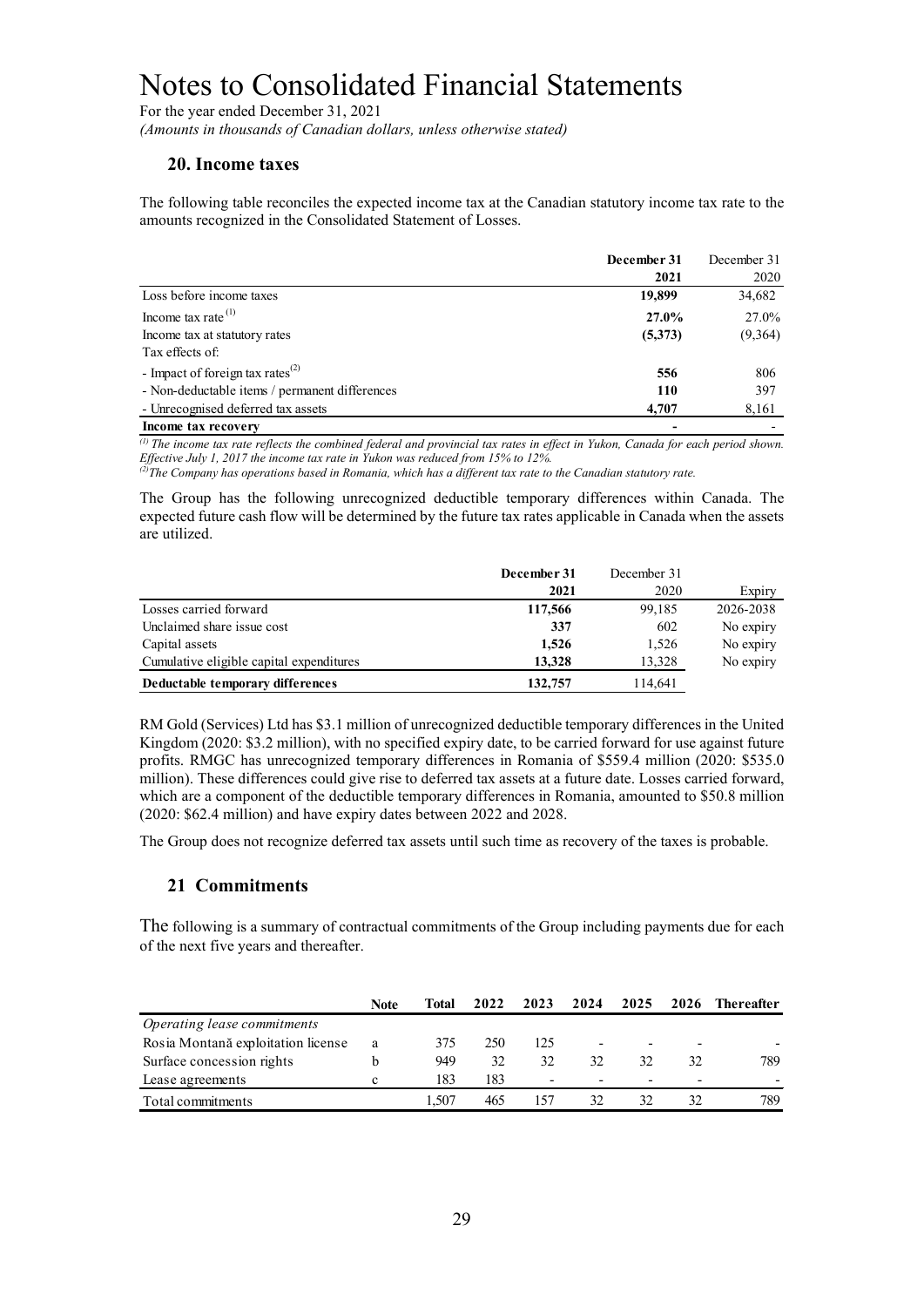For the year ended December 31, 2021 *(Amounts in thousands of Canadian dollars, unless otherwise stated)*

## **21 Commitments (continued)**

- (a) Under the terms of the License, an annual fee is required to be paid to maintain the License in good standing. The current annual fee is approximately \$0.3 million. These fees are indexed annually by the Romanian Government until expiry, which is currently June 2024, subject to further prospective five year renewal periods.
- (b) RMGC has approximately 40 years remaining on concession agreements with the Local Councils of Roșia Montană and Abrud by which it is granted exploitation rights to property located on and around one of the Project's proposed open pits for an annual payment of approximately \$32,000 (Romanian Leu equivalent).
- (c) The Group has entered into agreements to lease premises for various periods. The annual rent of premises consists of minimum rent plus taxes, maintenance and, in certain instances, utilities.

## **22. Contingent Liabilities**

The Company has a number of contingent liabilities which may accrue on the issuance of an Award, namely*:*

- (i) in respect of an agreement to defer certain professional fees incurred and to be incurred in connection with the execution of the ICSID Arbitration. Such fees up to a limit of US\$3 million are to be deferred in full. Any fees incurred under the deferred fee agreement in excess of US\$3 million are required to be settled by the Company 50% as they are incurred, with the balance being added to the deferred amount. All deferred fees are payable within six months of issuance of an Award and are subject to a multiplier if such Award is made in favour of the Claimants above certain monetary thresholds. The Company accrues fees as incurred within its current liabilities but not the potential additional fees payable under the deferred fee arrangement if the multiplier is applicable, since such fees cannot be determined prior to issuance of an Award. In accordance with the deferred fee agreement, the liability of the Company which would occur under certain Award scenarios wound fall in the range of one to five times the fees actually incurred and deferred.
- (ii) in respect of 95,625 arbitration value rights ("**AVR**s"), comprising:
	- a. 55,000 AVRs entitling the holders to a pro rata share of 7.5% of any proceeds arising from any monies received by the Company and/or any of its affiliates pursuant to any settlement or Award irrevocably made in its favour, subject to a maximum aggregate entitlement of \$175 million among all holders of such AVRs; and
	- b. 40,625 AVRs entitling the holders to a pro rata share of 5.54% of any proceeds arising from any Award, subject to a maximum aggregate entitlement of \$129.3 million among all holders of such AVRs.
- (iii) in respect of the key employee engagement plan ("**KEEP**"), an arbitration-focused retention and incentive program established by the Company in 2016. Its aim is to ensure the long-term participation and incentivization of the Group's personnel, including its executive management, employees, non-executive directors and other contributors in pursuing the ICSID Arbitration through to a successful recovery. The KEEP is a trust established by the Claimants, as settlors, pursuant to a trust agreement dated July 2016, as amended. Subject to its terms and conditions, the KEEP provides that in the event that an Award is made in favor of, or a settlement is accepted by, Gabriel in connection with the ICSID Arbitration proceedings, the Claimants will pay, or procure the payment, to the KEEP trust. Such payment will be made following receipt of the proceeds awarded to the Claimants (inclusive of any non-monetary consideration) and subject to the payment of any taxes, payable or required to be withheld by the Claimants or by law, in an amount of cash equal to: (i) 7.5% of the first US\$500 million of the proceeds; and (ii) 2.5% of any amount of proceeds in excess of US\$500 million.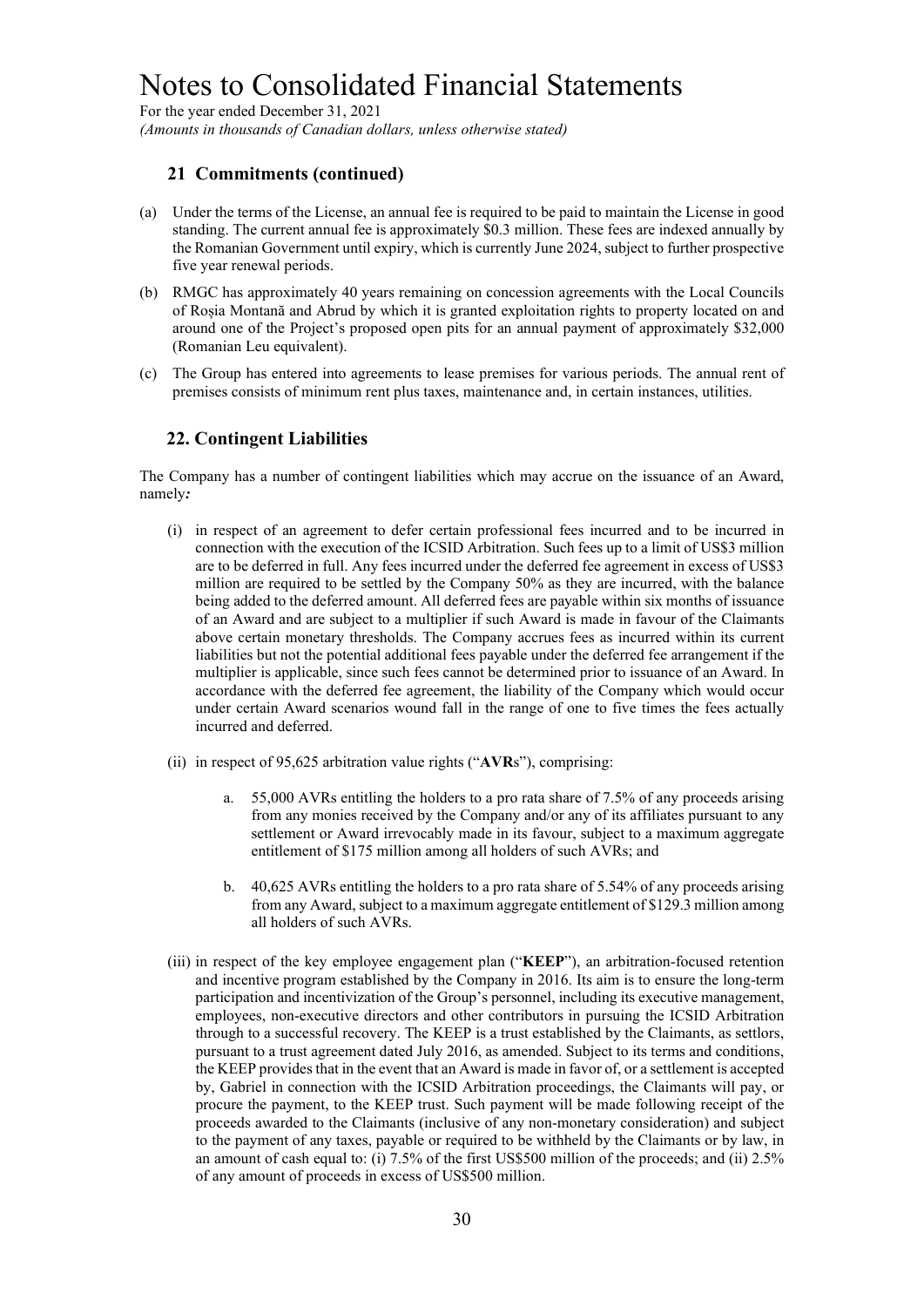For the year ended December 31, 2021

*(Amounts in thousands of Canadian dollars, unless otherwise stated)*

## **22. Contingent Liabilities (continued)**

(iv) in June 2017, Gabriel entered into a settlement and release agreement to resolve a contractual dispute with a third-party agent regarding a contested obligation to pay certain commission to such agent (the "**Settlement Agreement**"). Pursuant to the terms of the Settlement Agreement, the Company is obligated to pay to the agent a fee based upon the receipt of funds paid by the Respondent to the Company in relation to the ICSID Arbitration claim, if any, up to a maximum amount of US\$1.74m, within 90 days of receipt of such funds.

## **23. Loss per share**

|                                                                            |   | December 31 | December 31 |
|----------------------------------------------------------------------------|---|-------------|-------------|
|                                                                            |   | 2021        | 2020        |
| Loss for the year attributable to owners of the parent                     |   | 19,899      | 34,682      |
| Weighted-average number of Common Shares (000's)<br>Basic number of shares |   | 799,046     | 588,712     |
| Basic and diluted loss per share                                           | S | 0.02        | 0.06        |

As at December 31, 2021, the Company had 967,540,188 common shares in issue. While the Company is in a loss-making position, the effect of further potential share issuances under Share Options, DSUs and warrants of 238,136,280 common shares in aggregate would be anti-dilutive. Diluted loss per share is therefore deemed to be the same as basic loss per share.

## **24. Post Balance Sheet Events**

#### *Sale of Land*

On February 2, 2022, RMGC concluded a conditional pre-sale agreement for the sale of 93 plots of land covering a total area of 68,229 sqm and a small number of buildings owned by RMGC as part of the housing construction project undertaken in the Recea resettlement neighborhood of Alba Iulia. Following the impairment of all Project related assets held as "mineral properties" in the consolidated statement of financial position in December 2015, the land is held at nil book value.

The agreed sale price is 1,000,000 EUR (approx. \$1.45 million), to be received by RMGC in RON and a deposit of 200,000 EUR was received by RMGC on February 7, 2022. Following fulfilment of certain conditions of sale, a definitive sale and purchase agreement was signed by the parties on February 25, 2022. The balance of 800,000 EUR will be paid in three installments, 550,000 EUR was received by RMGC in March 2022 and a further installment of 250,000 EUR is to be received on or before April 24, 2022.

## **25. Segmental information**

Operating segments are reported in a manner consistent with internal reporting provided to the chief operating decision-maker. The chief operating decision-maker is responsible for allocating resources and assessing performance of the operating segments and has been identified as the Company's Chief Executive Officer.

The Group has two segments: the first being the Romanian operating company, the principal activity of which was formerly the exploration, evaluation and development of precious metal mining projects in the country (designated as "Romania"). The rest of the entities within the Group form part of a secondary segment (designated as "Corporate").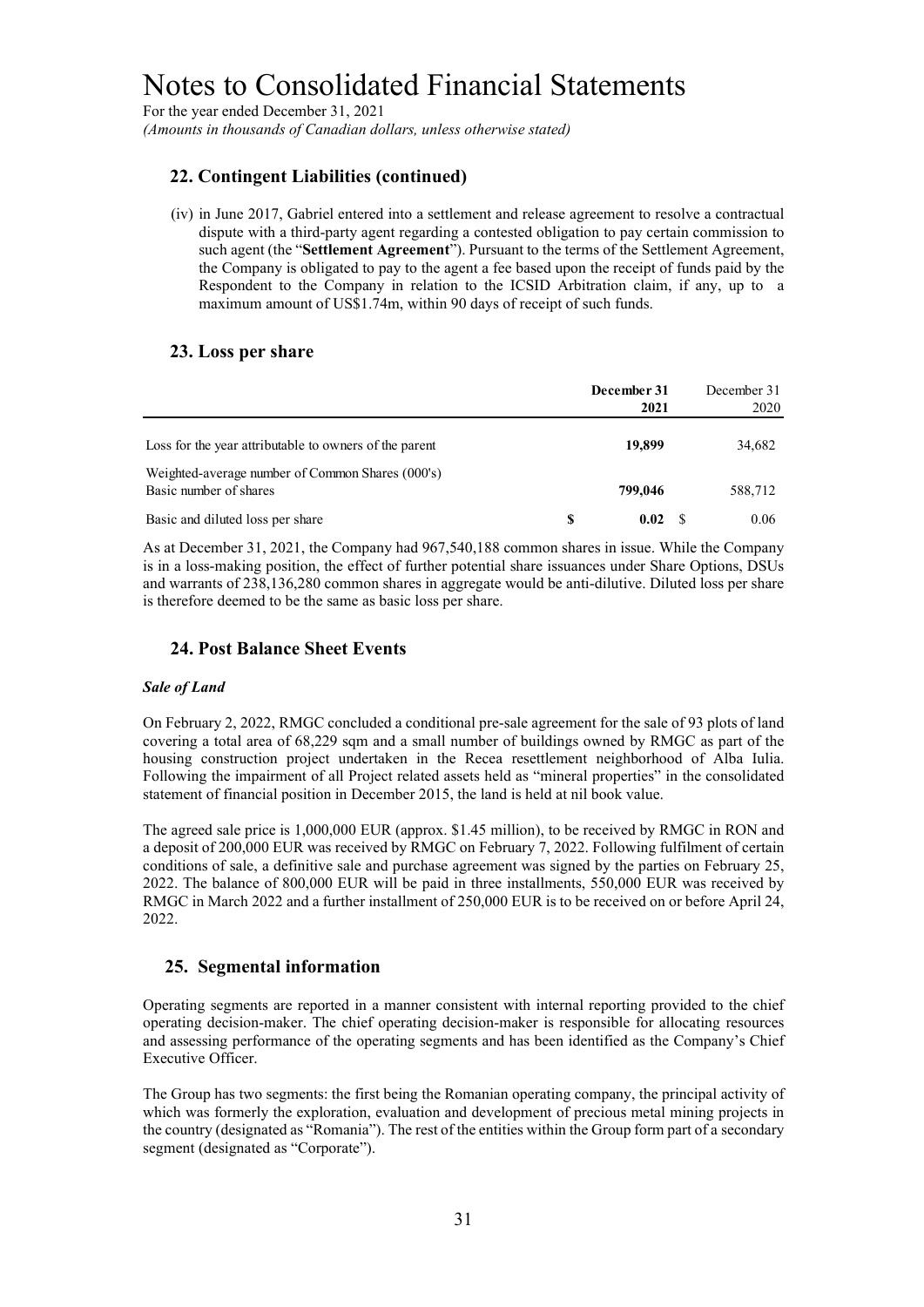For the year ended December 31, 2021 *(Amounts in thousands of Canadian dollars, unless otherwise stated)*

# **25. Segmental information (continued)**

The segmental report is as follows:

| For the year ended December 31,                                                    |         | Romania |         | Corporate |         | Total     |  |
|------------------------------------------------------------------------------------|---------|---------|---------|-----------|---------|-----------|--|
|                                                                                    |         | 2020    | 2021    | 2020      | 2021    | 2020      |  |
|                                                                                    |         |         |         |           |         |           |  |
| Reportable items in the Consolidated Statements of Income and Comprehensive Income |         |         |         |           |         |           |  |
| Interest received                                                                  | ۰       |         | (10)    | (71)      | (10)    | (71)      |  |
| Finance costs - convertible note accretion                                         | ۰       |         | 5.234   | 9.784     | 5,234   | 9,784     |  |
| Depreciation                                                                       | 24      | 31      |         | 8         | 31      | 39        |  |
| Reportable segment loss                                                            | 5,050   | 7,312   | 14.849  | 27,370    | 19,899  | 34,682    |  |
| As at December 31.                                                                 | 2021    | 2020    | 2021    | 2020      | 2021    | 2020      |  |
| Reportable segment in Consolidated Statement of Financial Position                 |         |         |         |           |         |           |  |
| Reportable segment current assets and assets classified as held for sale           | 2.975   | 3.657   | 2.974   | 6,283     | 5.949   | 9,940     |  |
| Reportable segment non - current assets                                            | 274     | 335     | 569     | 619       | 843     | 954       |  |
| Reportable segment liabilities                                                     | (1,041) | (1,013) | (5,650) | (88, 326) | (6,691) | (89, 339) |  |

The Group's assets classified as held for sale are predominantly located in port facilities within the European Union.

### **26. Financial instruments**

The recorded amounts for cash, cash equivalents, short-term investments, accounts receivable, accounts payable, accrued liabilities and other liabilities approximate fair values based on the nature of those instruments. The Group's risk exposures and the impact on the Group's financial instruments are summarized below:

#### *Credit risk*

The Group's credit risk is primarily attributable to cash and cash equivalents that are held on short-term overnight deposit with the major Canadian banks.

The Group is exposed to the credit risk of domestic Romanian banks that hold and disburse cash on behalf of its Romanian subsidiary. The Group manages its Romanian bank credit risk by centralizing custody, control and management of its surplus cash resources generated outside of Romania at the corporate office and only transferring money to its Romanian subsidiary based on near term cash requirements, thereby mitigating exposure to domestic Romanian banks.

The Group holds small cash balances in the United Kingdom with a major UK bank to fund corporate activities.

#### *Liquidity risk*

As at December 31, 2021 the Group had no sources of operating cash flows and does not have sufficient cash to fund either the development of the Project or all the long-term activities required to see the ICSID Arbitration through to its conclusion, including enforcement. As such, the Company will require additional future funding as discussed in Note 1.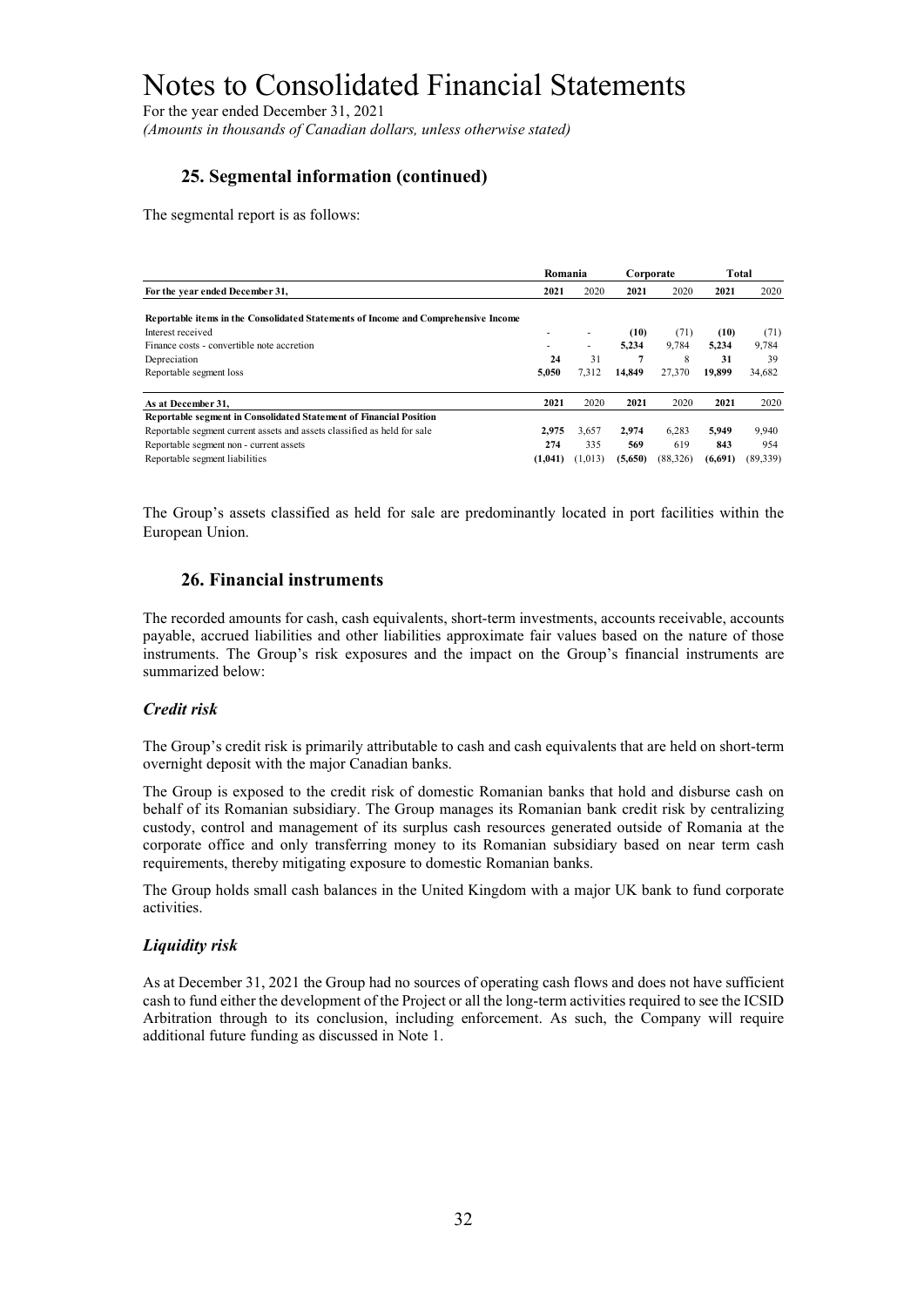For the year ended December 31, 2021 *(Amounts in thousands of Canadian dollars, unless otherwise stated)*

## **26**. **Financial instruments (continued)**

#### *Market risk*

(a) Interest rate risk

The Group maintains a short-term investment horizon, typically less than 3 months, for its cash and cash equivalents.

The Group is only marginally exposed to capital erosion should interest rates rise and cause fixed yield investments to devalue.

The Group's primary objective with respect to cash and cash equivalents is to mitigate credit risk. The Group has elected to forego yield in favour of capital preservation.

(b) Foreign currency risk

The Group's presentation currency is the Canadian dollar and its activities expose it to fluctuations in foreign exchange rates. The Group has monetary assets and liabilities denominated in Romanian Leu, US dollars, UK pounds sterling and Euros and is, therefore, subject to exchange variations against both the functional and presentation currency.

The Group maintains cash and cash equivalents in various currencies and is therefore susceptible to market volatility as foreign cash balances are revalued to the functional currency of the entity and thereafter to the presentation currency of the Group. Therefore, the Group may report foreign exchange gains or losses during periods of economic and market volatility. The Group currently endeavours to keep the majority of its cash, cash equivalents, and short-term investments in United States dollars and Canadian dollars.

#### *Financial instruments*

The Group's financial assets consist of cash and cash equivalents; the estimated fair value is considered to approximate the carrying value. The Group's financial liabilities consist of trade and other payables, and resettlement liabilities, which are at amortized cost, and other liabilities which are fair valued through profit and loss (Notes 13-15).

The following table illustrates the classification of the Group's financial instruments, which are measured at fair value on a recurring basis, within the fair value hierarchy as at December 31, 2021:

|                           | THRUCH RSSVIS RUG HRMHHUS RURIL TRIRV AS AUDUCCHING PTVHT |                          |                          |       |  |
|---------------------------|-----------------------------------------------------------|--------------------------|--------------------------|-------|--|
|                           | Level 1                                                   | Level 2                  | Level 3                  | Total |  |
| Cash and cash equivalents | 3.494                                                     | $\overline{\phantom{a}}$ | -                        | 3.494 |  |
| Other liabilities         | 842                                                       |                          | $\overline{\phantom{a}}$ | 842   |  |
|                           | 4.336                                                     | -                        | $\overline{\phantom{a}}$ | 4.336 |  |

| Financial assets and liabilities at fair value as at December 31, 2021 |  |
|------------------------------------------------------------------------|--|
|------------------------------------------------------------------------|--|

The Group uses the following hierarchy for determining and disclosing the fair value of financial instruments which are measured at fair value by the stated valuation technique:

- **Level 1:** Quoted (unadjusted) prices in active markets for identical assets or liabilities.
- Level 2: Other techniques for which all inputs which have a significant effect on the recorded fair value are observable, either directly or indirectly.
- Level 3: Techniques which use inputs which have a significant effect on the recorded fair value that are not based on observable market data.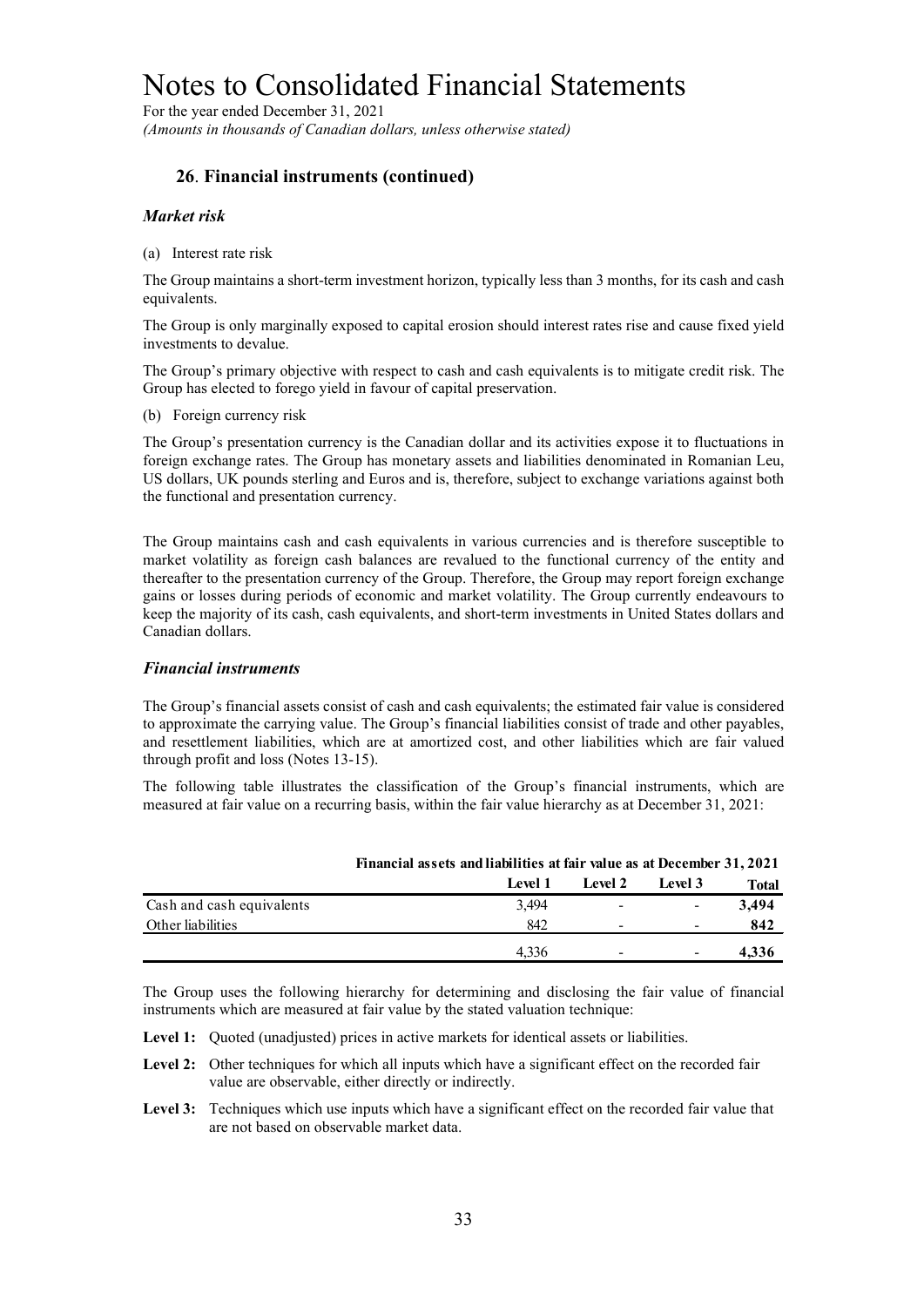For the year ended December 31, 2021 *(Amounts in thousands of Canadian dollars, unless otherwise stated)*

## **26. Financial instruments (continued)**

#### *Sensitivity analysis*

As of December 31, 2021, the carrying amount of the financial instruments equals fair market value. Based on Management's knowledge and experience of the financial markets, the Company believes, based on its balance of cash and cash equivalents as at December 31, 2021, the following movements are "reasonably possible" over a twelve-month period:

- Cash and cash equivalents. A plus or minus 1% change in earned interest rates would affect net interest income by less than \$0.1 million.
- The Group holds foreign currency balances, giving rise to exposure to foreign exchange risk. A plus or minus 1% change in exchange rates would affect net income by less than \$0.1 million.

## **27. Capital management**

The Group's objective when managing capital is to safeguard the Group's ability to continue as a going concern, fund its planned activities and commitments and retain financial flexibility to respond to unforeseen future events and circumstances. The Group manages, and makes adjustments to its capital structure based on the level of funds on hand and anticipated future expenditures.

In order to maintain or adjust the capital structure, the Group has, when required, raised additional capital. The Group has not paid dividends, nor returned capital to shareholders to date.

With the exception of minimum capital requirements pursuant to general company law, the Group is not subject to any other externally imposed capital requirements.